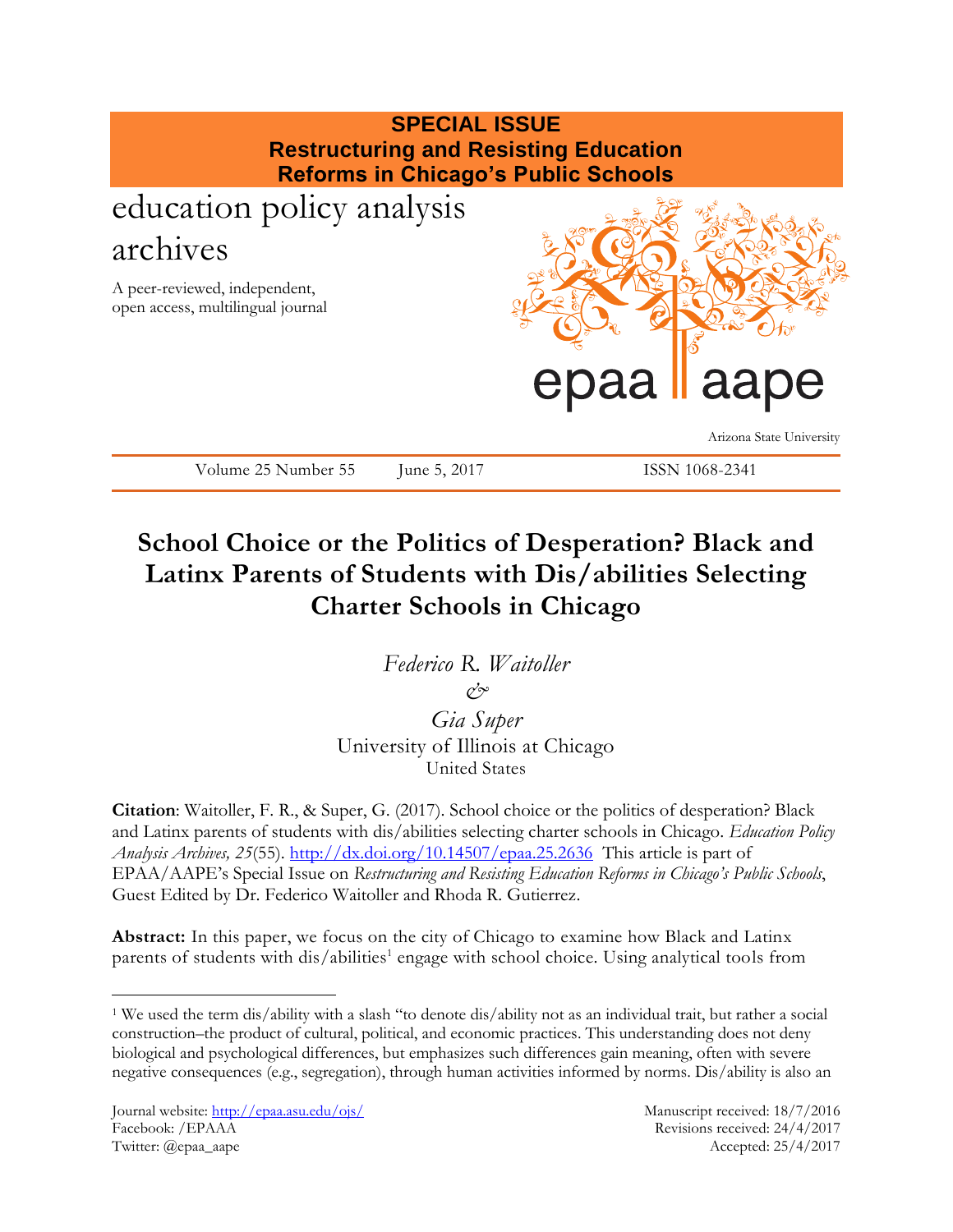$\overline{a}$ 

grounded theory (Strauss & Corbin, 1990) and a theoretical lens informed by critical notions of space, race and dis/ability, we analyze interviews with parents of students with dis/abilities, field notes, and various artifacts from charter schools (e.g., student handbooks and websites). We found that parents engaged with the *politics of desperation* (Stovall, 2013): an assemblage of thoughts and rationales to make school decisions amid poor and ableist educational options for Black and Latinx students with dis/abilities. We found that the neoliberal restructuring of urban education space was a driving force shaping parents' engagement with the politics of desperation. Thus, our study sheds light on the relationship between race, dis/ability, and urban spatial restructuring.

**Keywords**: special education; disabilities; school choice, political economy, urban studies, charter schools

# **¿ La elección de la escuela o la política de la desesperación? Padres de estudiantes afroamericanos y latinos con dis/capacidades elijen escuelas en Chicago**

**Resumen:** En este artículo, nos centramos en la ciudad de Chicago para examinar cómo los padres de estudiantes afroamericanos y latinos con dis/capacidades seleccionan escuelas. Utilizando herramientas de análisis de teoría fundamentada (Strauss & Corbin, 1990) y un lente teórico informado por ideas críticas de espacio, raza y dis/capacidad, analizamos entrevistas con los padres de estudiantes con dis/capacidades, notas de campo y varios artefactos de escuelas (por ejemplo, manuales del estudiante y sitios de internet). Encontramos que los padres basaron sus elecciones escolares en la política de la desesperación (Stovall, 2013): un conjunto de pensamientos y racionales para tomar decisiones escolares en el medio de opciones educativas de pobre calidad y capacitistas. Encontramos que la reestructuración neoliberal del espacio urbano fue una fuerza impulsora que influenció como los padres vivieron la política de la desesperación. Por lo tanto, nuestro estudio ilumina la relación entre raza, dis/capacidad y la reestructuración del espacio urbano. **Palabras clave**: educación especial; discapacidad; escuela de elección, la economía política, estudios urbanos, escuelas

# **Será que a escolha da escola ou política de desespero? Pais de estudantes afro americanos e latinx com doença / habilidades que escolher escolas em Chicago**

**Resumo:** Neste artigo, vamos nos concentrar na cidade de Chicago para examinar como pais de estudantes afro americanos e latinx com doença / habilidades selecionados escolas. Usando ferramentas de análise de teoria fundamentada (Strauss & Corbin, 1990) e uma lente teórica informado por idéias críticas de espaço, raça e dis / capacidade, analisou entrevistas com pais de alunos com doença / habilidades, notas de campo e vários artefatos escolas (por exemplo, manuais de estudante e sites). Descobrimos que os pais comprometidos com a política do desespero (Stovall de 2013): um conjunto de pensamentos e racional da escola através inepto e capacitistas opções educacionais para Africano-americanos e estudantes latinx com doença / habilidades de tomada de decisão. Descobrimos que a reestruturação neoliberal da educação espaço urbano era uma força motriz moldar o envolvimento dos pais com a política de desespero. Portanto, nosso estudo lança luz sobre a relação entre raça, dis / capacidade e reestruturação espacial urbana.

Palavras-chave: educação especial; deficiência; escola de escolha, economia política, estudos urbanos, escolas

identity marker, which includes ways notions of ability are relied upon and constructed in tandem with other identity markers (e.g., gender, race, and language)" (Waitoller & Thorious, 2016, p. 367).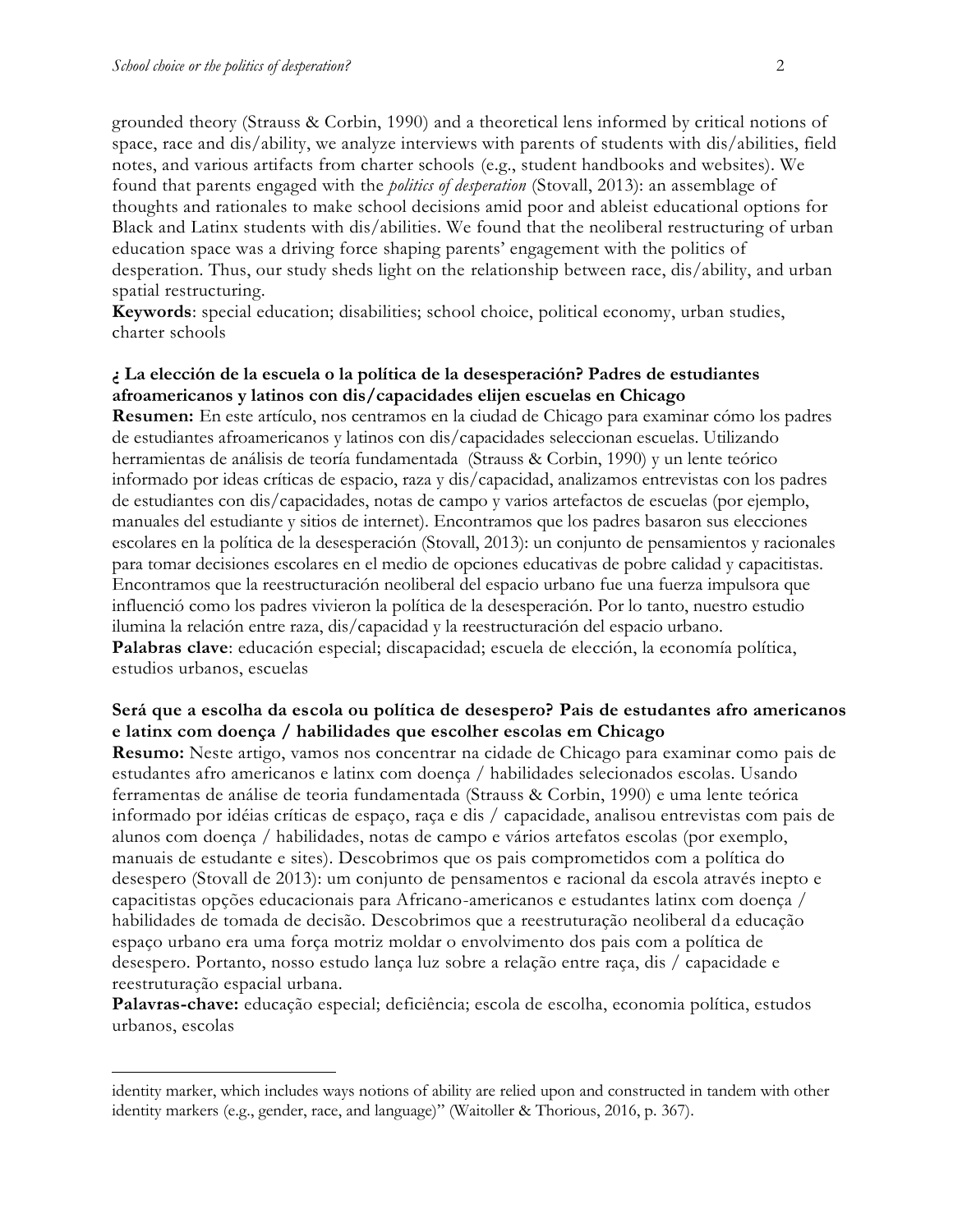# **School Choice or the Politics of Desperation? Black and Latinx Parents of Students with Dis/abilities Selecting Charter Schools in Chicago**

Neoliberalism has dramatically changed how school districts provide educational services. Grounded in the principles of deregulation, competition, and privatization, neoliberalism is an ideology for capital expansion that has substantially altered the organizing principles of social provisions (e.g., public education) across the public sector (Ball, 1997). Neoliberalism's solution to historical educational inequities is to unleash market forces, which are assumed to be both neutral and spontaneous (Apple, 2001).

School choice is a cornerstone of neoliberal educational reforms. One assumption informing school choice is that parents behave as rational consumers who, when given the "right information" (e.g., academic test scores, graduation rates, and dropout rates), will select the best school for their children. As many charter advocates have stated, when schools do not perform, parents can "vote with their feet" by moving to a better school. Over time, this consumer behavior will improve the quality of schools because (a) schools will strive to improve their quality to compete for students and (b) schools that do not perform will be weeded out, leaving only the best schools in operation (Chubb & Moe, 1990; Manno, Finn, & Vanourek, 1999). By this logic, schools are closed due to poor performance or decreasing student enrollment as parents choose different schools. However, these assumptions about school choice have been challenged , as parents make school decisions based on a much wider set of factors than school academic quality (Lubienski & Weitzel, 2010). They may consider location, the commute, the demographics of neighborhoods and schools, and other information available to them (Ball, 2006; Bell, 2009; Garcia, 2008; Rowe & Lubienski, 2016). In addition, the way these factors are considered differs across race and economic class lines (Lubienski & Weitzel, 2010). For instance, research suggests that white parents perceive schools with high enrollment of minority populations as academically inferior even when academic data do not support such a conclusion (Lubienski & Weitzel, 2010).

Charter schools are a key component of school choice. From the 1999-2000 to the 2011- 2012 school years the student enrollment in charter schools has increased from 0.3 to 2.1 million students, accounting for 4.2 % of the total national student enrollment in public schools (National Center for Education Statistics [NCES], 2014). In 2011-2012, 10.5% of students enrolled in charter schools received special education services (Rhim, Gumz, & Henderson, 2015). Enrollment in charter schools can be expected to increase as the Every Student Succeeds Act (2016) establishes funding for expanding high-performing charter schools and the newly elected president has promised a 20 billion dollar investment to expand school choice, including charter schools ("Education: Donald J. Trump's vision," 2016).

Despite the growth of charter schools, research on students with dis/abilities attending such schools has been limited in breadth and depth (Garcy, 2011;Waitoller, Maggin, & Trzaska, in press). This limited research has mostly been published in non-peer-reviewed outlets (e.g., reports from think tanks, governmental, and advocacy groups) and has presented contradictory findings. On the one hand, students with dis/abilities attending charter schools spend more time in the general education classroom than their counterparts in traditional public schools (Rhim et al., 2015; Setren, 2015; Wilkens, 2011). There is also a small amount of evidence indicating that attending a charter school decreases the likelihood that a student will be identified for special education services (Winters, 2015), and increases their academic achievement and their graduation rate (Setren, 2015). On the other hand, charter schools have historically enrolled lower proportions of students with dis/abilities in comparison to neighborhood schools, particularly those with more severe dis/abilities (Waitoller et al., in press; GAO, 2012). In addition, anecdotal accounts of "steering away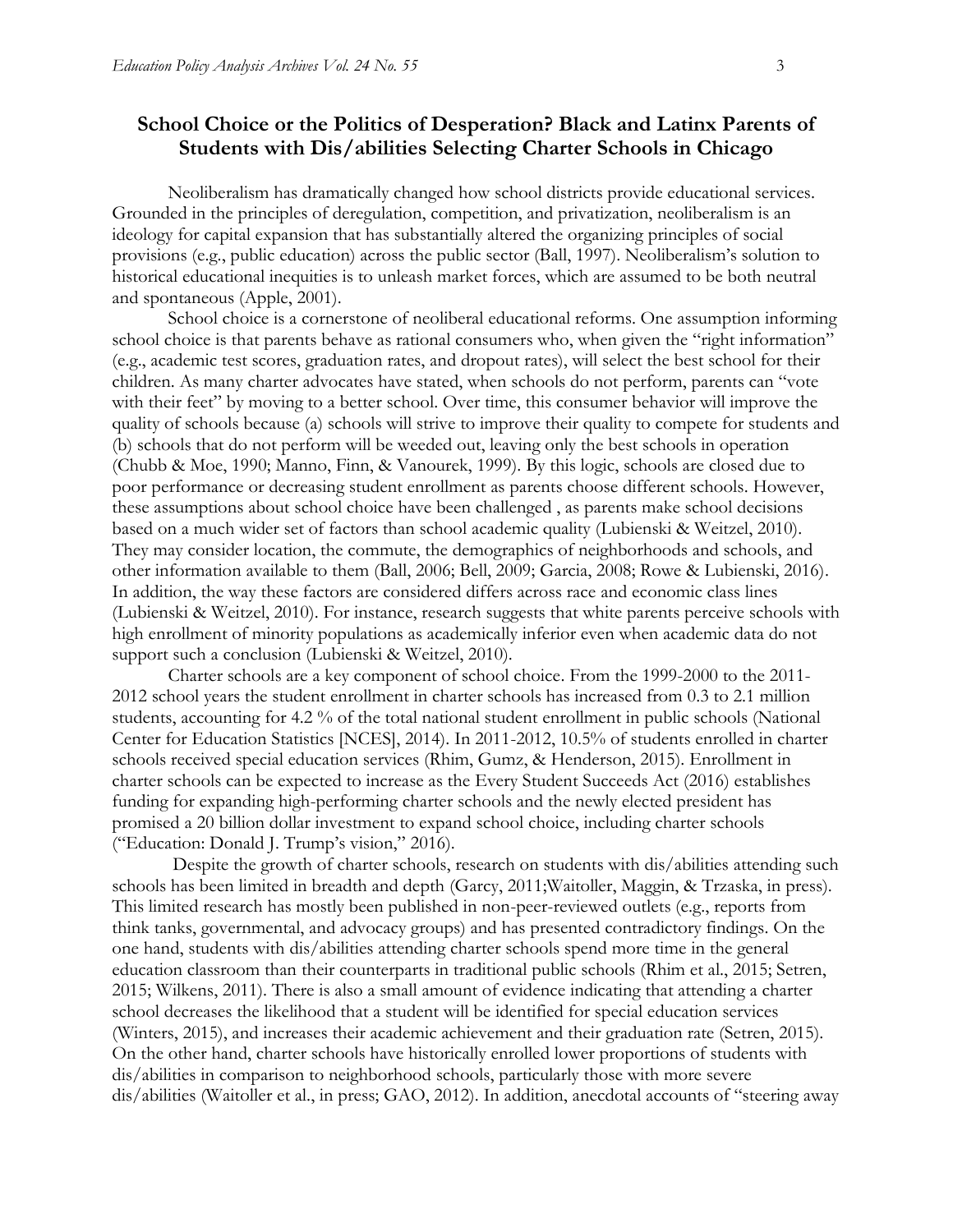mechanisms" suggest that charter schools implicitly suggest that parents move their children to other schools (Welner & Howe, 2005). Steering away mechanisms enacted by charter schools can include but are not limited to the following: communicating to parents that the school does not have the services the child requires, applying repetitive disciplinary measures to students (e.g., suspensions), or not providing the services required in the student's Individualized Education Plan (IEP) (Estes, 2006; Welner & Howe, 2005). Supporting these accounts is the fact that charter schools suspend students with dis/abilities at higher rates than non-charter schools (Losen, Keith, Hodson, & Martinez, 2016). These inequities have resulted in several court cases against charter schools for not following federal regulations protecting students with dis/abilities (e.g., *Southern Poverty Law Center v. Pastorek*, 2010). In contrast to these findings, survey research suggests some parents of students with dis/abilities choose charter schools due to their small class size, parents' perceptions of special education services at the charter school, dissatisfaction with a prior school, and to avoid identification for special education and subsequent segregation (Lange & Lehr, 2000; Rhim & McLaughlin, 2007).

Yet, school choices are not made in isolation. For students of color with dis/abilities living in urban areas these choices are carried out amid historical and compounding forms of exclusion in public schools (Blanchett, Klingner, & Harry, 2009). Among these inequities, we can include lack of access to the general education curriculum, to meaningful learning experiences due to inadequate personnel and funding resources, and to related services (e.g., speech and occupational therapy, counseling, and social work). Further, parents of color experience limited opportunities to participate in key educational decisions such as those made during IEP meetings, as well as marginalization due to their identities as low-income parents of color (Harry & Klingner, 2006; Ong-Dean, 2009). In addition, the disproportional representation of Black, Latinx, and Native American students in special education continues to be an unresolved conundrum (Skiba, Artiles, Kozleski, Losen, & Harry, 2015). Thus, school choice is implemented in a context fraught with historical legacies of racism and ableism.

Thus, it is important to understand how parents of students with dis/abilities make school selections in urban contexts. Focusing in the city of Chicago, the present study examines how choice, particularly when it comes to selecting a charter school, plays out with Black and Latinx parents of students with dis/abilities. The study focuses on how parents' decisions are contextualized and affected by the neoliberal restructuring of urban space. In the following sections, we present our theoretical framework, examining the role of neoliberalism in restructuring urban space in Chicago and its implications for services provided to Black and Latinx students with dis/abilities. Then we describe our research methods, present our findings and discuss them, drawing from our theoretical framework.

# **Neoliberalism, Race, and Dis/ability and the Restructuring of Urban Space in Chicago**

To understand how parents make schooling decisions for their children with dis/abilities we draw from an interdisciplinary critical lens that foregrounds the role of urban space restructuring (e.g., Brenner & Theodore, 2002 Harvey, 2006; Soja, 1989) at the intersection of education, race, and dis/ability (e.g., Annamma, Connor, & Ferri, 2013; Lipman, 2011). As we describe this lens, we provide examples from Chicago, which has been a laboratory for testing neoliberal reforms on working class communities of color, as Lipman (this special issue) describes in detail.

We understand space not merely as a container or stage but as an active ecology that mediates and is mediated by human activity (Soja, 2010). Space is produced through economic, social,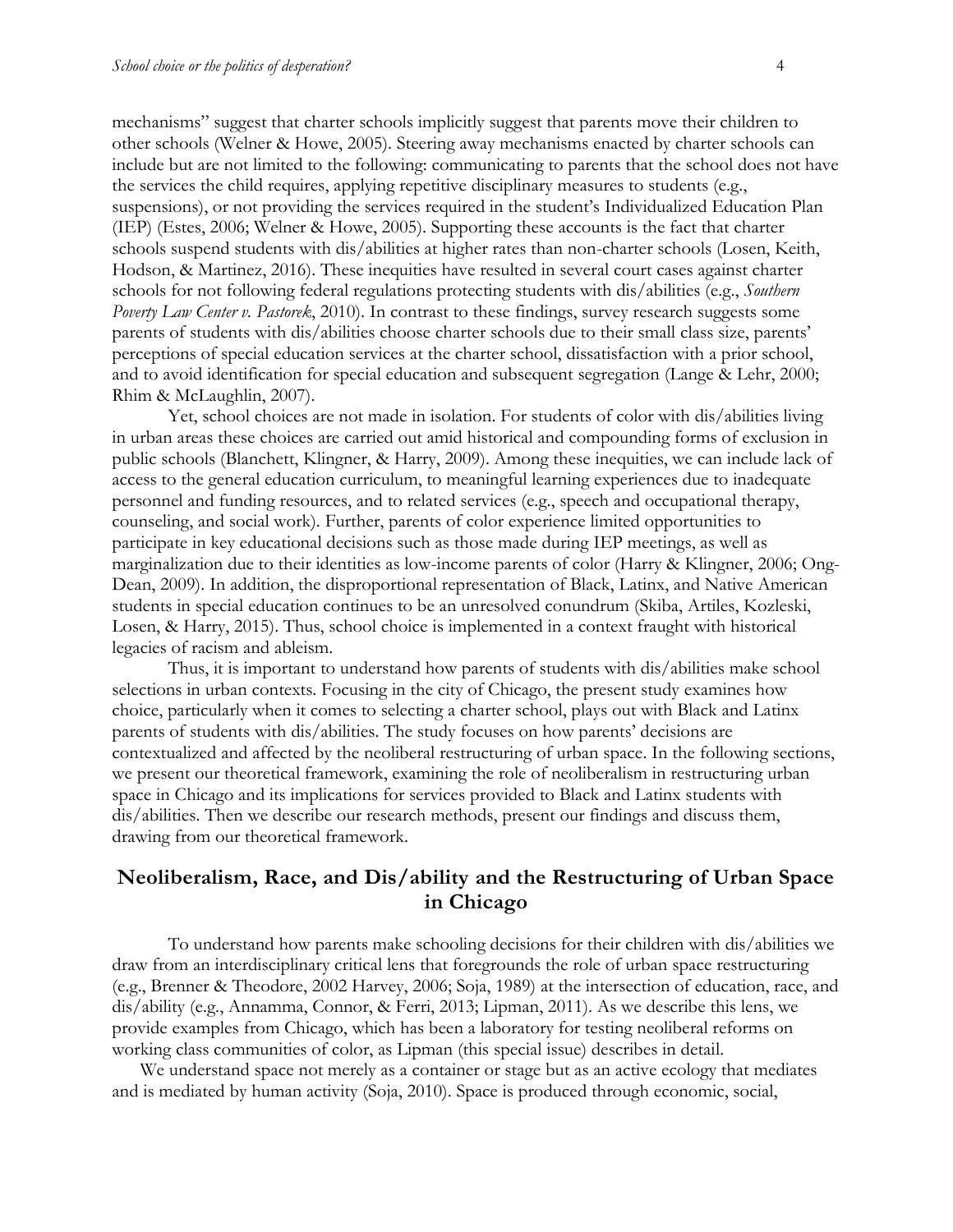political, and cultural practices (Harvey, 2006). In turn, this produced space shapes how humans individually and collectively engage in such practices (Soja, 1989). For instance, when selecting a school, parents may consider access and proximity to home or work or they may choose according to neighborhood and school demographics and their perceptions of such demographic groups (Bell, 2009; Garcia, 2008). These spaces are not natural, but they are the products of human activity and of decisions such as where to locate or dismantle public housing, what areas of the city are worth investment, where to increase police surveillance, and how to draw school attendance boundaries.

The production of space, both locally as well as globally, is deeply impacted by neoliberal ideology and governance. When presented with complex social issues like unemployment or unequal access to quality education, neoliberalism responds with a "spatial fix," changing the urban landscape to make way for capital accumulation (Harvey, 2008). Yet, capital investment is distributed asymmetrically within an urban space, creating both centers and peripheries. So the production of space becomes both uneven (Brenner & Theodore, 2002) and unjust, which Harvey (2008) calls *uneven geographical development*. Thus, power differentials are always at play in the production of space. Those with the power to orchestrate the production of space do so to further accumulate economic and social resources (Soja, 2010).

Relatedly, urban space is produced through a process of *creative destruction* (Brenner & Theodore*,* 2002). This process involves two intertwined and distinct moments: (a) a moment of destruction of institutional arrangements that were based on a Keynesian provision of social goods and services (e.g., public housing, education, and labor protections), and (b) a moment of creation of new infrastructures and arrangements based on and for market-oriented economic growth (Brenner & Theodore*,* 2002). Both moments are mobilized through distinctively geographical and racial strategies affecting major institutional arenas such as education and public housing (Smith & Stovall, 2008; Lipman, 2011). Accumulation of capital and power in the hands of a few is achieved by dispossession of public land and social services (Harvey, 2005). Both processes of uneven geographical development and creative destruction are planned and orchestrated through state intervention (Soja, 1989).

Neoliberalism and racism contribute to each other's ideological expansion. Racism continues to provide the justification for the exploitation of people of color, now under the banner of neoliberalism (Omi & Winant, 2015). Neoliberalism builds upon preexisting structures of racial and economic inequities, leaving the city with areas of both under- and over-development demarked by racial lines (Harvey, 2008; Lipsitz, 2007). Low income and working class communities of color and the spaces where they live are dispossessed of social services such as education and public housing to create opportunities for capital expansion and for the return of more affluent families to the city (Stovall, 2013; Harvey, 2005). For instance, urban centers like Chicago aim to become *global cities*, which concentrate financial institutions and corporate interests (Sassen, 2005). In these cities, the juxtaposition of wealth and poverty is inscribed in the racially and economically segregated geographies of their urban landscapes. While some areas of the city—often predominately white are revamped to attract corporate headquarters and a highly educated labor force, areas inhabited by communities of color are pathologized , experiencing disinvestment, multi-generational poverty, and economic decline. Further, in other areas of the city, low-income and working class communities are displaced due to gentrification. Racist ideology is used to justify the revamping of certain areas of the city and the disinvestment in communities of color and consequently the perpetuation of Whiteness (Buras, 2011; Lipsitz, 2007). By Whiteness, we refer to "an analytic category that refers to the structured advantages that accrue to whites because of past and present discrimination" (Lipsitz, 2007, p. 13). Thus, this spatial restructuring is another chapter in the history of the relationship between whiteness and capital expansion dating back to slavery (Robinson, 2000).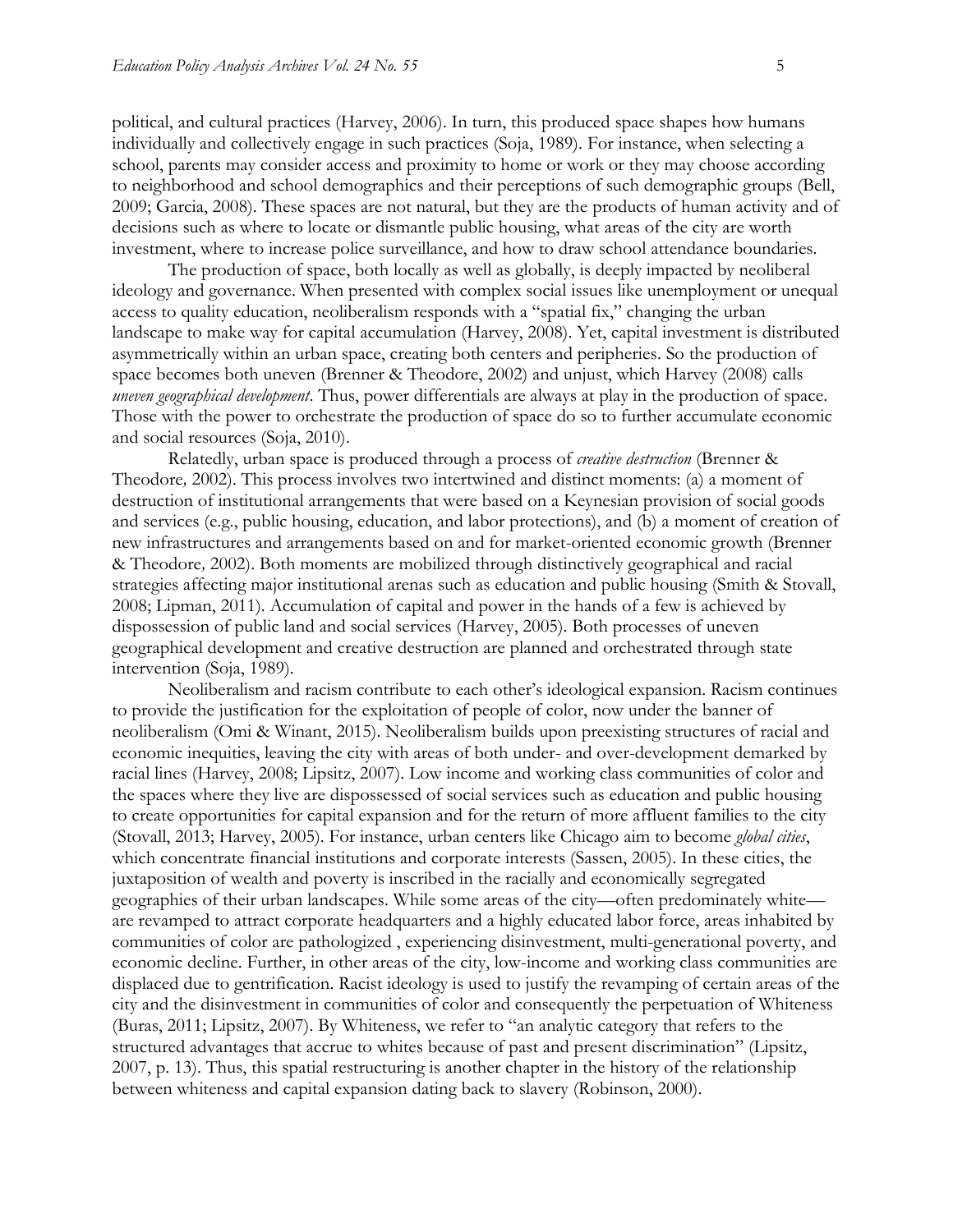$\overline{a}$ 

On the other hand, neoliberalism reinforces racism. Neoliberalism recognizes inequitable outcomes along racial lines. Yet, it explains them as the result of individual and group choices (Omi & Winant, 2015). Dumas (2013) wrote.

Through the neoliberal-multicultural lens, we can still feel sympathy to the extent that these subjects are perceived as being prevented from participating in the market. However, if they reject opportunities to participate in the market, no matter how rigged that system may be, then our sympathies can be justifiably withheld. (p. 535).

According to neoliberal ideology, race does not determine one's success—one's capacity to produce and consume does (Davis, 2007). The neoliberal emphasis on individual responsibility and choice eclipses the historical legacies of racism inscribed in the segregated geographies of urban centers, blocking claims for racial justice. For instance, researchers have found that charter schools either reflect or exacerbate patterns of racial segregation in schools (Fabricant & Fine, 2012; Lubienski & Weitzel, 2010). However, these patterns are understood as the result of parents' choice, masking the historical and structural legacies of racisms and blaming communities of color for their living situations.

Chicago provides a clear example of the relationship between the neoliberal restructuring of urban space, race, and public school policies (Lipman, 2011). Starting with the Richard Daley administration in the mid-1990s and continuing during the current Emanuel administration (2011 present), Chicago Public Schools (CPS) has deployed a series of neoliberal educational reforms. Most prominent, in 2001 Arne Duncan, who later became U.S. Secretary of Education, was appointed as CEO of CPS. Building upon the work of his predecessor Paul Vallas, Duncan implemented an intense school choice agenda and encouraged the expansion of charter schools. Three years later and engineered and pushed by the Commercial Club of Chicago<sup>2</sup> & the Daley administration, the Chicago school board passed Renaissance 2010 (Ren2010), a plan to revamp CPS that called for closing and turning around more than 70 neighborhood schools and opening 100 new schools, most of which were charter schools (Lipman, 2011). By 2016, the number of charter schools in Chicago had increased dramatically. There are more than 120 charter campuses serving almost 54,000 students (14% of the district's total enrollment), from which over 7,500 are students receiving special education (CPS, 2016a). In addition, CPS "turned around" over 30 and closed more than 100 schools, with 50 schools closed in the 2013-2014 school year alone. Turning around a school involves replacing all school staff (that is, principal, teachers, counselors and administrative staff) and in some cities like Chicago, it may involve turning over the school to a private education management organization. While the closings during the Daley administration were rationalized on the grounds of school underperformance, during the Emanuel administration school closings were justified as austerity measures to "right size" the district due to declining student enrollment.

The areas of Chicago with concentrations of school closings overlap with areas where charter schools have proliferated (see Figure 1). In these areas, the cumulative effects of school closings and turnarounds, along with the opening of charter schools, disproportionally impact the south and southwest areas of the city, where low income and working class Black and Latinx students live and attend school. Schools with larger proportions of Black students "had a higher probability of closure than schools with comparable test scores, locations, and utilization rates" (Caref, Hainds, Hilgendorf, Jankov, & Russell, 2012; Weber, Farmer, and Donoghue 2016, p. 1).

<sup>2</sup> The Commercial Club of Chicago is an organization of the city's most powerful financial and corporate elites in the city of Chicago.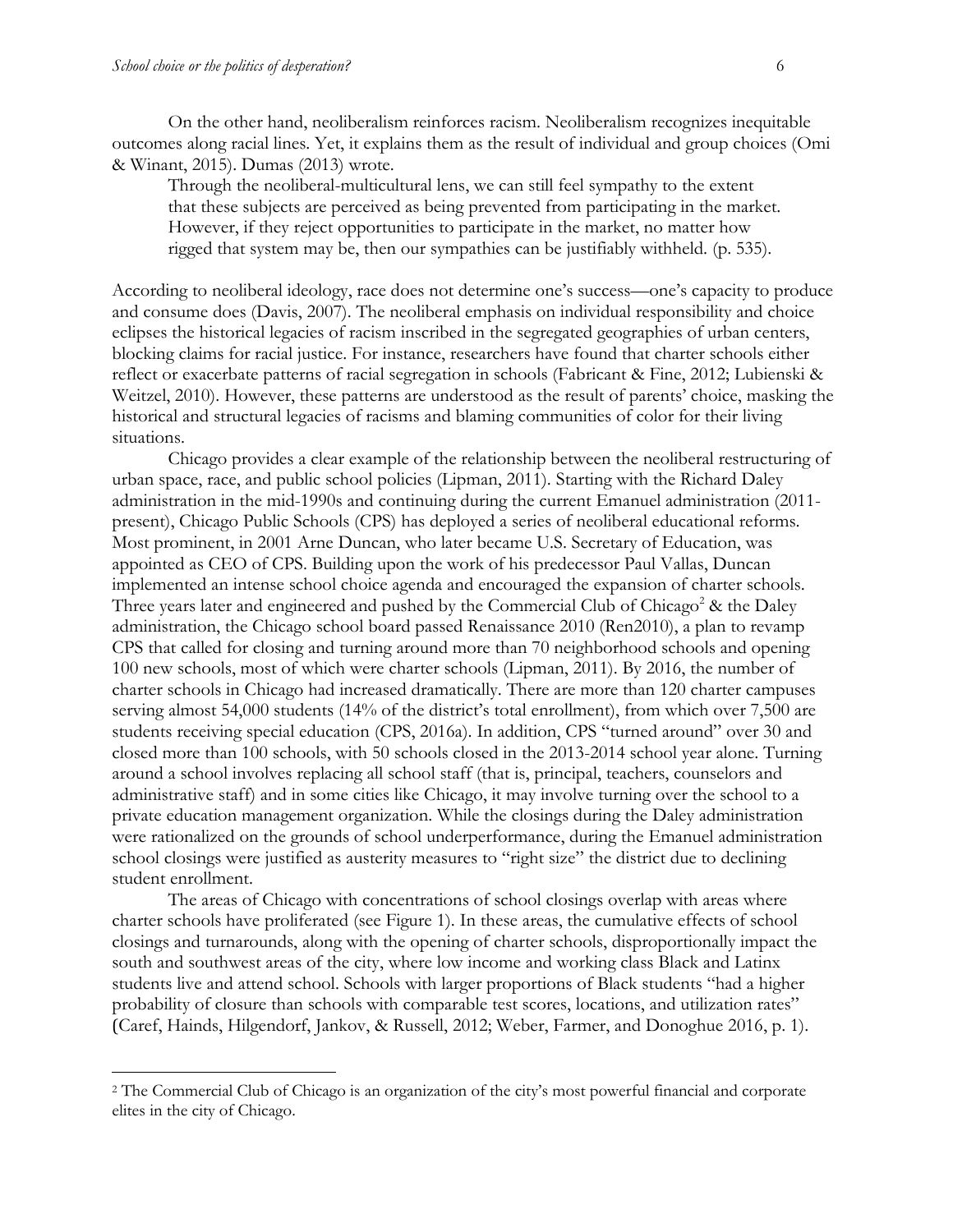

*Figure 1.* Location of charter and magnet schools in the city of Chicago 2013-2014, school closings from 2000 to 2015, and distribution of Black population.

When schools are closed, students are transferred. Some Black students were transferred to up to four schools within a three-year period and the schools receiving students from closed schools were not performing academically better (Gwynne & de la Torre, 2009). Further, more than school closings, turnaround schools tended to disproportionally affect Black students (Weber et al., 2016). Charter schools are also located primarily in low-income and working class Black and Latino neighborhoods in the west and southwest and south areas of Chicago (see Figure 1). While Black students account for 38% of the total CPS enrollment, they account for 53% of the total enrollment in charter schools (CPS, 2016a). The historical disinvestment in neighborhood schools (See Lipman, in this special issue) and the opening of charter schools are manifestations of the neoliberal process of creative destruction (Brenner & Theodore, 2002). Over time, the closing of neighborhood schools and the opening of charter schools (as well as other types such as selective enrollment schools) reshape the urban education space, disproportionately affecting low-income communities of color. Meanwhile, areas in the city that are predominately white remain unaffected or receive new well-resourced schools in the form of selective enrollment or magnet<sup>3</sup> schools. So while neoliberal education polices maintain and protect whiteness, they dismantle and destabilize educational opportunities for Black and Latinx students (Lipman, 2011).

The deployment of these reforms coincides with a development boom in downtown Chicago and adjacent areas (Weber, 2015). Starting in the late 1990s, the city expanded retail and office spaces in the city center and brought in large corporations through tax incentives (Weber, 2015). Schools were seen as a key component in this restructuring of the city space (Lipman, 2011).

 $\overline{a}$ 

<sup>&</sup>lt;sup>3</sup> A magnet school is a public school without attendance boundaries that offers a special curriculum and programs that are not available elsewhere.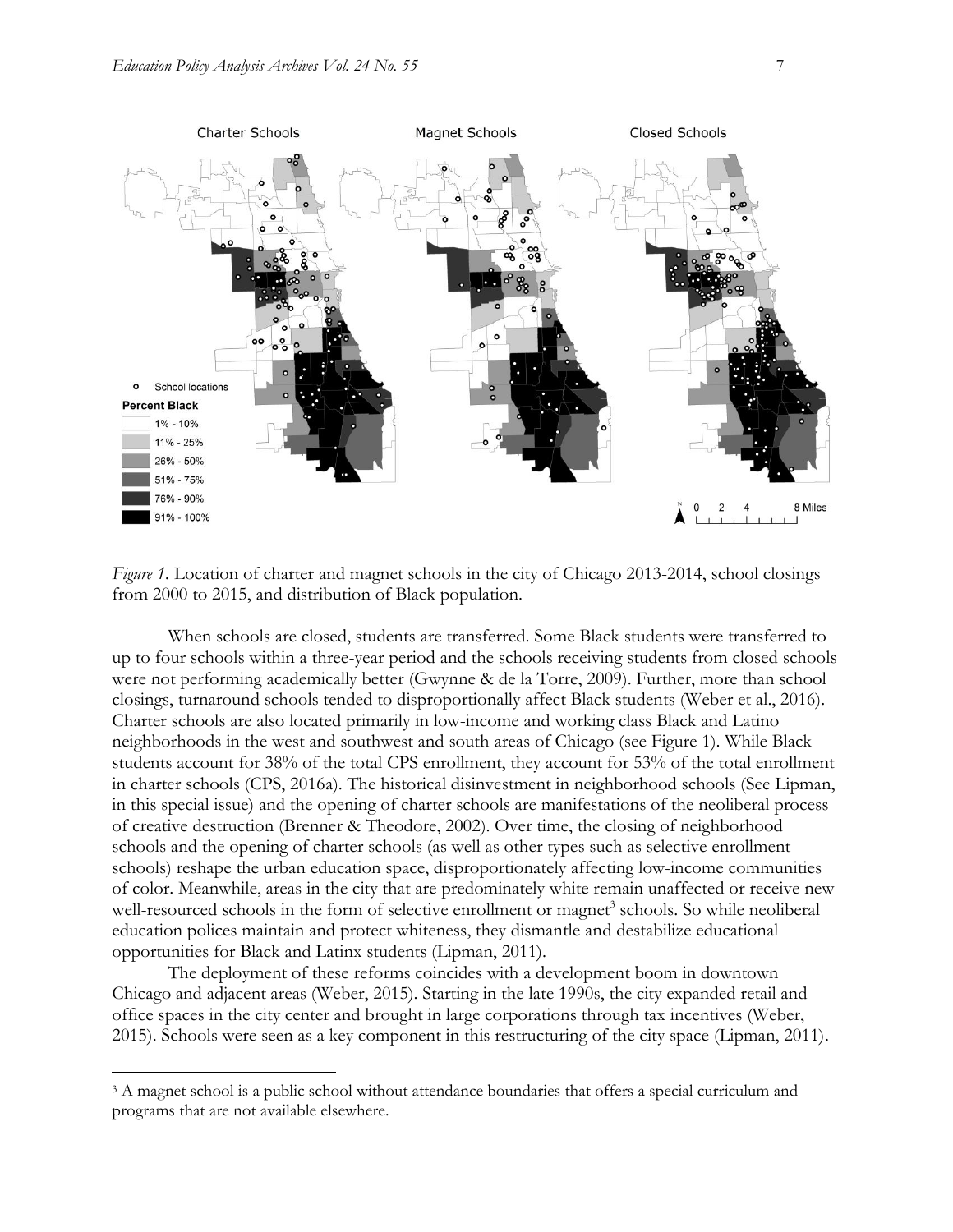The closing of neighborhood schools and their reopening as selective enrollment schools occurred in what sociologists have called the "zone of transition" (Lipman, 2011; Smith & Stovall, 2008): prime real estate located within a 6-mile radius of the city center (Weber, et al., 2016). CPS closed schools for low enrollment in Latino communities being gentrified, despite counterevidence of such low enrollments (Fleming, Greenlee, Gutstein, Lipman, & Smith, 2009; Greenlee, Hudspeth, Lipman, Smith, & Smith, 2008). These schools were replaced with selective schools advocated by affluent parents moving to those areas (Lipman, 2011). Thus, closing and turning around schools achieve the symbolic work of transforming the perceptions of previously pathologized city areas so that more affluent families will move to them rather than relocating in the suburbs. It is not that developers are racist, but rather "their contribution to a system of displacement contributes to a larger racist system, centered in making the city 'safe again' for its returning white residents" (Smith & Stovall, 2008, p. 149). Thus, legacies of racisms shape what may appear to be a technical and raceneutral metric for closing or turning around a school based on low performance or underutilization. The neoliberal restructuring of the urban space is a racial project that aims to contain and displace low income and working class communities of color for the sake of capital expansion (Lipman, 2011; Omi & Winant, 2015). Yet, as we discuss in the next section, the neoliberal restructuring of the urban space is not only a project about race, but woven in its fabric is also an enduring thread of ableism.

# **Special Spaces: Neoliberal-ableism and Black and Latinx Students with Dis/abilities**

Though it remains largely unexamined in the political economy of education, neoliberalism is an abliest project. Neoliberalism aims to nurture productive workers who contribute to capital production and accumulation in the global economy. Children, youth, and adults are expected to overcome misfortunes and austerity measures that cut social and educational services, while adopting ableist ideals that are confined to narrow and individualistic conceptions of personhood that privilege autonomy, independency, and entrepreneurship (Goodley, 2014). Individuals are measured in terms of their economic value, which trumps values based on human rights and dignity. Goodley (2014) named this identity project *neoliberal-ableism*, arguing that individuals become normalized through economic and social policy and judged by the neoliberal ideal of human beings. Any physical and mental inclination to interdependency creates grounds for anxiety and intervention, as they are perceived as threats to economic productivity (Shildrick, 2012).

In education, this push for normalizing bodies according to neoliberal ideals of personhood has contributed to the emergence of a *selective inclusionism* (Mitchell, 2015; Waitoller, in press)*.* By inclusionism, we refer to the activity of including children and youth with dis/abilities in schools without altering the institution's norms of belonging and being or its neoliberal fantasies of normative productive bodies (Mitchell, 2015). This inclusionism is also selective; it only provides access for those bodies whose differences are integrable to normative practices. This select group of integrable students is then pushed to conform to narrow molds of human development and learning informed by smartness and goodness— the ideologies that delineate hierarchies of who is smart and good and who is not, setting normative parameters for what students should be able to know and do and for how to behave in school (Broderick & Leonardo, 2016; Hatt, 2012). For instance, students with dis/abilities may be expected to learn the same content and skills, at the same pace, in the same year as any other student, reaching certain educational milestones that are supposed to guarantee college-readiness, independence, and status as a contributor to the global economy. Like whiteness, smartness and goodness act as property (Broderick & Leonardo, 2016; Harris, 1993). Those who can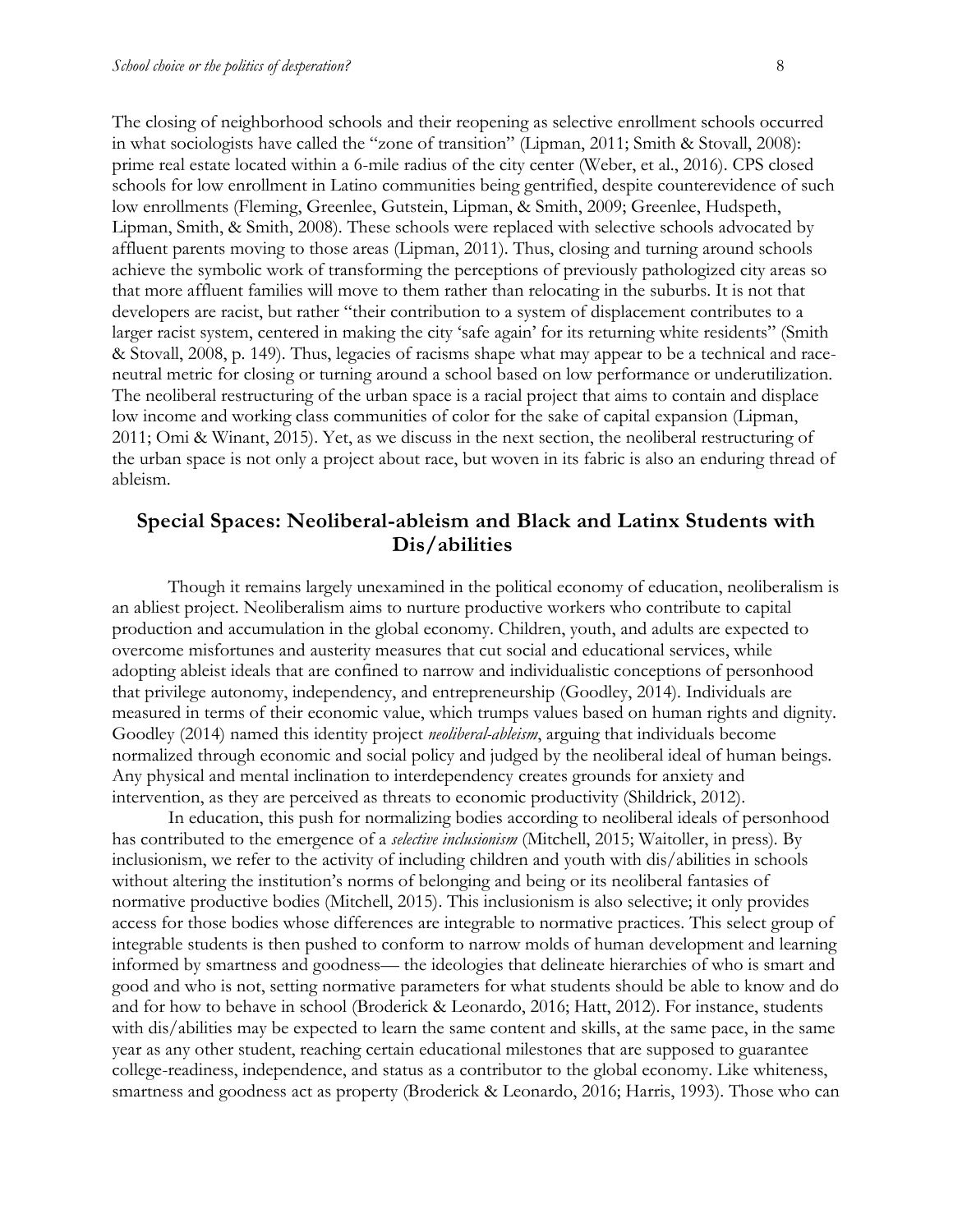$\overline{a}$ 

claim smartness and goodness enjoy the benefits of participating in a market model of education, and their associated economic benefits (e.g., gain employment).

Selective inclusionism shapes and is constituted by the restructuring of urban space. First, the design of efforts to restructure the urban space tends to ignore students with dis/abilities, creating normalizing spaces where students with dis/abilities are an afterthought. These students then need to be accommodated and thrive within school spaces that are exclusionary by design. Going back to Chicago, for instance, the design of Ren2010 completely overlooked students with dis/abilities. Requested by CPS officials, The Illinois Facilities Fund  $(IFF)^4$  published a report a few months after CPS rolled out Ren2010, examining numerous demographic variables to make a case for many of the Ren2010 efforts. This report completely omitted any variable related to the education of students with dis/abilities. This foundational report for Renn2010 established the basis for the absence of innovative approaches for teaching and including students with dis/abilities in the proposals for new schools during Ren2010 (Estevan, 2009). Indeed, an examination of these proposals found that there was little to no attention to services tailored for students with dis/abilities such as specialized instruction or transition to out-of-school services, among others (Estevan, 2009).

Second, through neoliberal education reforms, students with dis/abilities are expected to overcome exclusion and improve their academic performance amid continuing and increasing austerity measures that drain resources from schools. For instance, disinvestment and destabilization of neighborhood schools in Chicago has deeply affected special education services. Though the enrollment of students with dis/abilities in CPS has increased, the district has engaged in a series of efforts to "right-size" special education. In July 2015, CPS released a school budget reducing its funds by 200 million from which 42.3 million (21%) were cut from special education funding. Schools with higher percentages of students with dis/abilities than the district average (12%) were hit the hardest, experiencing a reduction of 656 positions, while the remaining schools only experienced the loss of 26 positions (Chicago Teachers Union, 2015). According to CPS, this was implemented after an 18-month review of staffing and services for students with dis/abilities, though CPS never made publically available the documents used for this evaluation. After much pushback from principals, parents, teachers, and dis/ability advocacy organizations, CPS restored 150 special education positions in November, once classes were well on their way. CPS explained at that point that the formula used in the prior budget was flawed, and as part of these changes, Markey Winston, CPS director of special education, resigned due to this budget error. Principals had to readjust their personnel and schedules in the middle of the school year, which made it difficult to find qualified personnel at that time (Estevan, 2016). There were more cuts to the special education budget conducted in 2016, which are beyond the scope of this paper, but that continued to demonstrate the disinvestment and destabilization experienced in special education services in the city of Chicago.

Amid this disinvestment and destabilization, students with dis/abilities deemed as integrable are expected to comply with normative standards of learning, perform similarly to their peers, and be college ready in schools that are designed to exclude them. Current CPS CEO Forrest Claypool's words illustrate this point. In a board meeting on December 2016 when discussing the budget cuts affecting special education, Claypool expressed, "The purpose of special education is to help the majority of kids develop the skills through alternative learning techniques, diverse learning techniques to overcome their dis/abilities for life" (CPS, 2016b). In other words, as neoliberal

<sup>4</sup> IFF is an organization that engages in finance planning and real estate development in IL and was one of the early supporters of charter schools.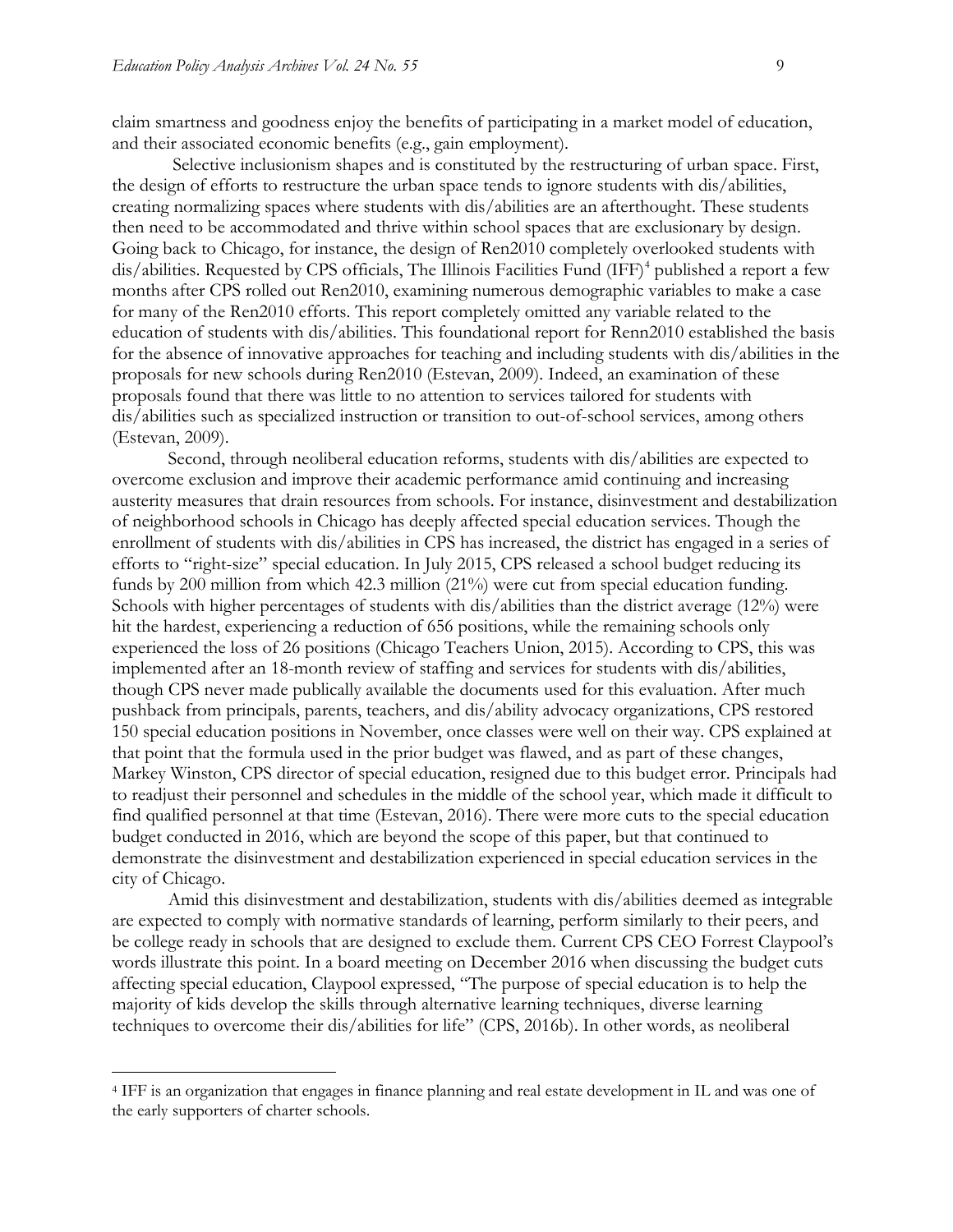subjects, they need to become smart and good, producers and consumers in the market economy despite the continuing disinvestment and prejudice resulting from neoliberal policies.

Selective inclusionism affects particularly Black and Latinx students with dis/abilities. To understand these effects at the intersections of race and dis/ability we draw from Disability Studies and Critical Race Theory in Education (DisCrit; Annamma et al., 2013). Building from intersectionality theory (Crenshaw, 1991), DisCrit is based on the premise that notions of race and ability are co-constructed, "race, racism, dis/ability and ableism are built into the interactions, procedures, discourses, and institutions of education, which affect students of color with dis/abilities qualitatively differently than white students with dis/abilities" (Annamma et al., 2013, p. 7). DisCrit affords a nuanced analysis of how structural privilege informed by whiteness, smartness and goodness interact, affecting students of color with dis/abilities in particular ways. As Broderick & Leonardo (2016) explain, education is racialized to reinforce the goodness and smartness of whiteness, as race is part of how schools perceive and construct students' identity around notions of intelligence and good behavior.

In Chicago, Black and Latinx students with dis/abilities have been impacted by the restructuring of urban space to a greater extent than their Black and Latinx peers without dis/abilities and more than white students with dis/abilities. For instance, the average proportion of students with dis/abilities in the closed schools in 2013-2014 was 17% compared to the proportion of students with dis/abilities in the entire district of only 13% (de la Torre, Gordon, Moore, & Cowhy, 2015). Of the 50 schools closed in 2013-2014, one third had special education programs serving Black students with extensive support needs (i.e., autism, intellectual dis/abilities, multiple dis/abilities, sensory impairments). These programs had provided services, personnel and resources, and low teacher-student ratios to better serve the individual needs of these students. In addition, many Black and Latinx parents of students with dis/abilities found that the school that received them after their school was closed did not have adequate services to meet their children's needs. Thus, parents had to search for yet another school in the middle of the school year (de la Torre et al., 2015).

Further, charter schools are not likely to be an option for those students considered difficult to integrate, as Chicago charter schools tend to enroll a selective group of students with dis/abilities (Waitoller et al., in press). Chicago charter schools enroll disproportionately lower rates of students with dis/abilities who require more extensive educational supports (e.g., specialized teachers, assistive technologies, one-on-one assistance, and occupational therapy), while enrolling significantly higher proportions of students with learning dis/abilities (LD) (Waitoller et al., in press). As commodities, students of color with dis/abilities with extensive support needs not only cost more to educate, but they produce lower test scores, diminishing the symbolic status of a school.

Thus, closing neighborhood schools and opening charter schools directly decreases school options for Black and Latinx students who require more extensive supports to be included in schools. While neighborhood schools provide guaranteed access to a school near students' homes, charter schools work on a lottery system, which does not guarantee services near students' residences. Furthermore, this lottery system is sometimes trumped by steering away mechanisms, discussed above. Students of color with dis/abilities who are deemed more integrable and who fit within the normative practices of a charter schools can have access to such spaces. Other students who cannot learn and thrive in such environments experience further marginalization and shrinking school options. So, while white students with dis/abilities enjoy the benefits of whiteness as they lived in areas of the city benefited by the neoliberal restructuring of urban space, and while some Black and Latinx students may enjoy the benefits of claiming smartness and goodness as property (i.e., being considered integrable to charter schools or selective enrollments), Black and Latinx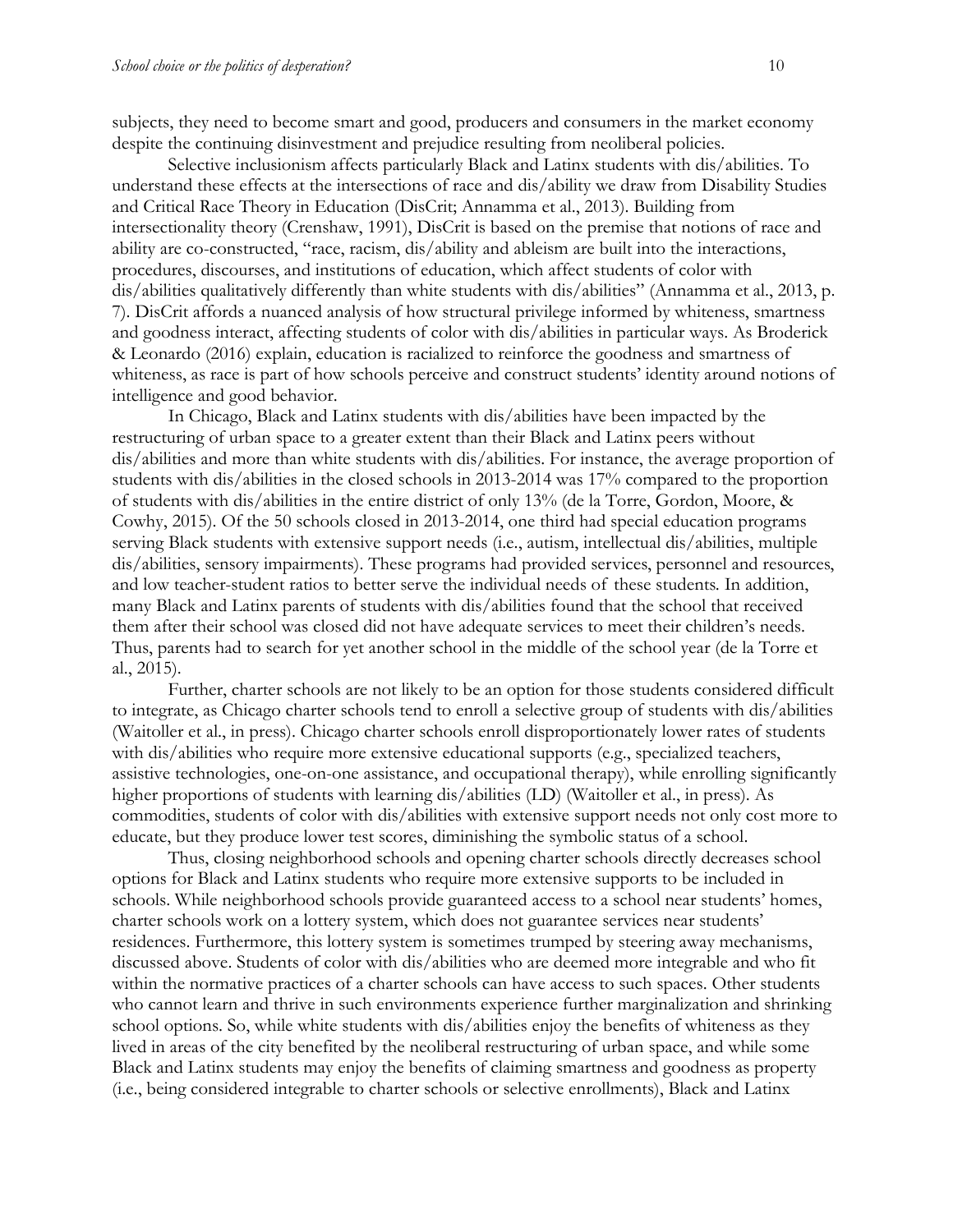students with dis/abilities cannot claim neither whiteness, smartness, nor goodness, and are oppressed by the intersections of these three ideologies.

Further, the neoliberal restructuring of the urban education space builds upon prior inequities at the intersections of race and dis/ability. Chicago Public Schools have a troubling history of serving Black and Latinx students with dis/abilities. The district has been the focus of textbook court cases for discriminating against and segregating students with dis/abilities, particularly those who are Black. For instance, in Corey H. v. Chicago Board of Education (1992), CPS was found responsible for segregating students with dis/abilities solely on the bases of their dis/ability classification rather than on their individual needs, violating core provisions of the Individuals with Disability Education Act (IDEA). Though the Corey H. case was closed in 2012, CPS continues to segregate students with dis/abilities, most of whom are Black and Latinx, at a higher rate than national averages (see Table 1). The neoliberal restructuring of the urban education space can further segregation by pushing students of color with dis/abilities out of selective enrollment and charter schools, and concentrating them in self-contained classrooms in neighborhood or special schools. Simultaneously, it pushes students of color with dis/abilities deemed as integrable into the general education setting without transforming those exclusionary spaces in order to reduce or "right size" special education services.

#### Table 1

*Percentage of students with dis/abilities included in the general education classroom for more than 80% of the school day in selected categories (2013-2014 school year)* 

| Disability Category           | <b>CPS</b> | US     |
|-------------------------------|------------|--------|
| Autism                        | 25%        | 40%    |
| <b>Emotional Disability</b>   | 40%        | 45%    |
| Intellectual Disability       | $5\%$      | $17\%$ |
| Other Health Impairment       | 63%        | $65\%$ |
| Specific Learning Dis/ability | $54\%$     | 69%    |

*Note:* Data retrieved from the Illinois Special Education Profiles at

<http://webprod.isbe.net/LEAProfile/SearchCriteria1.aspx> and the 37th annual report to Congress on the implementation of IDEA (U.S Department of Education, 2015).

The issues discussed in this section underscore the significance of analyzing the implications of neoliberal education policies with clear consideration of intersections of race, dis/ability, and spatial restructuring. Living in the educational context described in this section, parents of Black and Latinx students with dis/abilities may understand and engage with school choice and charter schools in particular ways. Considering the role of space in shaping human activity (Soja, 2010), it becomes critical to ask how these parents experienced choice amid the restructuring of urban education space and how the economic restructuring of the city shaped their school selection. Thus, our research questions are the following: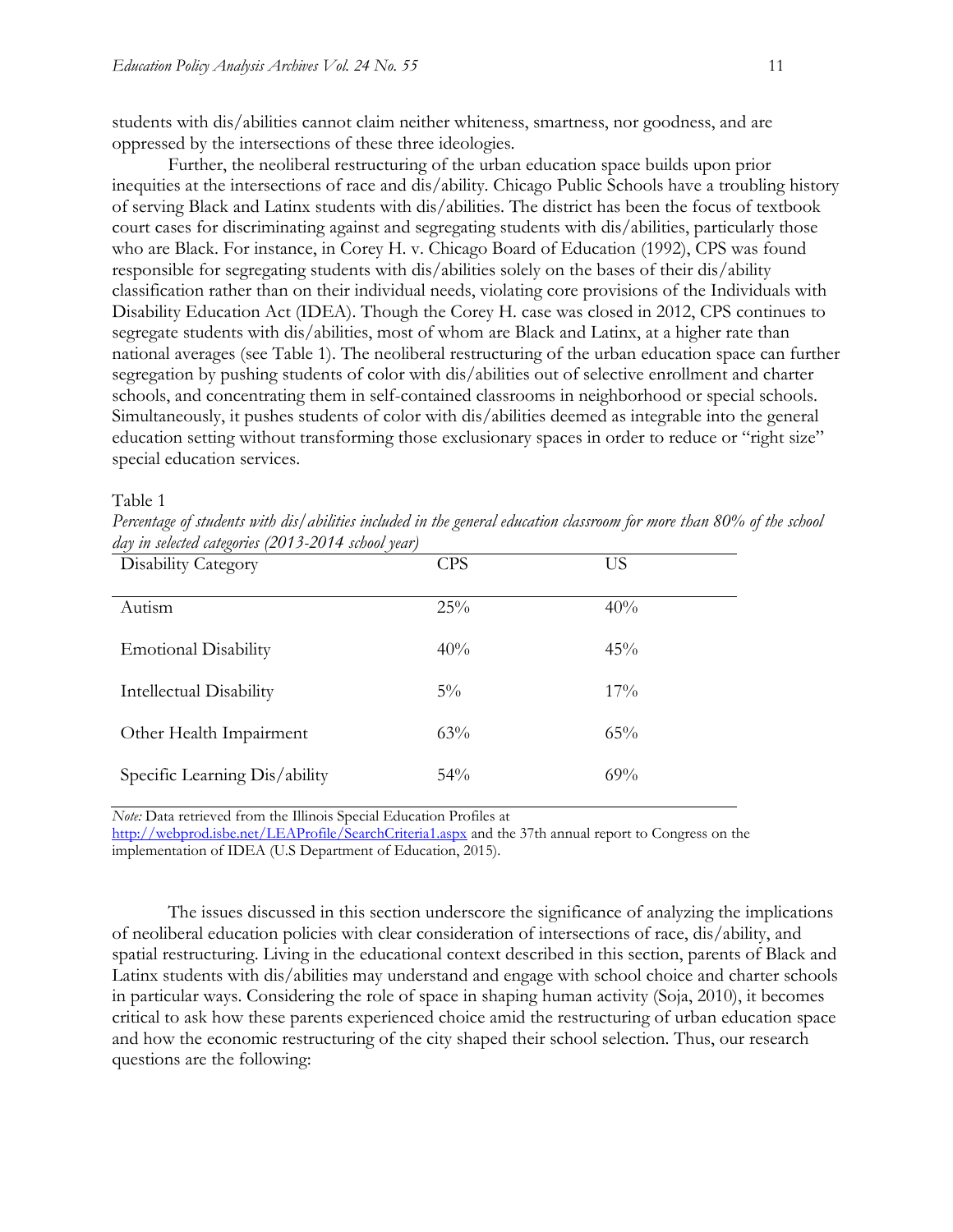- 1. What are the factors that shape Black and Latinx parents of students with dis/abilities decision of enrolling their child in a charter school?
- 2. How are these factors related to the restructuring of the urban space?

# **Methods**

The present study presents a section of the findings from a larger research study that aims to examine the experiences of Black and Latinx parents of students with dis/abilities in selecting a charter school and experiencing conflict in such school. The study was conducted through a partnership with Disability Legal Advocates (DLA: pseudonym) a civil rights non-profit agency that provides legal advice, support, and representation to individuals with dis/abilities.

#### **Participants**

Participants were selected using a purposive sample to provide information that was relevant to our research questions (Payls, 2008). Study participants included Black and Latinx parents of students with dis/abilities who have attended a charter school in the city of Chicago and have received legal services from the Charter School Clinic at DLA. Studying the experiences of parents served by this agency guarantees us that our participants had enrolled in a charter school and were making school choices beyond that of their neighborhood school, and that they experienced conflict with the charter school.

Recruitment occurred in two phases. First, using a phone script provided by the researchers, staff at DLA contacted by phone all their Black and Latinx clients served in the prior year. We focused on cases from the most recent year to capture the most up-to-date and relevant issues, considering that charter schools are increasingly enrolling students with dis/abilities and their demographics and practices are changing (Rhim et al., 2015). DLA Staff explained the study to potential participants and those who were interested in participating in the study were given two options that were not mutually exclusive: (a) they could give DLA consent to pass their contact information (i.e., name and phone number) to the researchers for a follow up call, or (b) they would be given the researchers' phone number and email so they could initiate contact. Out of 77 possible cases, 29 parents or guardians agreed to be contacted by a researcher, while four additional potential participants contacted the researcher directly, adding up to a total of 33 potential participants.

Second, the researchers established contact with the potential participants and invited them to participate in the study. Of the 33 potential participants, we were able to interview 24 (see Table 2). The main reason for not interviewing the nine remaining cases was that an interview could not be arranged with the participant and over time the participant stopped communicating with the researchers.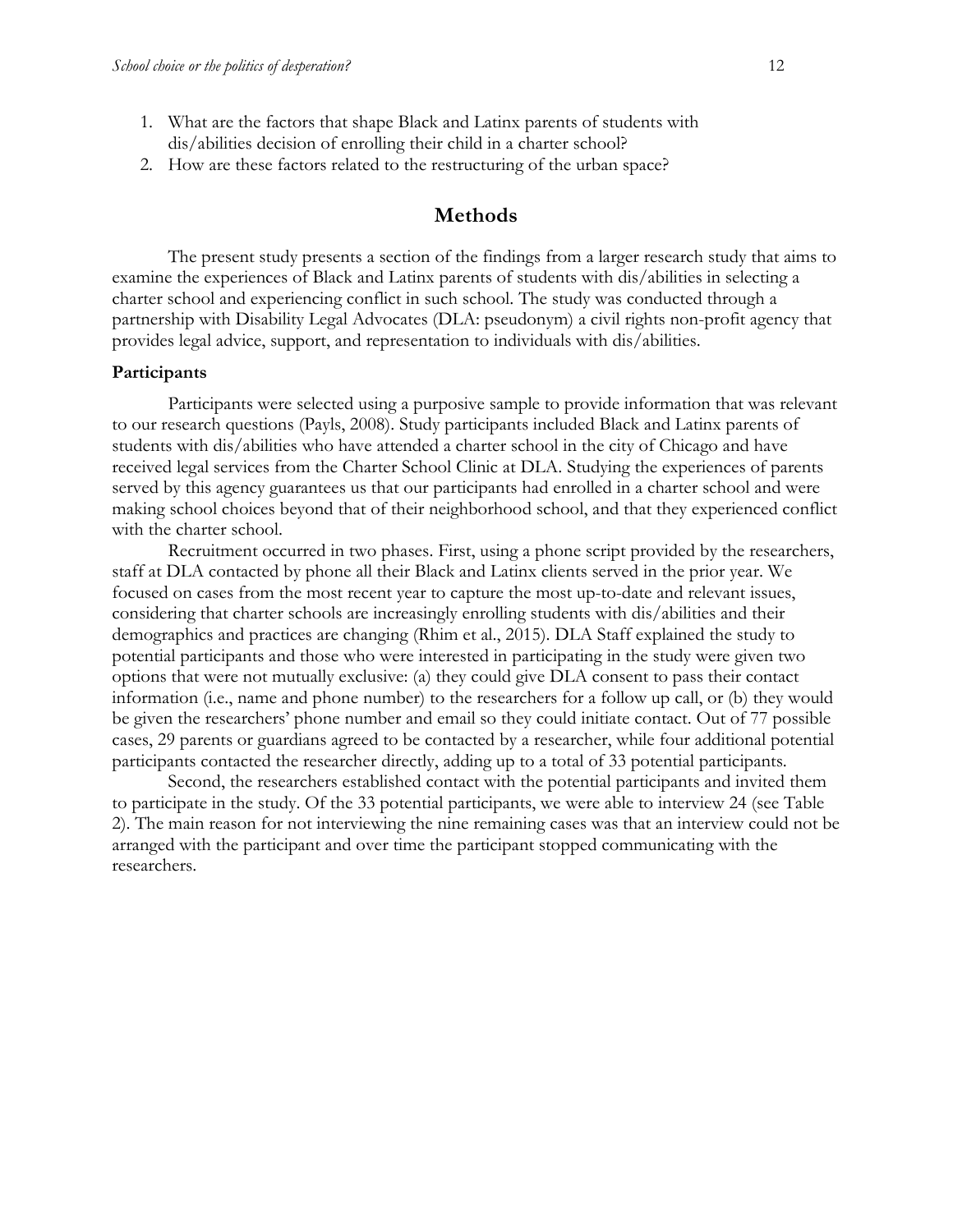|                                | Children<br>$(N=24)$ | Parents/Caregivers<br>$(N=24)$ |
|--------------------------------|----------------------|--------------------------------|
| Race                           |                      |                                |
| Latinx                         | $17\%$ (4)           | $17\%$ (4)                     |
| African American               | 75% (18)             | 83% (20)                       |
| Biracial                       | 8% (2)               | $\theta$                       |
| Gender                         |                      |                                |
| Male                           | $75\%$ (18)          | $\theta$                       |
| Female                         | $25\%$ (6)           | $100\%$ (24)                   |
| Areas of the City <sup>5</sup> |                      |                                |
| Middle Class                   | $-$                  | $17%$ (4)                      |
| Gentrification                 | --                   | $12\%$ (3)                     |
| Serious Decline                | $-$ -                | 42% (10)                       |
| <b>Extreme Poverty</b>         |                      | $29\%$ (7)                     |
| Grade                          |                      |                                |
| Elementary                     | $50\%$ (12)          |                                |
| Middle School                  | $25\%$ (6)           |                                |
| High School                    | $25\%$ (6)           | $-$                            |
| Type of charter school         |                      |                                |
| attended                       |                      |                                |
| Franchise                      | 83% (20)             | $-$                            |
| Stand-Alone                    | $17%$ (4)            |                                |
| Total                          | 24                   |                                |

Table 2

 $\overline{a}$ 

*Characteristic of Study Participants and Their Children*

<sup>5</sup> These areas of the city are based on the community typologies stablished in *The Socioeconomic Change of Chicago's Community Areas* (Nathalie P. Voorhees Center for Neighborhood and Community Improvement at the University of Illinois at Chicago [NVC], 2014).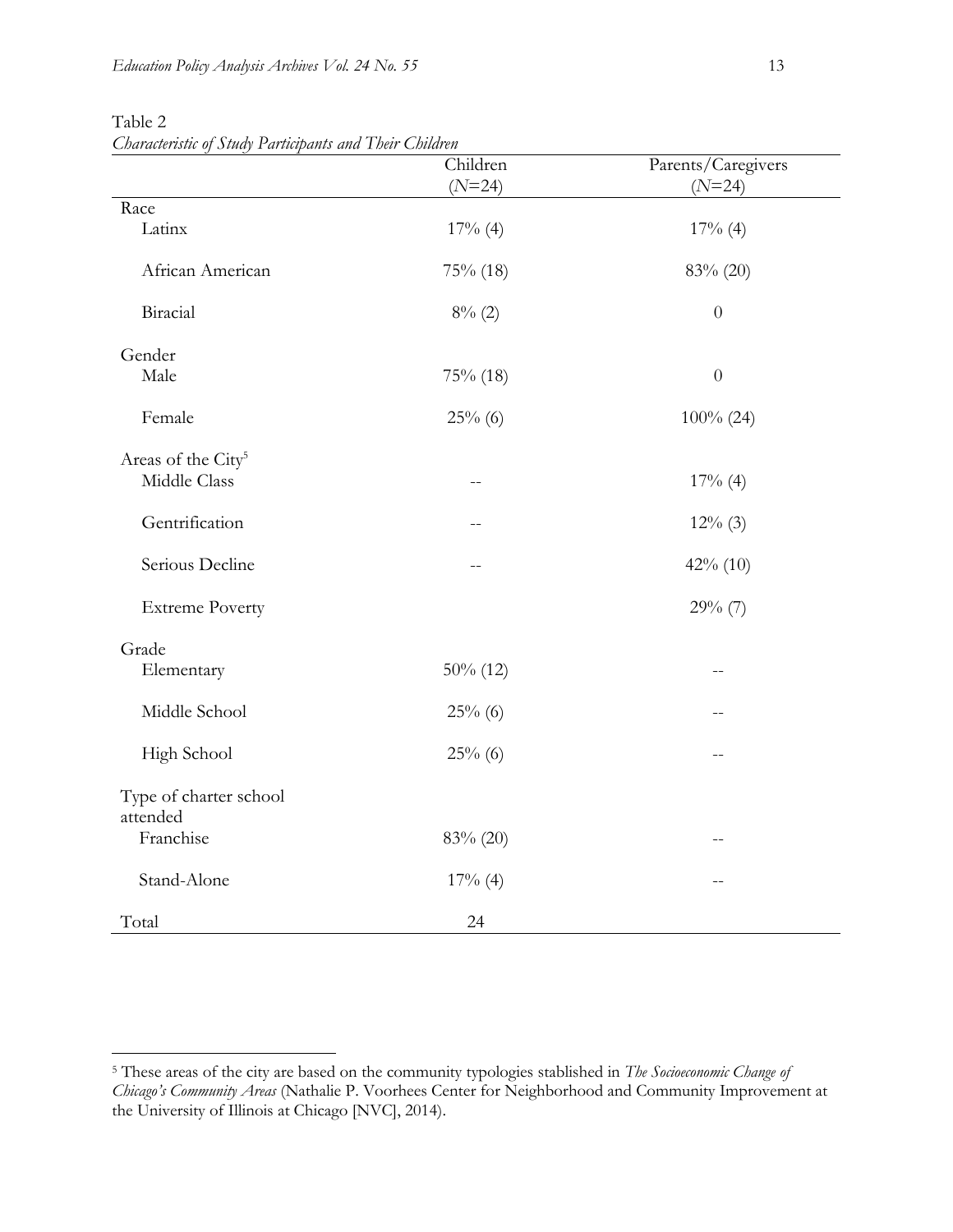#### **Data Collection**

For the analysis presented in this paper, we used 24 in-depth interviews that we conducted over a period of four months. The 24 interviews were semi-structured and open-ended, lasting from 55 to 140 minutes, and largely at participants' homes (75%), but also in public spaces like cafes and libraries (24%) and one in the researcher's office. All interviews were audio recorded and transcribed for analysis. We substituted all identifiable information (names of parents, children, schools, school staff, neighborhoods, and streets) with pseudonyms.

We generated 24 field notes (one for each interview) of our observations from the interviews and any relevant conversations that were not captured in the recordings. These field notes contained information that the interview alone could not capture, including the context of the interview (e.g., setting, participants' appearance, body posture, facial expressions, initial contact, etc.) and our initial thoughts about the encounter with the participant.

In addition, we collected charter school artifacts (e.g., school applications, mission statements, student handbooks, and school histories from the charter school websites), and photographs of charter school advertisements that we found in the neighborhoods when we went to interview parents. These data serve to contextualized parent's responses about their perception of charter schools.

#### **Data Analysis**

To analyze our data we drew from methodological tools from grounded theory (Charmaz, 2008). First, we began by conducting initial coding on the 24 parent interviews, which included lineby-line, incident-by-incident, and In Vivo codes (Charmaz, 2008). The goal of this initial coding was to remain open and stay close to the data, while moving quickly through the transcripts, generating an initial list of codes and some analytical direction.

Second, we focus-coded these transcripts, selecting the codes that appeared more often and were the most relevant to our research questions. This step allowed us to synthesize larger sections of the transcripts. We refined focus codes by comparing and contrasting them, finding relationships among them, memoing and transforming them into conceptual categories (Charmaz, 2008). For instance, some examples of the conceptual categories that emerged earlier in the analysis were "unsafe neighborhoods" and "experiencing segregation."

Both of the authors coded 18 out of the 24 interviews (75%) using these conceptual categories, meeting biweekly to discuss and compare coding until reaching 100% coding agreement and refining the definitions of the categories. The authors coded the remaining interviews according to the agreement established in those meetings and wrote a memo for each interview describing the main aspects of the story told by the parent. These memos served later to shape the final explanatory models for choosing a charter school. We created summaries of the main aspects of each interview according to our ongoing analysis and called our participants to check our understanding of their stories, according to member check procedures (Lincoln & Guba, 1985).

Using axial coding techniques (Charmaz, 2008) we clustered certain codes along particular axes, while deleting and renaming other codes as we compared and contrasted them, finding relationships among them. For instance, we clustered codes under larger conceptual categories such as "leaving the neighborhood school," "selecting a charter school" among others. Some axes clustered codes vertically (i.e., coding trees) while others horizontally to create theoretical categories that went beyond description and brought an analytical edge to the writing. For instance, while the conceptual category "unsafe neighborhoods" belonged to a larger conceptual category named "leaving a neighborhood school" and the category "strict discipline policies" was part of a coding tree named "the allure of charter schools", both of these codes were clustered horizontally under the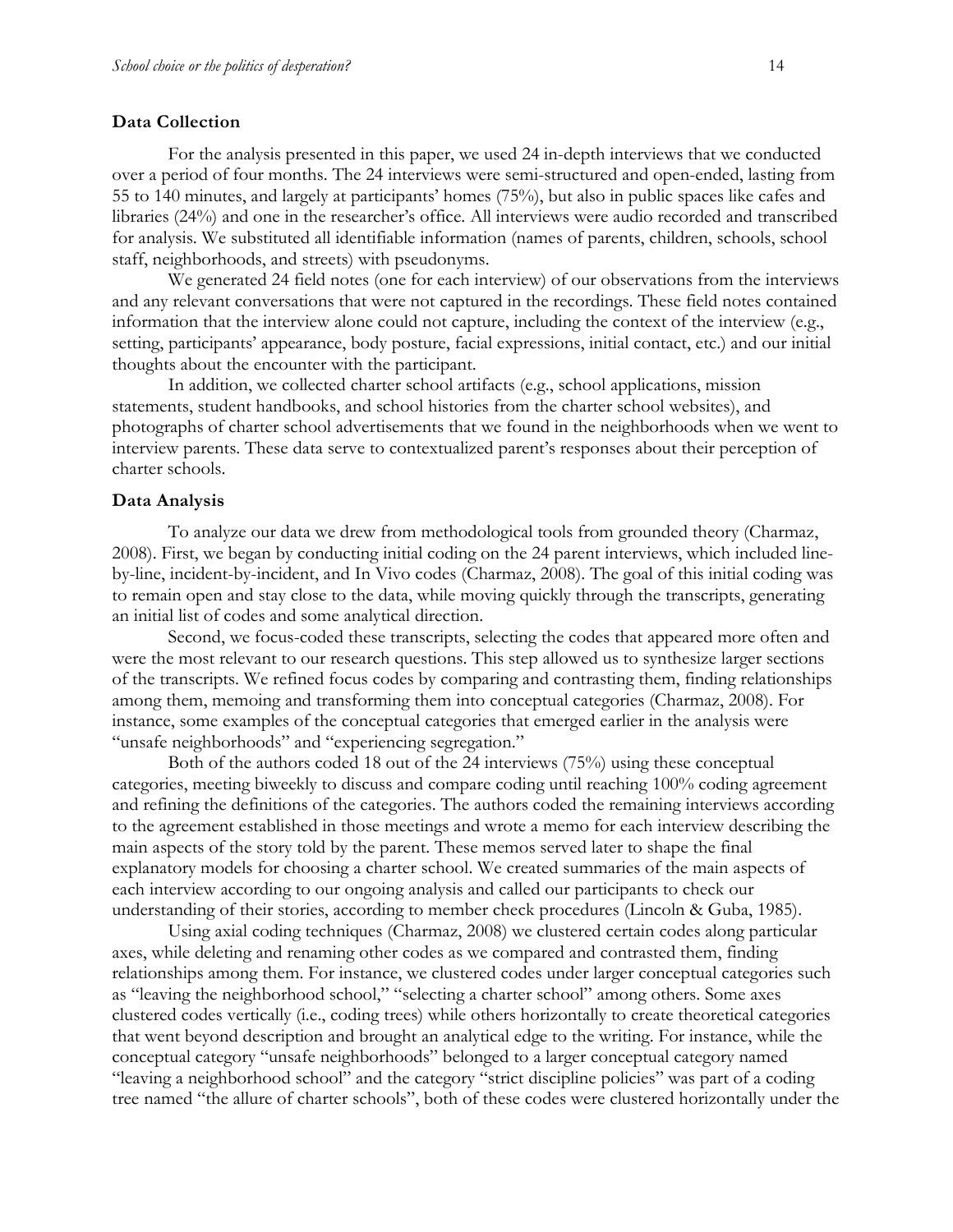theoretical category named "Searching for Safety.," which in turn become part of the overreaching concept titled "politics of desperation."

To examine whether and how the role of the restructuring of the urban space shapes parents' experiences in selecting and experiencing conflict in charter schools, we classified each participant using *The Socioeconomic Change of Chicago's Community Areas* (Nathalie P. Voorhees Center for Neighborhood and Community Improvement at the University of Illinois at Chicago [NVC], 2014)*.* This report identifies and examines demographic and economic changes in Chicago's community areas from 1970-2010. The index was generated "from a set of thirteen empirically tested socioeconomic variables related specifically to gentrification. These variables measure shifts in poverty and wealth using five decades of US Census data" (NVC, 2014, p. 2). This analysis provides a community typology. We looked within this community typology to compare and contrast participants' experiences with the process of choosing schools and found common themes across participants living within similar community areas. We used the participants' addresses at the time they chose the charter school to code parents according to these socioeconomic categories, as we were interested in this particular instance of decision making. Figure 2 presents this typology and the distribution of charter, magnet and closed schools.



*Figure 2.* Community typologies (NVC, 2014) and location of charter and magnet schools and school closed 2000-2015.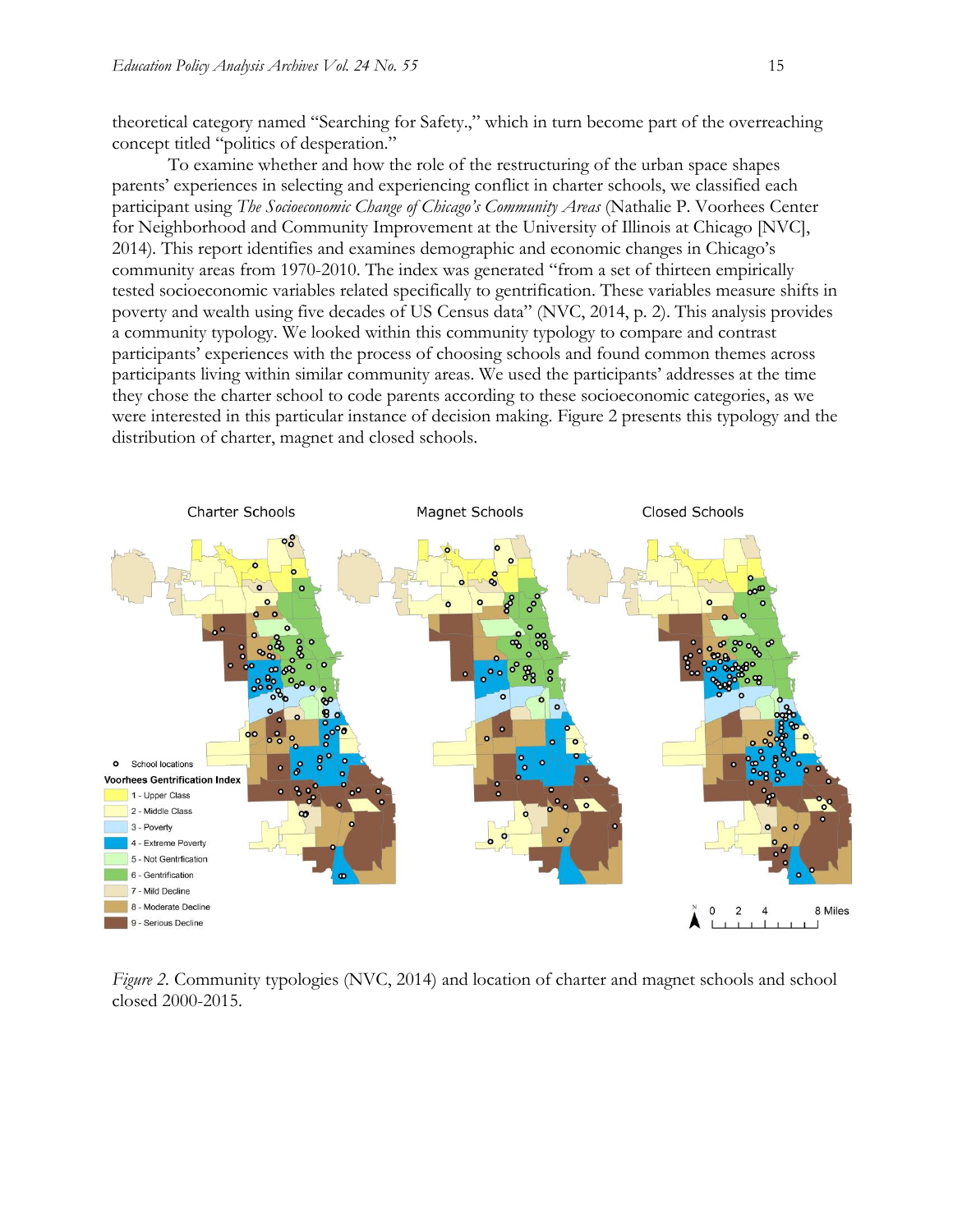Throughout the analysis, we wrote memos about parents' experiences in selecting a charter school, refining our explanatory model and recoding some segments of data accordingly. This was an iterative process that involved going back and forth between our models, the data, and the literature on charters schools (e.g., Fabricant & Fine, 2012; Lubineski & Weitzel, 2010), political economy (Lipman, 2011; Stovall, 2013), and critical views of space (e.g., Harvey, 2006; Soja, 1989, 1996). This resulted in a sequential and deeper analysis that served as an intermediate step between coding and the first draft of the manuscript (Charmaz, 2008). Once a robust model emerged from our analysis, we went back to the interview transcripts, systematically searching for disconfirming cases. Throughout the process, including the design of the study, we debriefed (Lincoln & Guba, 1985) with two colleagues: one with expertise in grounded theory, and another one with expertise in the political economy of education.

#### **Limitations of the Study**

This study has several limitations. First, our sampling strategies limited the transferability of our findings about how parents of students with dis/abilities select a charter school. Our larger study from which we extract the present analysis focused on the parents of students with dis/abilities who had conflicts with charter schools. Thus, our findings may only apply to those parents who are likely to struggle within the education system, not because of who their children are but rather because schools are not prepared to serve them. In addition, the sample only included parents who have the knowledge, resources, and time to seek legal services. We assume that there are many other parents who have similar experiences but do not have the time, knowledge, or resources to seek help, and may be falling through the cracks. Future research should broaden the pool of participants to include parents of students with dis/abilities who have good experiences in charter schools and also those who have not initiated any formal legal complaint. Comparison among these groups of parents will serve to better understand what contributes to providing quality services for students with dis/abilities in both charter and neighborhood schools.

Second, the large majority (83%) of the charter schools included in this study were *charter franchises* (Fabricant & Fine, 2012): "large non-profit operations that focus on a particular educational model and attempt to bring it to scale"; "this type of charter schools are replicated in a cookie – cutter style across a district or nationally" (p. 22). There were a few participants who attended *standalone* or *mom and pop* charter schools (Fabricant & Fine, 2012). Though this school sample can be considered a limitation, we must also note that franchise charter schools dominate the Chicago charter landscape. Future research should examine the experiences of parents of students with dis/abilities attending stand-alone charter schools.

Third, we did not continue to collect data over time. Thus, our findings represent parents' experiences up to the time of the interview. It is possible that those parents whose children are still in school may have found a suitable school for their children. It is worth noting, however, that 25% of the students were in high school, either graduating or close to graduation, and 54% of the families decided to stay in the charter school after the conflict. Future research should study longitudinally the experiences of parents as they move through the market-driven education system.

## **Findings: Politics of Desperation**

Due to their experiences in CPS schools or to what they had heard about and seen in those schools, Black and Latinx parents of students with dis/abilities made school selections by engaging in *the politics of desperation*. By the politics of desperation, we refer to "the complex assemblage of thoughts and actions that guide educational decisions in periods of housing and schooling uncertainty" (Stovall, 2013, p. 39)*.* Stovall explains (2013),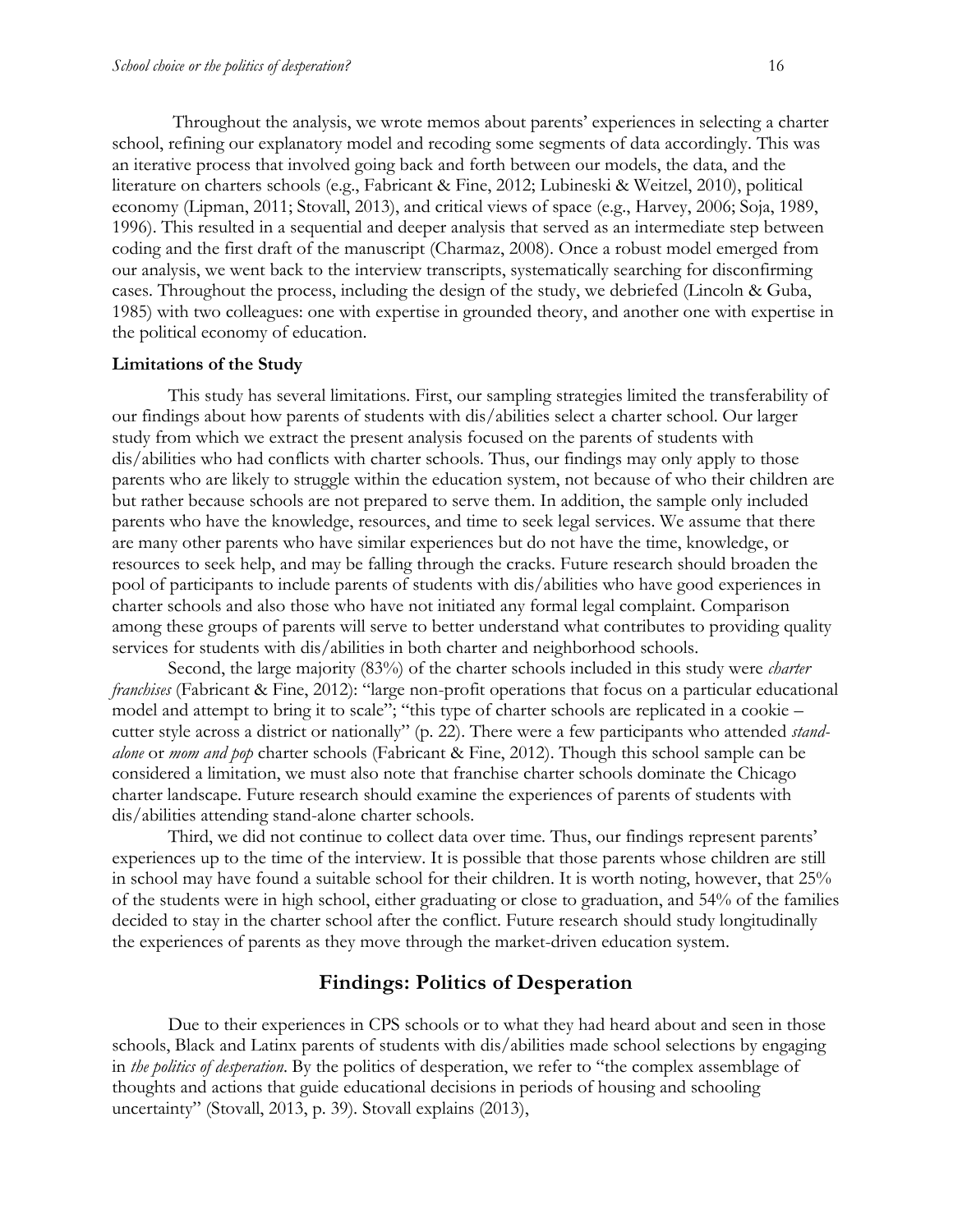Because many families have experienced or are fearful of exposing their child to the worst that CPS has to offer, some families embrace a politics of desperation […] It becomes important to note that the politics of desperation are based on an understanding of the peculiar realities around educational options in the city. (p. 39)

We noted that the politics of desperation did not represent a particular moment of decision-making. Participants struggled across their children's educational trajectory to find a school that could serve the individual needs of their children with dis/abilities. For instance, Shanell was a Black parent of a student with autism who was fighting against her child's initial placement in a segregated setting by CPS and was also concerned about his safety in the neighborhood school. During the interview she stated,

You know how people will make the comment the devil you know versus the devil you don't? People, they'll go with the devil you know versus the devil you don't? For me, I'd rather go with the devil that I don't because there's a possibility that it's not a devil. I was pretty much done with CPS. (August 28, 2015)

Another Black parent, Janae, had poor experiences in neighborhood schools before turning to the charter school. Her son, identified with autism, had attended two turnaround schools in their neighborhood and the frequent turnover of school staff was affecting the services he received. She stated, "I don't have a lotta money—so a private school, Montessori school, that he should have and I just was being failed by all of these schools out there. The charter was our last resort" (August 27, 2015).

The neoliberal restructuring of the urban space shaped how parents engaged in the politics of desperation in two forms (see Figure 3). First, parents' school selection was tightly connected to the production of urban space through *creative destruction.* (Theodore & Brenner, 2002). On the one hand, parents experienced a moment of *destruction* through the disinvestment in neighborhood schools, which shaped how they experienced or perceived such schools. For instance, Veronica, a Latina mother of a student identified with and emotional dis/ability (ED), stated,

Well, the buildings are––they're all not maintained. The different things with the asbestos and the lead paint and all the, you know, not the best. Then just the overcrowding of it too, . . . Most of them I think had over 30 kids in a class and then the charter was, they had big classes but they weren't overcrowded to where they had these— They have, like I said, they have a bad rep and right now it's extremely unstable. The Chicago public school, the teachers, they don't have a contract right now, it already expired so right now they're in the process of presenting a budget. They're cutting jobs, they're cutting programs. The first programs that they cut is the special education and they started letting go of many teachers that support our kids. (September 2, 2015)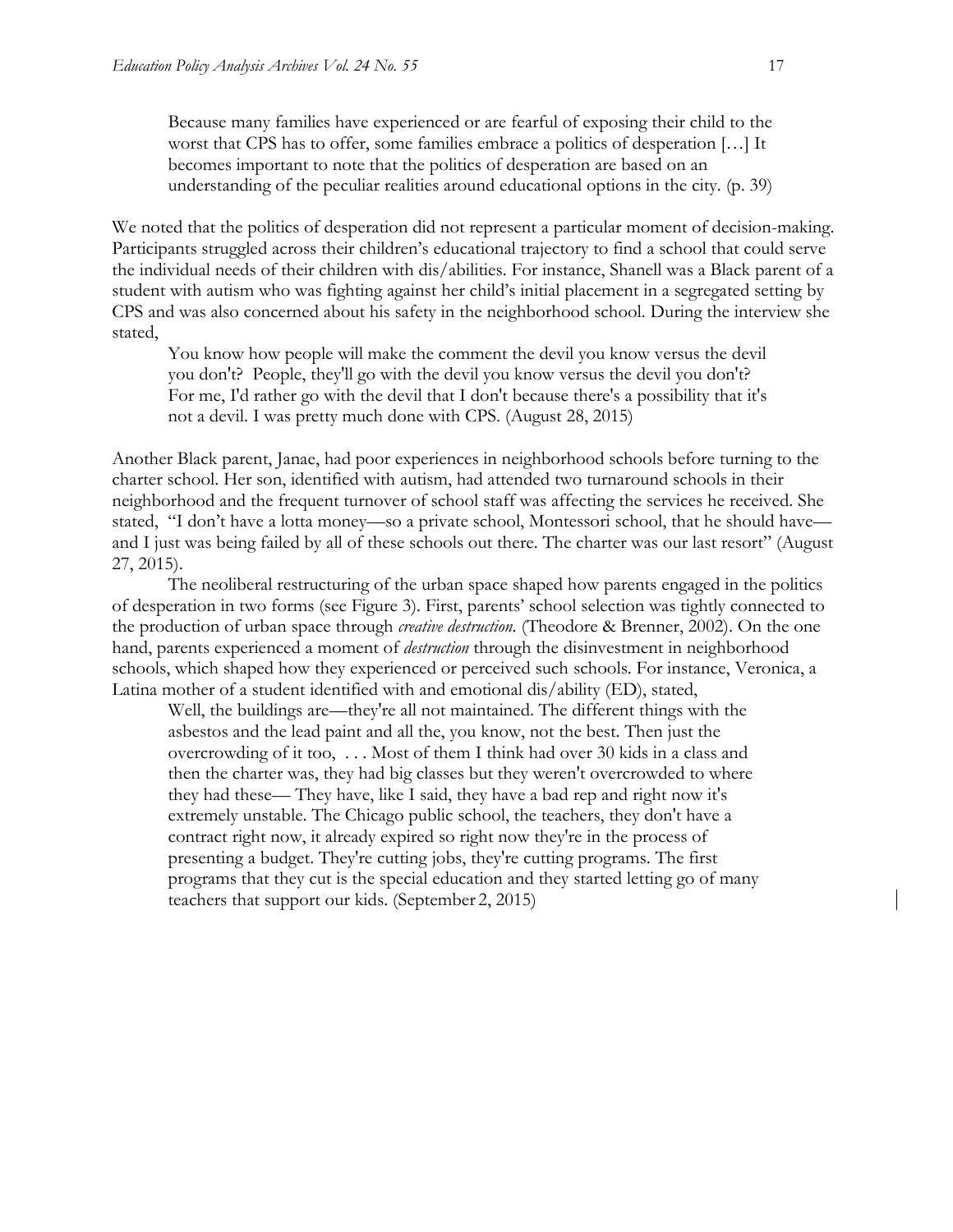



On the other hand, parents were attracted to charter schools and in a few cases to magnet schools. These schools were the materialization of moments of neoliberal *creation* of an alluring and well-resourced space. Donna, a Black parent living in an area of extreme poverty, stated,

See, these charter schools, some people—a lot of people with money, they be investing in these schools. When I go through the research and I be looking at who they're invest in the schools to where I know if they putting a lot of money in to it, you're gonna get what you're looking for out of it. (October 3, 2015)

For parents of students with dis/abilities, charter schools presented a new option, often unknown but appealing. Stovall (2013) explains, "for many families, in fact, anything is better than what they have traditionally had at their disposal" (p. 42).

Second, the factors that parents considered when enrolling in a school varied across areas of the city associated with the uneven geographical development experienced in the city of Chicago in the last 40 years (i.e., areas of extreme poverty, moderate or serious decline, gentrification, and middle class areas). That is, parents experienced or understood moments of creative destruction differently across the city. In the following sections, we examine how parents' school selections were contextualized in the areas of the city in which they lived, discussing the most salient factors that emerged from each area.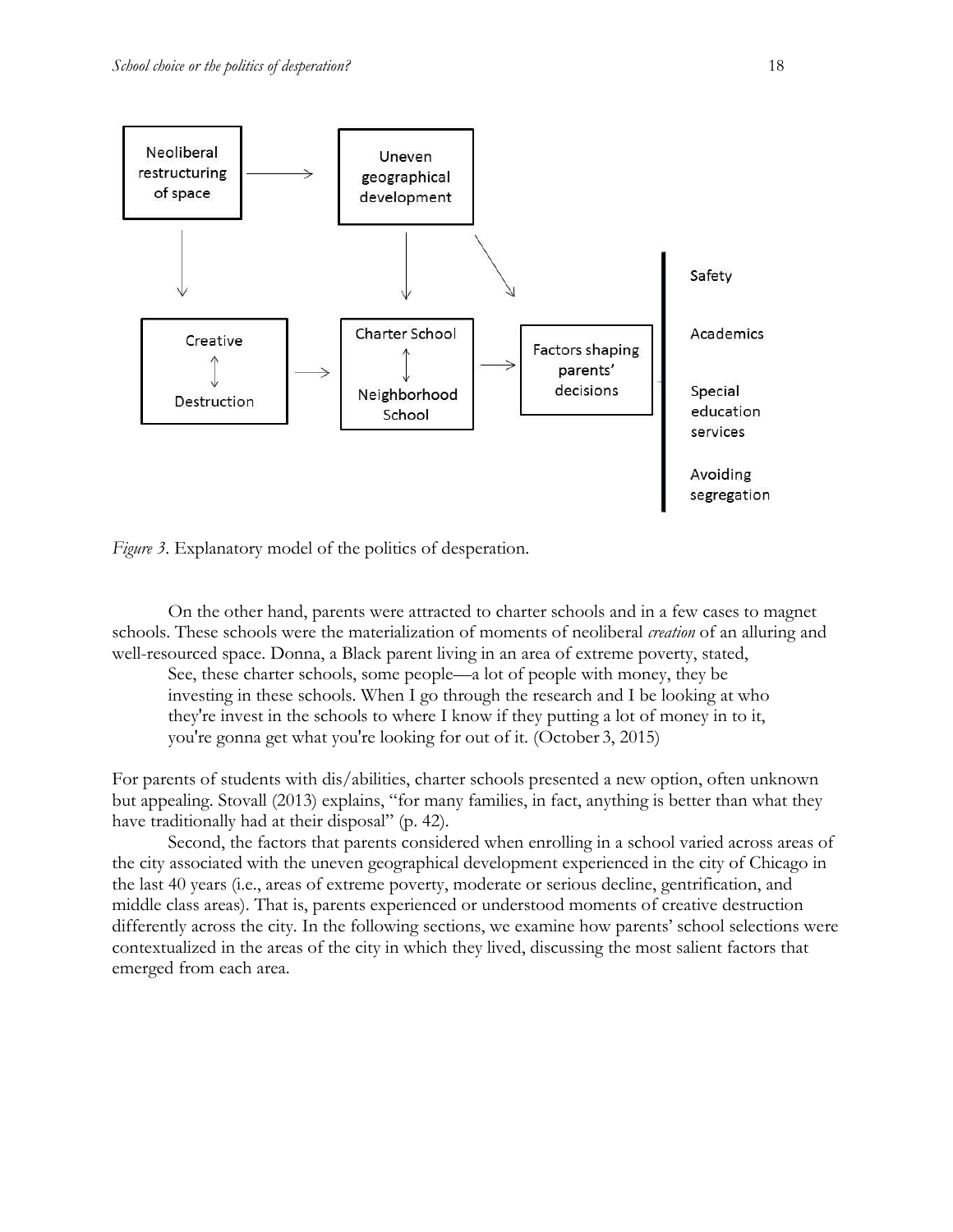| T irst schoot attenaed and factors influencing schoot decisions across areas of the city |                 |            |                |            |                |  |  |  |
|------------------------------------------------------------------------------------------|-----------------|------------|----------------|------------|----------------|--|--|--|
|                                                                                          | Extreme poverty | Decline    | Gentrification | Middle     | Total          |  |  |  |
|                                                                                          | $(n=7)$         | $(n=10)$   | $(n=3)$        | Class      | $(n=24)$       |  |  |  |
|                                                                                          |                 |            |                | $(n=4)$    |                |  |  |  |
| First school                                                                             |                 |            |                |            |                |  |  |  |
| attended                                                                                 |                 |            |                |            |                |  |  |  |
| Neighborhood                                                                             | $100\%$ (7)     | $10\%$ (1) | $\Omega$       | $25\%$ (1) | 9              |  |  |  |
| Magnet                                                                                   | $\theta$        | $\theta$   | $67\%$ (2)     | $\theta$   | 2              |  |  |  |
| Charter                                                                                  | $\overline{0}$  | $90\% (9)$ | $33\%$ (1)     | $25\%$ (1) | 11             |  |  |  |
| Private                                                                                  | $\overline{0}$  | $\theta$   | $\theta$       | $50\%$ (2) | $\overline{2}$ |  |  |  |
| Factors                                                                                  |                 |            |                |            |                |  |  |  |
| considered in                                                                            |                 |            |                |            |                |  |  |  |
| schooling                                                                                |                 |            |                |            |                |  |  |  |
| decisions                                                                                |                 |            |                |            |                |  |  |  |
| Safety                                                                                   | $100\%$ (7)     | $90\% (9)$ | $100\%$ (3)    | $\theta$   | 19             |  |  |  |
| Special                                                                                  | $86\%$ (6)      | $\theta$   | $33\%$ (1)     | $\theta$   |                |  |  |  |
| education                                                                                |                 |            |                |            |                |  |  |  |
| services                                                                                 |                 |            |                |            |                |  |  |  |
| Avoiding                                                                                 | $\overline{0}$  | $10\%$ (1) | $\theta$       | $75%$ (3)  | 4              |  |  |  |
| Segregation                                                                              |                 |            |                |            |                |  |  |  |
| Academics                                                                                | $\theta$        | $80\%$ (8) | $33\%$ (1)     | $50\%$ (2) | 11             |  |  |  |

### Table 3

*First school attended and factors influencing school decisions across areas of the city* 

#### **Parents Living in Areas of Extreme Poverty**

Areas of extreme poverty experienced high rates of poverty from 1970 to 2010, with little change (NVC, 2014). There was little variation across these communities, which are predominantly Black (95%). Household income in these areas ranges from low to high 20 thousands per year. Home values range from \$162 to \$114 thousand and only approximately 26% of the residents are homeowners (NVC, 2014). The poverty rate in these areas is 38% and single female households with children composed 36% of the population (NVC, 2014). These areas have a larger proportion of children than any other area of the city (26%). Fourteen percent of the residents hold a bachelor's degree, and approximately 24% of the adults residing in these areas work in management. Approximately 8% of the children living in these areas attend a private school and in some of these areas most residents live in public housing (NVC, 2014). School closings have significantly affected areas of extreme poverty, accounting for 38% of all school closings from 2000 to 2013 (Weber et al., 2016). Areas of extreme poverty contain the largest concentration of charter schools (25%), but smaller proportions of magnet schools  $(13%)$  (see Figures 1 and 2).

All parents living in areas of extreme poverty started their children in a neighborhood school (See Table 3) and did not move to a charter school until they had an accumulation of poor experiences in the neighborhood school. For parents living in this area, when deciding to move out of the neighborhood school into a charter school, the two most important factors they considered were their experiences with (a) lack of safety and (b) special education services.

**Searching for Safety.** Seven out of 10 parents who lived in areas of extreme poverty referred to issues of safety as the main reason for moving their children out of the neighborhood school. Parents discussed two safety issues. First, parents referred to issues of gang-related violence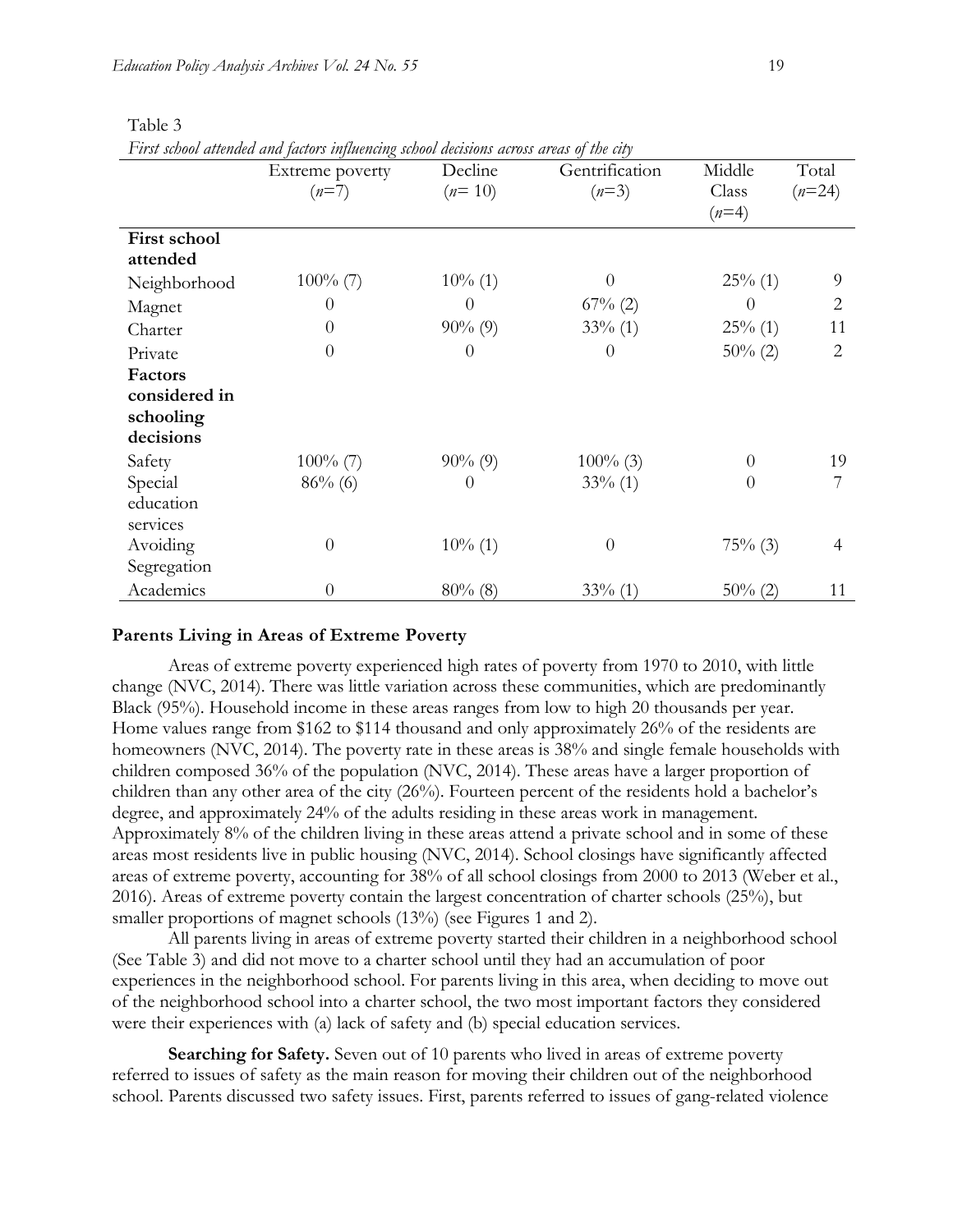in the neighborhood, which made the passage to neighborhood schools unsafe. Dominique, a Black Parent of a student identified with ADHD and a learning dis/ability, shared this with us:

The neighborhood school, I just didn't care for because that end of the area was rougher than the side I was on. Just like, the selling drugs, or things like that, and I didn't wanna walk through that. . . . Gangs, drugs, the shootings, that's rough, and I wouldn't want my child to walk, because the neighborhood high school you have to walk through the Mexicans, and they're being all fighting with knives and stuff like that. It's like a viaduct. It's kind of like, back when I was younger, the Blacks couldn't walk under the viaduct. If you do you got to fight. It didn't matter if you were a boy or girl, this is what they did. You have to make it—it's almost like you gotta fight for your life, if you don't make it back to that viaduct, you may not make it back home at all. . . . I didn't want my kids exposed to that. I'm like okay, my older son I had put in the charter school. There were some things I did not like. I knew that the most important thing was safety and education they were gonna get. (September 8, 2015)

Dominique experienced a neighborhood that has been impacted by poverty for over 40 years. The disinvestment in this neighborhood illustrates how Black working class people are deemed disposable by policies and their engineers. In, turn this disposability produces spaces in which searching for safety in schools becomes paramount, and education, as in Dominique's quote, takes a backstage.

Efforts to restructure urban space for capital development also affected parents living in areas of extreme poverty. Kendall, a Black parent, mentioned how her area had gotten worse: I grew up over in Richmond way, the projects that were down the street. Once we moved out, we moved into a different environment which wasn't as bad. However, ever since they closed the projects down, and since the people are scattered now, that's when we began to see a spike in more of the crimes. Since they've closed those down, it's like everybody is like everywhere, that you have certain people coming into certain territories, where the ones who are there are very territorial. Of course, that's the only way I can see those crimes actually going up so high. (October 17, 2015)

By the projects, Kendall is referring to high-rise public housing located in an area south of downtown, an area that has been target for gentrification in the last decade. In this case, efforts to gentrify certain areas and the associated displacement of residents affected adjacent areas and contributed to Kendall's experience of her neighborhood space as an unsafe space, which in turn affected her schooling decisions. In other words, efforts to expand capital and attract middle class professionals sustained and expanded white privilege in the city at the expense of the safety of residents displaced by such efforts.

Second, children of parents living in areas of extreme poverty had personally experienced violence within neighborhood schools before moving to a charter school. Janae had placed her son with autism in a neighborhood school despite her fears:

It's just a neighborhood school, so you got—because of the neighborhood, it's not the best neighborhood, you have a lot of stuff that you don't want – gangs, kids get beat up a lot there, they might get shot, stuff like that. It's just a lot happenin' over there, so I was really scared, but my first instinct was not to put him in a charter school … He spent a month [at the neighborhood school], and he got into a situation where the kids were beating him up. He would come home scratched up and bit up, and I couldn't take it anymore. It was a month in, and I said—I spoke to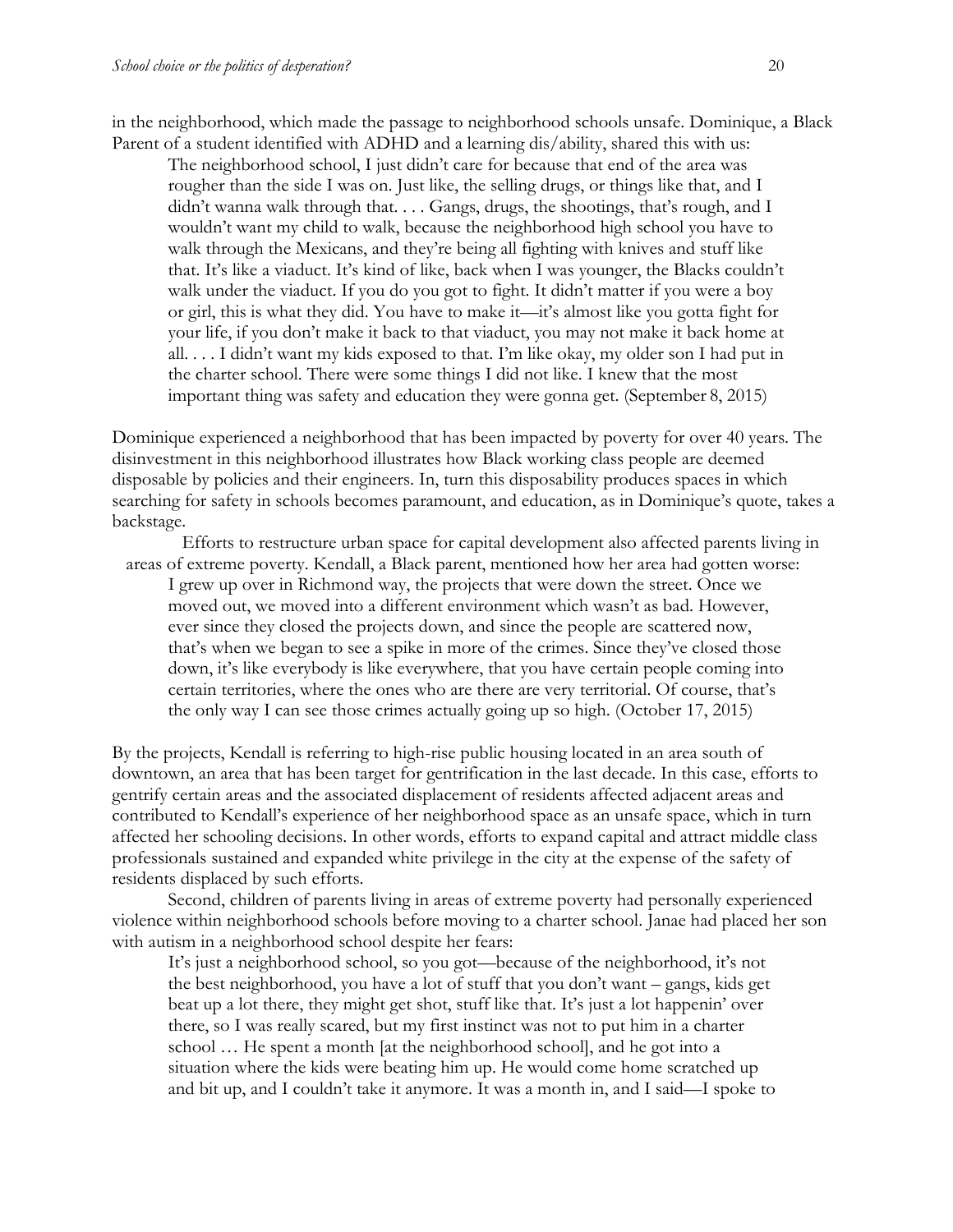the teacher, I spoke to the principal, and it just wasn't working' out. I found out that that school had just did a turnaround, so all the staff were new. (August 27, 2015)

Janae's statement makes evident the interactions of the structural power of race and dis/ability. As a Black parent, she was more likely to experience a turnaround school (Weber et al., 2016). This was the second school that Janae's son attended that had been a turnaround. As a student with autism, her son experienced a turnaround school differently than his Black peers without a dis/ability. The lack of consistency in personnel, according to her, had made it difficult to create a consistent plan for her son in both schools. This is not surprising, as students identified with autism struggle with transition and benefit from stable school situations (Boutot & Myles, 2016). The changing personnel of turnaround schools can create a school environment that does not account for the unique characteristics of students with autism, furthering already established deficit views of these students and making students vulnerable to bullying.

In contrast to their experiences with safety in neighborhood schools, charter schools presented an alluring option, even though most parents had never experienced firsthand those school spaces. Charter schools were perceived by parents as safer than neighborhood schools due to their reputation for tight disciplinary practices. For instance, Dominique explained that at the charter "there has never been a discipline issue. I'm like okay, this is the best environment, and it's safe. I don't have to worry about anyone in the school arguing or fighting with you because there's zero tolerance" (September 8, 2015). Kendall also referred to lining up as sign of attractive disciplinary spatial practice:

I don't see a lot of those behaviors from other kids, because the area's more controlled. Which is good. Because they set standards as far as this is not tolerated. This is not accepted. As opposed to the neighborhood school, it's like once they get out of the school, just do what you want. Versus when you come to the school, the air that the charter school gives off is this is our school, this is our standard. The kids come there in that sense. They come there, they line up. You don't see them scatter all over the place. (October 17, 2015)

Requiring students to wear uniforms also gave parents a sense of safety. Donna expressed, "I liked how they had their disciplinary setup. It wasn't a school with a bunch of fights. None of that. Dress code. They made sure that boys' shirts were tucked in. Shoes. Their clothes was all together." (October 3, 2015)

Charter schools portrayed themselves as tightly controlled spaces that gave parents a sense of safety amid the violence they experienced inside and outside the neighborhood school. Parents of students of color with dis/abilities were attracted to such schools as they hoped their children would be less vulnerable to experiencing violence. However, inflexible disciplinary policies often contribute to steering away students with dis/abilities (Losen et al., 2016; Welner & Howe, 2005). Thus, these disciplinary policies act as gate keepers, separating those who possess the property of 'goodness' from those who don't.

**Special education services.** Parents living in areas of extreme poverty also had poor experiences with special education services in CPS. These accumulative poor experiences contributed to parents' decisions to move their children to charter schools. For instance, Dominique experienced a poor transition from services provided through early intervention to services provided through her neighborhood school:

No speech therapy, no occupational therapy, no physical therapy. They didn't offer any therapies at all … I do remember attending a different meeting where we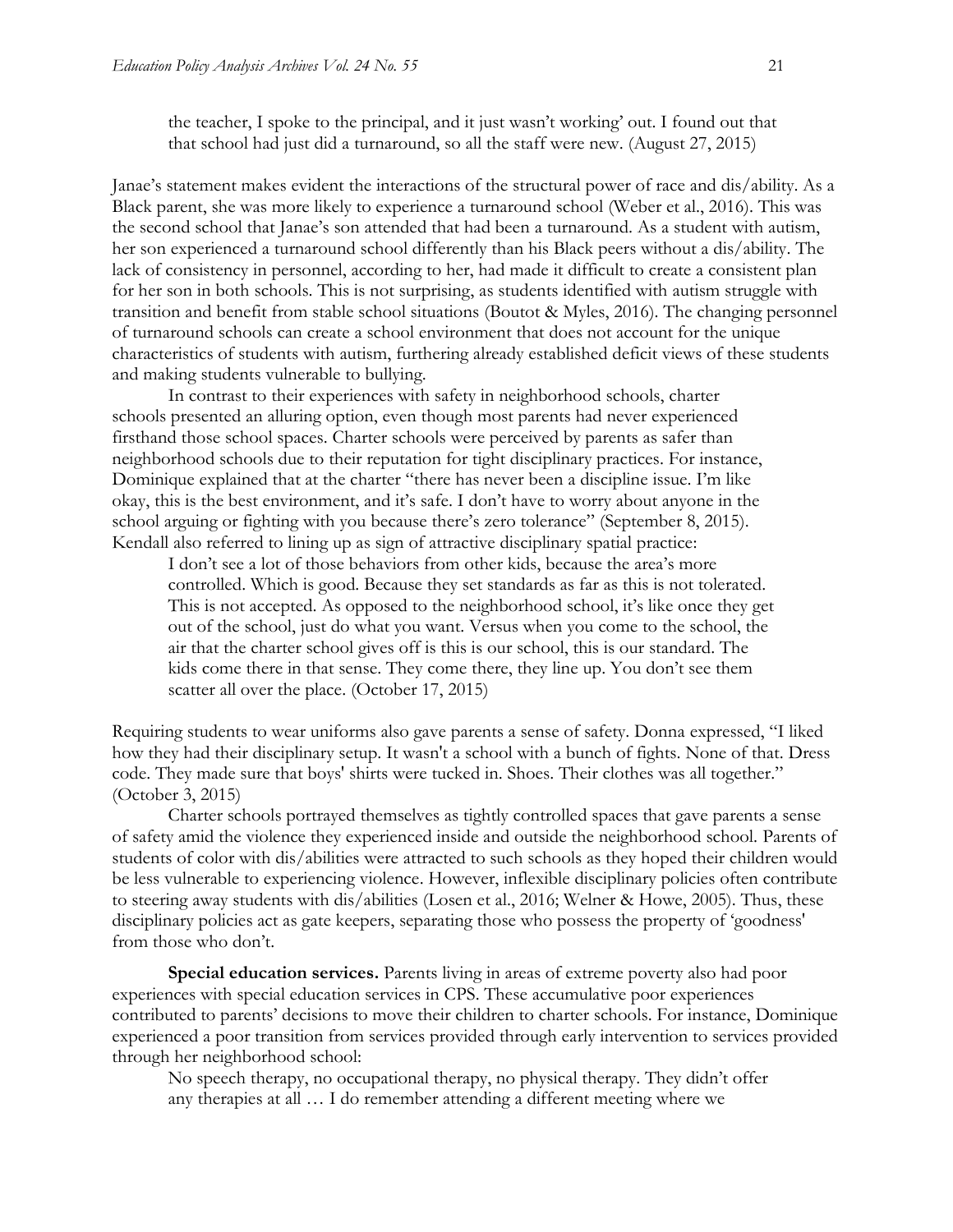discussed the things that they needed, and the whole transition. I told them what my children receive, and they told me that they would receive those things, but they never received them. (September 8, 2015)

Dominique's experienced the structural disadvantages of sending her child to an under resourced school that could not provide her child the services he received before entering school. She experienced the disinvestment in neighborhood schools and in particular the underfunding of special education services.

Dominique's experiences were not unique. Kendall, a Black parent who has a son identified with ADHD and health difficulties, described her son's preschool experience:

At that particular time my son was having a hard time using the washroom. He did that a lot on himself, and he didn't know why. We just thought it was something he was just doing. They suggested that maybe he's just lazy, he's too busy, he doesn't wanna go. Come to find out a couple of years later he actually had a bladder problem, where his bladder had not formed. That was a strike against him. That was a problem with the school. (October 17, 2015)

She also mentioned the lack of support from the school to address her son's behavioral and emotional problems:

I just felt really bad, because I felt I was fighting a system where we're supposed to be helping my son who's having some challenges. He's very smart, very smart. He could not get to that part, because he couldn't get past what we look at now as behavior issues. Maybe doing the typical taking toys from other children, or hitting other children, being possessive, those type of things. I guess his might've been a little bit more accelerated. He was more of a target—it was a negative type of targeting, versus you know what, this kid is really having a hard time. Let's see what we can do to help him. (October 17, 2015)

Kendall's son experience was affected by the intersections of whiteness, smartness, and goodness as properties. The disinvestment in neighborhood schools experienced by Black parents was materialized in the lack of individualized supports for children with dis/abilities. Further, teachers' lack of understanding about dis/ability and prejudice about Black students were reflected in Kendall's narrative in which her son was labeled as lazy or busy, when he had a serious health condition. Black students (and Black people in general) have been historically deemed and punished for being lazy (Connor & Ferri, 2013). Reflecting this historical trend, Kendall's son was not deemed good or able to perform within the normative parameters of teachers' expectations of what a student supposed to know, do, and be. It is in this context fraught with austerity measures and deficit ideologies that students of color with dis/abilities are expected to learn and thrive, a characteristic of selective inclusionism.

In contrast to their experiences in neighborhood schools, charter schools gave parents the possibility of individualized attention. Janae, who had struggled getting her son's individual needs met in neighborhood schools, described the promise of small class size at the charter:

One thing that stuck out to me, they said to me there are going to be 13 or 14 kids in each classroom with two teachers. I thought, "I hit the jackpot. Here we go. This is it. I love it." This is why I signed him up, because I felt like my child needs so much extra attention, and this would be awesome for him. (August 27, 2015)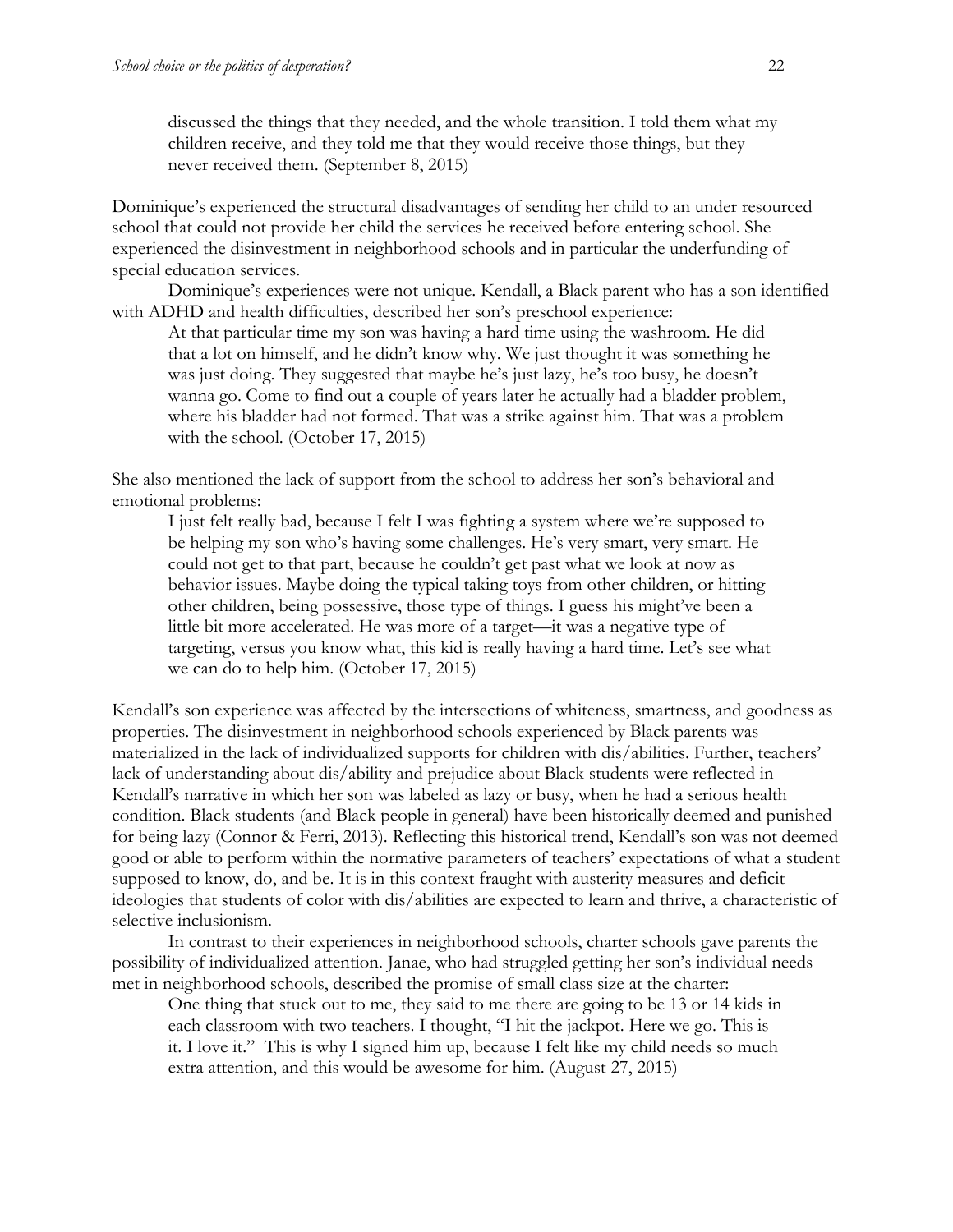#### Donna said,

I always pay attention to the settings as well, because I'd rather for them to be in a small setting than a large setting. Because if you're a small setting, you can't fall into the cracks. If you in a large setting, then you got it to where the teacher has to pay attention to everybody in the classroom. For a child in there that need—has some needs that need to be met, they not gonna get it. The charter school was a small setting. They didn't have no more than probably 10 to maybe 12. (October 3, 2015)

The allure of charter schools was based on their small teacher-student ratio. Interestingly, parents living in areas of extreme poverty did not talk about the special education services in charter schools. Amid the disinvestment and marginalization experienced in neighborhood schools, small student-teacher ratio was perceived by parents living in areas of extreme poverty as a sign of resources and a way to attend more closely to the individual needs of their children.

#### **Parents Living in Areas of Serious Economic Decline**

Areas that experienced serious economic decline from 1970 to 2010 are located in Chicago's West and far South Sides. These communities are largely Black and Latinx (66% and 28%, respectively). The percentage of students attending private schools is the second lowest in all Chicago at 9% (NVC, 2014). Poverty rates are approximately 24% and the households headed by single females constitute 20% of all households in these areas (NVC, 2014). Though household values are one of the lowest in the city, homeownership rates are above the city average in this area. Incomes vary from low \$50 to high 30 thousands. Only 15% of adults hold a bachelors' degree and approximately 23% hold a managerial job (NVC, 2014). School closings in these areas have been prominent as well as the opening of charter schools. These areas contain 18% of all school closings and 20% of all charters in the city, while only 13% of all magnet schools (See figures 1 and 2).

Parents living in areas of serious economic decline enrolled their children in a charter school from kindergarten on. Only one of these 10 parents sent their child to a neighborhood school in kindergarten: Therese. Therese was a single Black mother who experienced housing instability throughout her child's educational trajectory. She started her son in a neighborhood school while living with her brother in an area of poverty, but later, when she was able to "get on her feet," she moved to an area of serious decline and opted for a charter school.

Parents living in areas of economic decline never sent their children to a neighborhood school due to two main factors (a) safety and (b) academics in the neighborhood school.

**Safety: Neighborhoods and Symbols**. Nine of the 10 parents living in areas of serious decline described issues of safety in the neighborhood as their primary reason to never attend a neighborhood school. Thus, an unsafe neighborhood was the single most important factor shaping parents' decision to avoid a neighborhood school. For instance, Shanell, a Black parent of a student with autism, linked her concern of safety at the neighborhood school with broader neighborhood safety issues:

The neighborhood school was in Mount Franklin. Somewhere over there on McGuire street, over that direction. It wasn't acceptable for me […] It's the hood. Even before I moved over here is considered, pardon my language, the hoe stroll. Prostitution. Prostitutes walk, up and down, there's a motel right here on this corner. They take johns. That's this neighborhood. There's a lot of drug activity. To me, it was in too close proximity, especially when you're talking about a special needs child who does not talk. (August 28, 2015)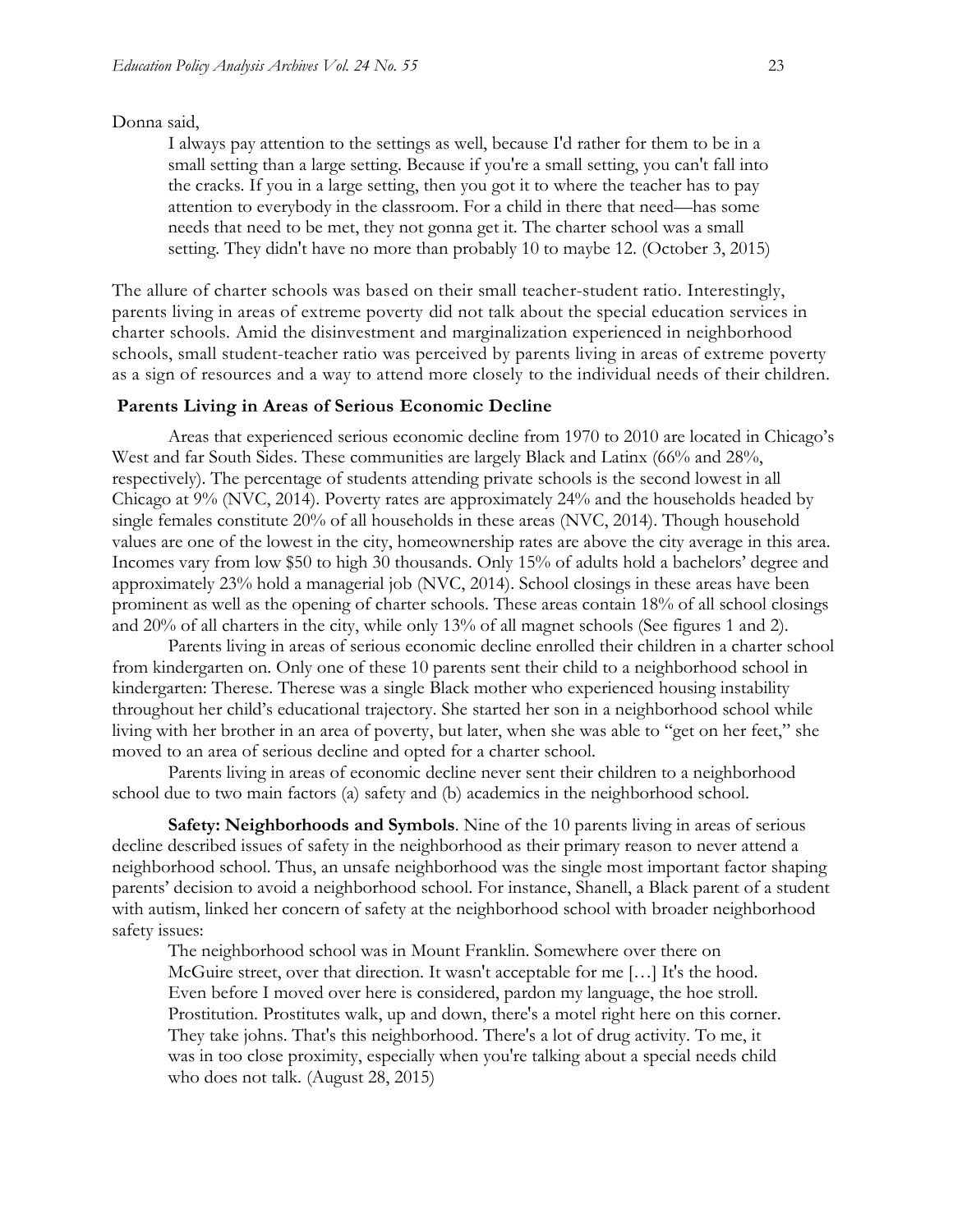Shanell lived in an area that had declined over time due to a lack of economic investment. The area had deteriorated, creating areas in which crime had flourished. As she stated, this took a particular significance for her when thinking about her child with autism. Here, a student with a dis/ability experiences urban space restructuring qualitatively differently than his white peers with dis/abilities who were unaffected by decades of neighborhood disinvestment and live in safer areas of the city. In addition, his experience differs from his Black peers without dis/abilities as having a dis/ability can make a student more vulnerable to be the victim of bullying and other forms of violence.

Wendi, a Latina mother of a student identified with ED, is another key example of how urban space restructuring contributed to parents' engagement with the politics of desperation. Wendi stated,

Latinos have moved over here drastically. The gangs, they're moving from everywhere, the North Side particularly. They're bringing their gangs with them. When they migrate, everything comes with them. They're bringing drama […] That concerns me 'cause I have a 21-year-old and I have a 14-year-old boy. These are two boys. I don't want anybody putting their hands on my child. You gotta be careful. Living over here, your best bet is to put 'em in the charter school. There's no winning. You got the neighborhood school down the street. I live here. Before I put my kids there, they're gonna be at the charter eating whatever they're eating. Even though I'm not happy, I'd rather let them be at the charter. I do it for safety reasons. Educationally, they're not learning that much there either. (August 26, 2015)

Wendi lived in an area of economic decline that borders gentrified areas to the north and the east. All these areas have been traditional areas of Latino working class settlement. Once gentrification expanded from east to west in the city, many residents moved further west to where Wendi lived. Similar to what Kendall describes above, gentrification had effects on parents' perceptions of safety in areas of serious decline, which in turn shaped their schooling decisions.

Gentrification has also affected Wendi's family in another way, as she stated, Oh, but of course. Gentrification is dominant over there. You have to have money to stay over there. At one point, 'cause I used to live in Garden Square Apartments, across the street, it was a big building. That building was a rental building. Now it's all condos. You walk around the neighborhood, you see mostly caucasian palefaces more than you do people of color, which is the typical Dominican, Puerto Rican, Cuban, Panamanian that they'd look Black, but they're Latino. Now the rent is high. You can't live over there. You want a three bedroom, you have to have at least twothousand-plus dollars, \$2,500 to live over there. That's what it is. They're pushing us further and further west. (August 26, 2015)

Wendi had previously lived in a gentrified area with her mother. The "renewal" of the city through gentrification has not benefited Wendi. Due to high rents she moved further west where she felt the neighborhood schools were not safe and therefore felt compelled to send her children to a charter school. The process of creative destruction associated with the area where she lived created poor alternatives— either an unsafe neighborhood school or the perceived safety of a charter school. Neither of these options, according to Wendi, offered rich opportunities to learn. Wendi engaged with the politics of desperation in which safety becomes a primary factor; she 'chose' around the structured opportunities offered to her.

In contrast to parents living in areas of extreme poverty who attended neighborhood schools, parents living in areas of serious decline perceived neighborhood schools through images and symbols rather than by firsthand experience with the schools. The most recurrent of the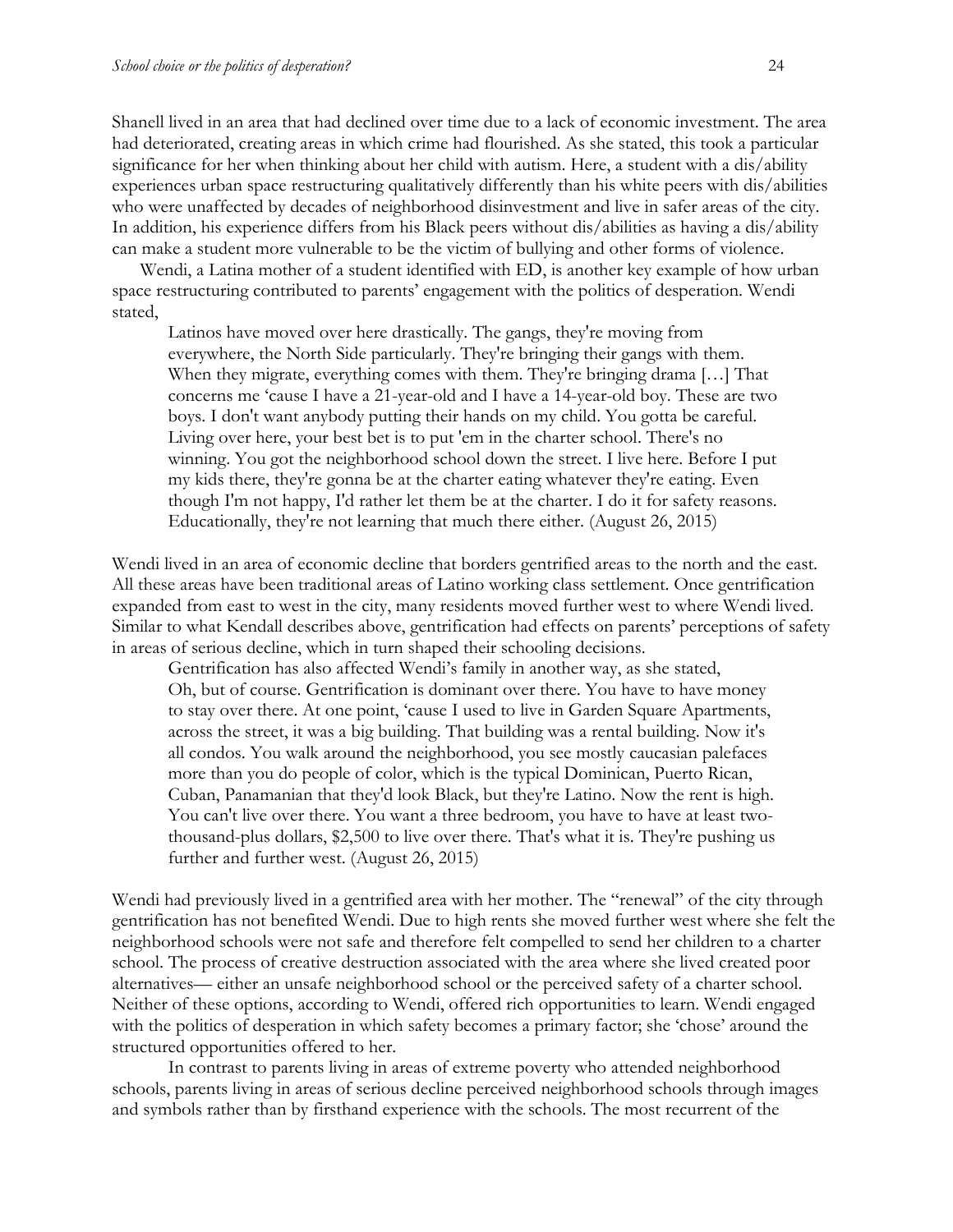symbols that shaped parents' working knowledge of the neighborhood school was the image of other students and families attending the school. Sandra, a Black parent, recalled her impression of the children attending the neighborhood school:

I went over there [neighborhood school] and the conversations I heard and the sights that I seen right off the bat you know I wouldn't--cursing, sagging pants. They were cursing out the security guard. It was total chaos and I knew I was not going to leave and even though they were my foster kids, my adopted kids, I said they my kids. I flew out of there. They said we don't allow sagging and all I was looking at was sagging. (September 10, 2015)

These images of other students were significant to parents of students of color with dis/abilities, as parents were afraid that their children were more vulnerable to experiencing harassment and violence at school. They were also concerned that their child would be singled out or identified as dis/abled by other students. Shanell shared with us, "The kids [at the school] are smart, but they're bad as hell. Bullying is always a concern. Is he gonna be in an environment where he's gonna be able to be identified, things like that?" (August 28, 2015). Shannell perceived children in the neighborhood school as "bad as hell" but smart. As Broderick and Leonardo (2016) remind us, this is a powerful combination, "Without the qualification of goodness (for example, willingness to listen, to demonstrate docility, compliance), smartness become something uncontrollable and potentially dangerous" (p. 58). Goodness validates smartness; without possessing goodness, one can be 'too smart for their own good' or a 'criminal mastermind' (Broderick & Leonardo, 2016).

Interestingly, while the school that Shanell is referring to is composed almost 100% of Black students, so was the charter school in which she enrolled her child. So, why were some Black students perceived as signs of unsafety while others were not? We discuss later one explanation when examining the disciplinary practices of charter schools. The other explanation has to do with other set of symbols that contributed to pathologize Black students attending neighborhood schools. Contributing to a negative perception of Black students were other neighborhood and school symbols, which included metal detectors, empty bottles in the school vicinity, security guards, unkempt facilities, police presence, drug dealers hanging out in the school block, and drug searches in schools. For instance, Keisha noted, "I go past public schools or have friends that went to 'em and they fight and they had a police outside" (September 25, 2015). Simone commented that she had learned from, "Other people's experiences. Just like not being safe at the school. You know, I hear about the metal detectors and bullying" (September 4, 2015). Rosanna also stated,

The amount of metal detectors, of security that was there, it was just outrageous. I didn't want to expose her to that type of stuff. This was kindergarten and first grade. It was ridiculous, the flyers that they sent home from the CPS schools--'cause her friends went to CPS. They go, "Oh, well, look what I found," and somehow their mail, their little flyers would end up at my doorstep: "Oh, yeah, so we conducted a drug search today or a gun search today." (September 11, 2015)

Ironically, CPS efforts to make schools safe (e.g., metal detectors and security presence) signaled to parents living in areas of serious decline that the schools were not safe. Black and Latinx parents of students with dis/abilities read these signs of unsafety and did not want their children to attend such spaces nor be around 'those students'. Thus, efforts to keep students safe contributed to pathologizing the schools and the youth attending them. In turn, this contributed to parents' decisions to move to charter schools.

In this context, parents living in areas of serious decline perceived charter schools as safe spaces. Simone explained,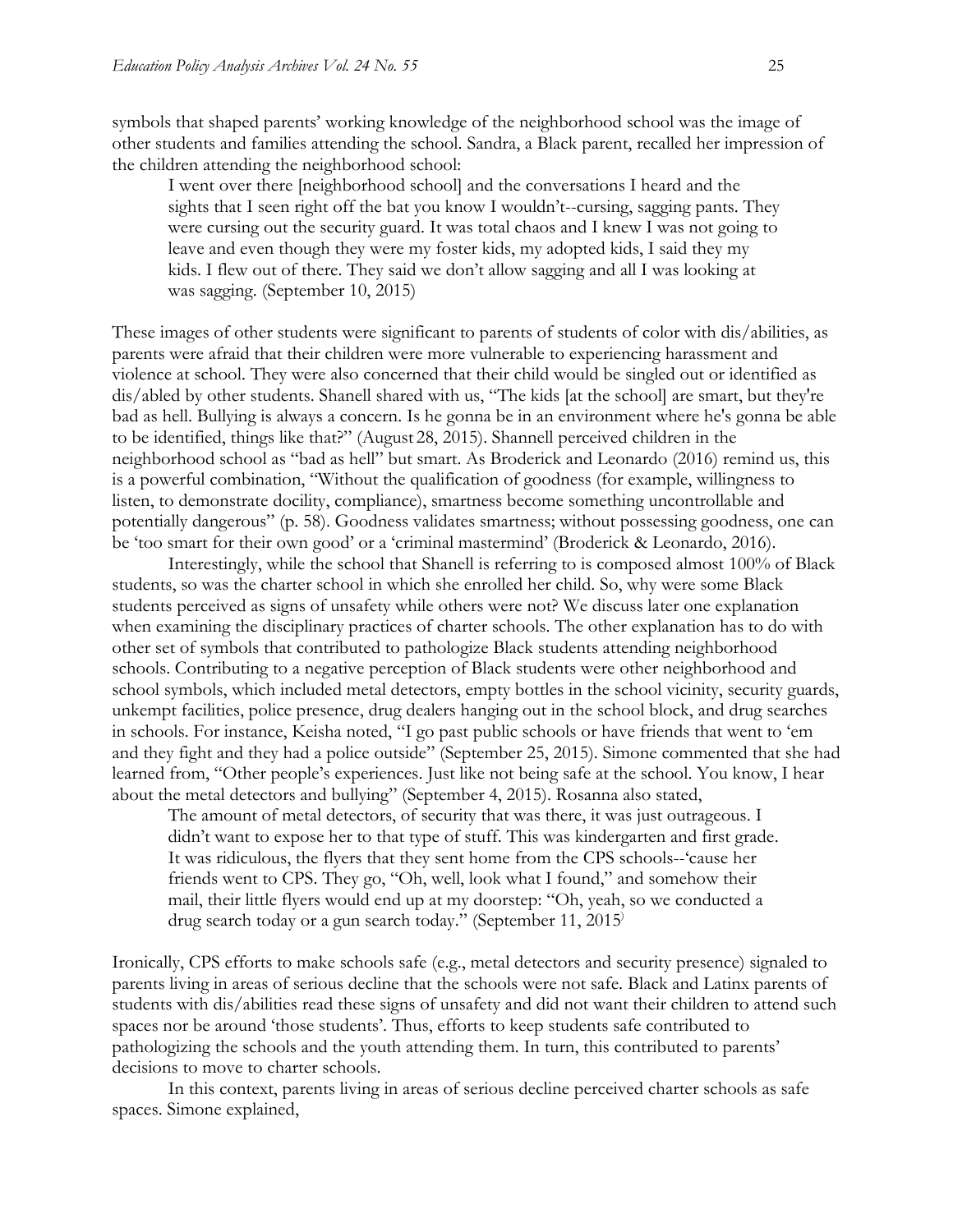When I first came what impressed me, in the hallway I heard not one peep, not one sound. Most times you come to school you hear all this ruckus and things going on. Not one sound. No kid was out of line, nobody was pushing or shoving. I was like what did you do to these kids? Are they drugged or something? They're like walking in line like military style. I don't mean like that all stiff, but they were very well behaved. I said wow, I like that type of discipline. I don't know what you did to get them like that, but I don't hear anything. I can literally drop a pin and hear it. I just was very impressed with that. (September 4, 2015)

Here we see the other reason for perceiving Black students in charter schools not as threatening as those in neighborhood schools. The practices of regulating bodies through straight lines and silence were taken as a symbol of safety by parents. Parents' perception of charter schools as a safe space was informed by the ideological work of goodness. As Broderick and Leonardo (2016) explains, Black students who cannot claim goodness are exposed to tighter surveillance and control and therefore more likely to receive some sort of punishment. Their behavior becomes a matter of *individual* pathology that is increasingly criminalized (Ferguson, 2001). Parents living in areas of serious decline were attracted to such disciplinary control that made Black students not a threat to school safety.

Further, in contrast to the student and family composition of neighborhood schools, charter schools offered to parents the promise of a different student body in a space away from the neighborhood youth. For instance, Therese stated:

The reason why I put him in the charter school is [at the charter] they comin' from different neighborhoods and they got different opinions and different upbringings and stuff like that. You're not with—you got people in the neighborhood. You might got three friends that always beat up on you. Because they close and you don't come outside. Every time you come outside you gotta duck and dodge. I remember that boy that used to beat him up. Now I'm at a charter school. We're not exactly in the area so if you want him you gotta get on that bus. You gotta come look for him or you gotta take your time to come look for him. (August 18, 2015)

Charter school enrollment based in a lottery system contributed to parents' perception of safety. That is, charter schools drew students from other neighborhoods and sometimes brought their child into a different neighborhood for school, which was perceived by parents as a sign of safety. Therefore, for Black parents of students with dis/abilities living in areas of serious decline, Black students could be a sign of safety if they were controlled by tight and punitive disciplinary practices or if they were from outside the neighborhood.

It is interesting that for some parents disciplinary rigor was even thought to be a form of therapeutic practice for those students with behavioral difficulties. Angela, a Black mother, stated,

I was going to put her at the public school, the CPS school over here. After she was diagnosed, I felt that she needed to be some place a little bit more structured. It's the school that's in the neighborhood, but I, you know—that's where her brother goes, but I felt she needed something a little bit more structured. Where it was more confined, I guess. See, how can I describe it? I guess where the school was more aggressive as far as discipline. (August 16, 2015)

### Sandra's statements support those of Angela:

I got word on charter schools, charter schools they have a disciplinary policy I thought would be more conducive to my kids [since they have] behavior issues. I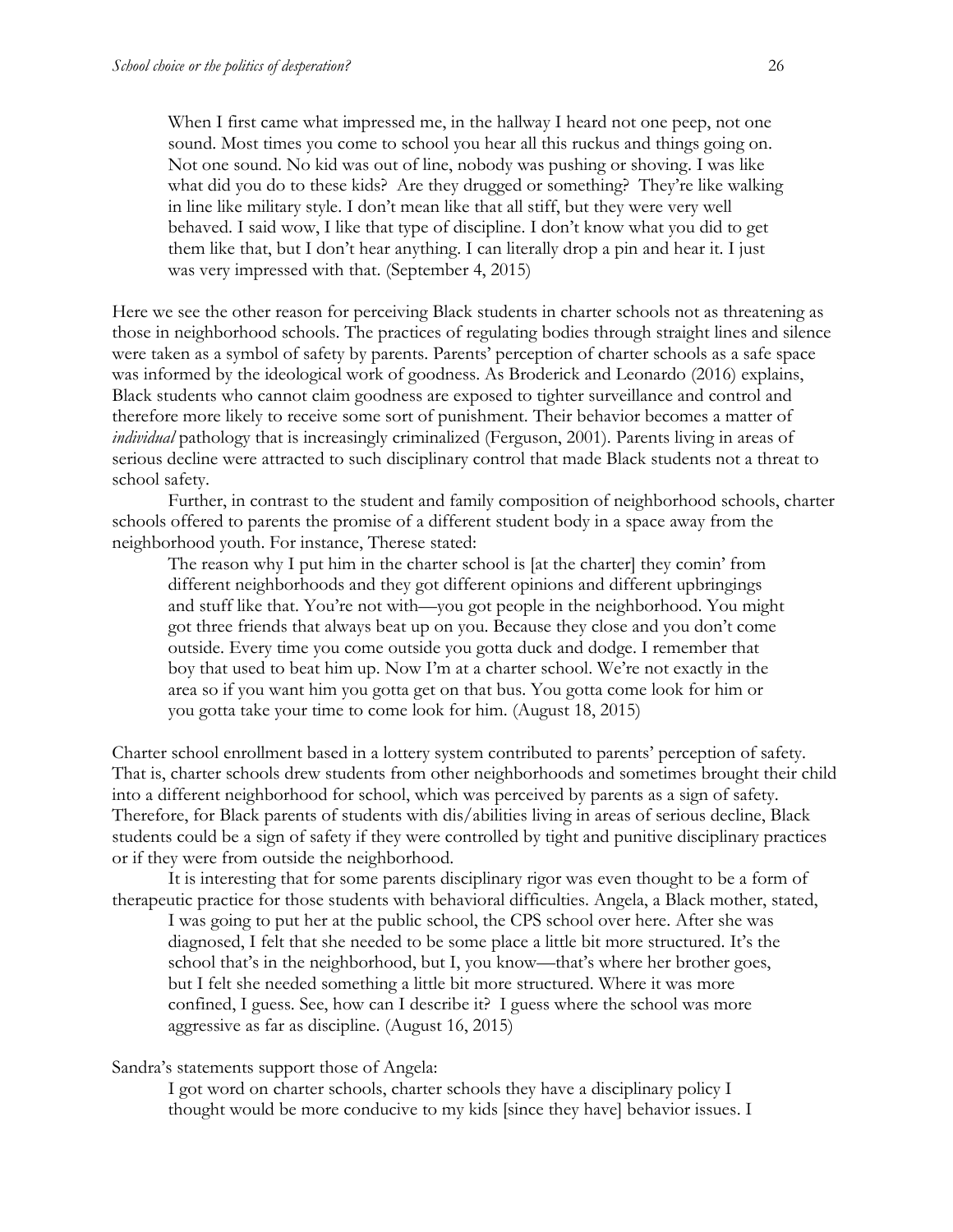thought they needed something a little firmer, almost like a militant-type situation. (September 10, 2015)

Charter schools were perceived by Black and Latinx parents of students with dis/abilities as places in where students could get their behavior under control. In other words, charter schools were perceived as spaces where students with emotional and behavioral difficulties could become 'good boys' and obtain goodness as property, if they were shape up by the disciplinary policies of charters schools.

**Academics.** Academics were the second most prominent factor affecting the school decisions of parents living in areas of serious decline. Eighty percent of parents living in areas of serious decline discussed their perception of academics in neighborhood schools. Some parents' perceptions, like Keisha's, were informed by her own experience as a student in a neighborhood school. Referring to her peers in CPS this Black mother stated,

They could not read basic words like "there" or "anything," "sometimes"—first- and second-grade words. They're sitting there sounding out words in eighth grade. I'm like, "Oh, I can't have my kids…" Really, in eighth grade, you're going to high school, you're almost an adult and you can't read. I think they just pushed the kids along. (September 25, 2015)

According to parents, neighborhood schools let students move to the next grade regardless of whether they learned grade-level content or not.

In addition, the labels given to the school by the district based on academic outcome data shaped parents' perceptions of the neighborhood school as that of poor academic instruction. Shanell, for instance, described the research she conducted online:

You see the neighborhood I live in. Neighborhood schools don't have the best of anything. First of all, I've never been opposed to a neighborhood school. What I want is a school that's gonna be able to meet his needs, but when you're doing research, none of those schools come up. If you go on GreatSchools.org and you look in schools in your neighborhood, and they have a rating of one or three. You go to the CPS site and you're looking at how they—how their test scores are against everyone else, and it's 20th percentile, 15th percentile. (August 28, 2015)

Rosanna, a Latinx parent living in area of serious decline, stated, "If I were to go online and look at it, you guys have really low test scores for the area, and I don't need you preparing my kid for a test that you guys—that she's more than likely gonna fall way below average" (September 11, 2015). Test scores published in online websites reinforced the ideological work of smartness. They achieved a symbolic work that pathologized predominantly Black schools and their students, creating a hierarchy of achievement that justified closing or turning around neighborhood schools in Black neighborhoods. These school actions represent a moment of neoliberal destruction that profits from a racialized discourse of failure, which contributes to the historical construction of Black and Latinx students as deficient (Lipman, 2002). Black and Latinx parents of students with dis/abilities draw from such racialized discourses to decide to never attend a neighborhood school.

In contrast, charter schools had a reputation for academic rigor. First, charters promoted themselves as a straight path to college. Therese, a Black parent, referred to the academic reputation of the charter school, "Then you see it on TV. They got 100 % college graduation. Then you had to go to the career night or something" (August 18, 2015). Barbara used similar expressions explaining her interest in the charter: "Because I had heard that the charter school has the 100 % college rate"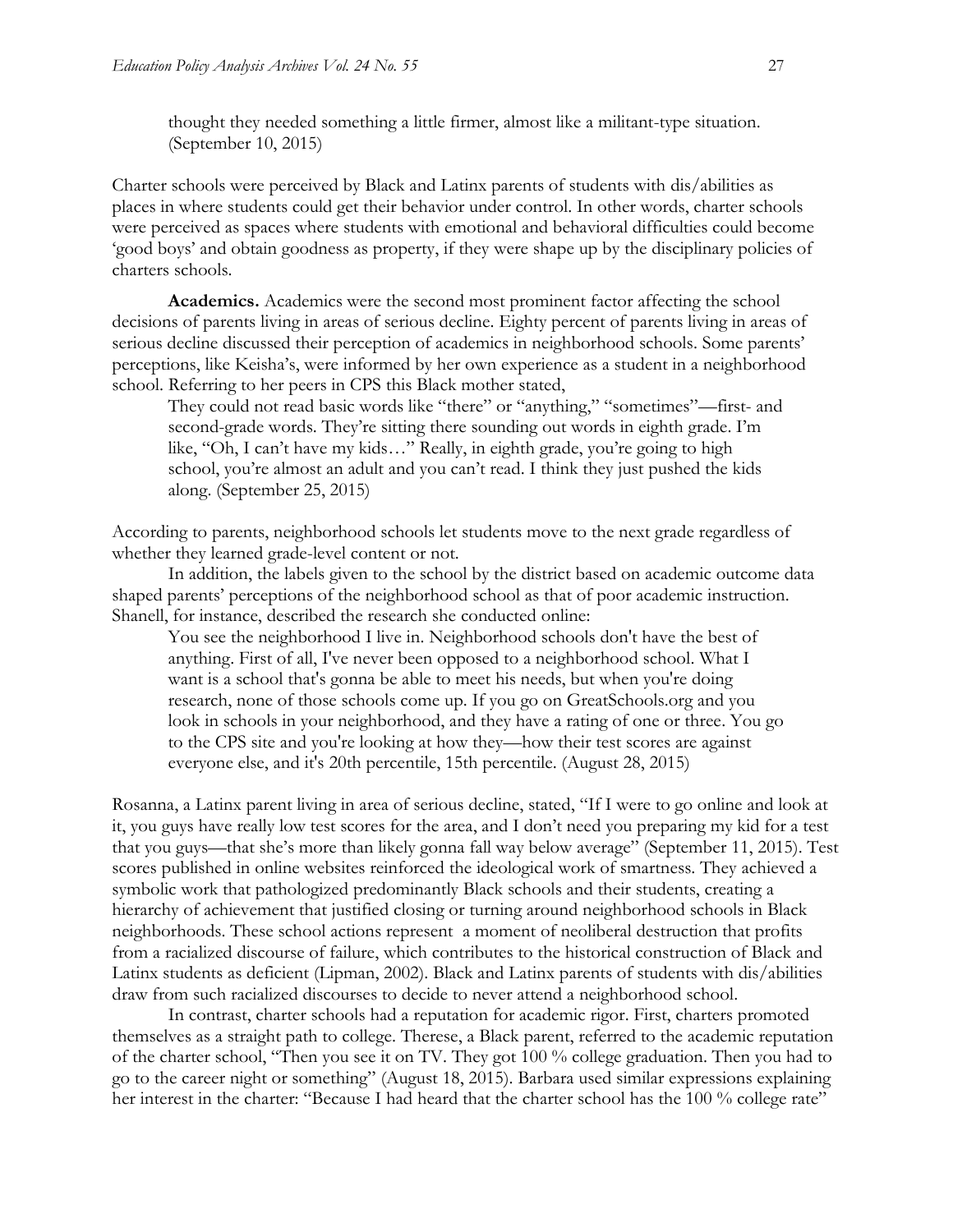(August 22, 2015). This was not exclusively the concern of the parents whose children with dis/abilities were in high school. Shanell, whose child was in kindergarten, was impressed with the academic focus of the charter:

The whole charter network, their entire charter surrounds pre-K to college. When you look at their history, they pretty much—their charter's surrounding intense academics, but getting everybody into college. Everybody. Within the last, I think, four or five years, they've had 100 % college enrollment for their kids. 100 %. I think the years before that where it wasn't 100 %, it was 98 % and 99 %. That appealed to me. (August 28, 2015)

The discourses deployed by charter schools and their marketing mechanisms contributed to their reputation for academic success. Charter schools deliberately market themselves as places of strict academics and as a gateway to college. For instance, one of the brochures of a charter school stated:

100% of our graduates have been admitted to 4-year colleges. These colleges include prestigious institutions like Cornell University, Dartmouth College, Georgetown University, Morehouse College, Northwestern University, The University of Illinois, The University of Rochester and The University of Virginia. In addition to these admissions, graduates have amassed millions of dollars in college scholarships. (Charter brochure # 49)

It is interesting to note that parents of students with dis/abilities living in areas of serious decline were attracted to the charter's promises of college access, which contributes to forming independent contributors to the economy. Yet, the charter space is selective in their inclusionism. These rates to access to college are based on the students who ultimately graduate from the charter and ignore those students who have been weeded out through the school years and students with dis/abilities who may finish their senior year but do not officially graduate from the charter school but transfer to other CPS programs until age 21. Further, many of the parents we interviewed experienced conflict with the charter schools as the extensive homework and academic work, coupled little support from qualified personnel, contributed to steering them away from the schcool.

Second, giving extensive homework was an important practice contributing to the charter school reputation as academically rigorous. Comments from a Black mother named Aisha supported this point: "The public schools are, okay, well, if you get homework, you get homework. With the charter schools, you're coming home with homework every day, even on a Friday. You have a project due maybe, out of the week, twice, and I love that" (September 3, 2015). Therese, a Black parent, also noted,

When I went in I liked the school. They told me the curriculum. It was moving from class to class. It had where if you miss your homework you had to do homework detention, which was great. If he missed class, when he would do homework detention. He would have to be in detention and do the homework that he missed, which was helpful to me. (August 18, 2015)

In sum, parents living in areas of serious economic decline never attended a neighborhood school and enrolled their children in a charter school in kindergarten. Similar to parents living in areas of extreme poverty, parents living in areas of serious decline mentioned safety as the main factor for their schooling decisions. However, in contrast to parents living in areas of extreme poverty, their children did not directly experience harassment or violence in the neighborhood school. Instead, their perceptions of safety came from the symbols they had seen in such schools, including the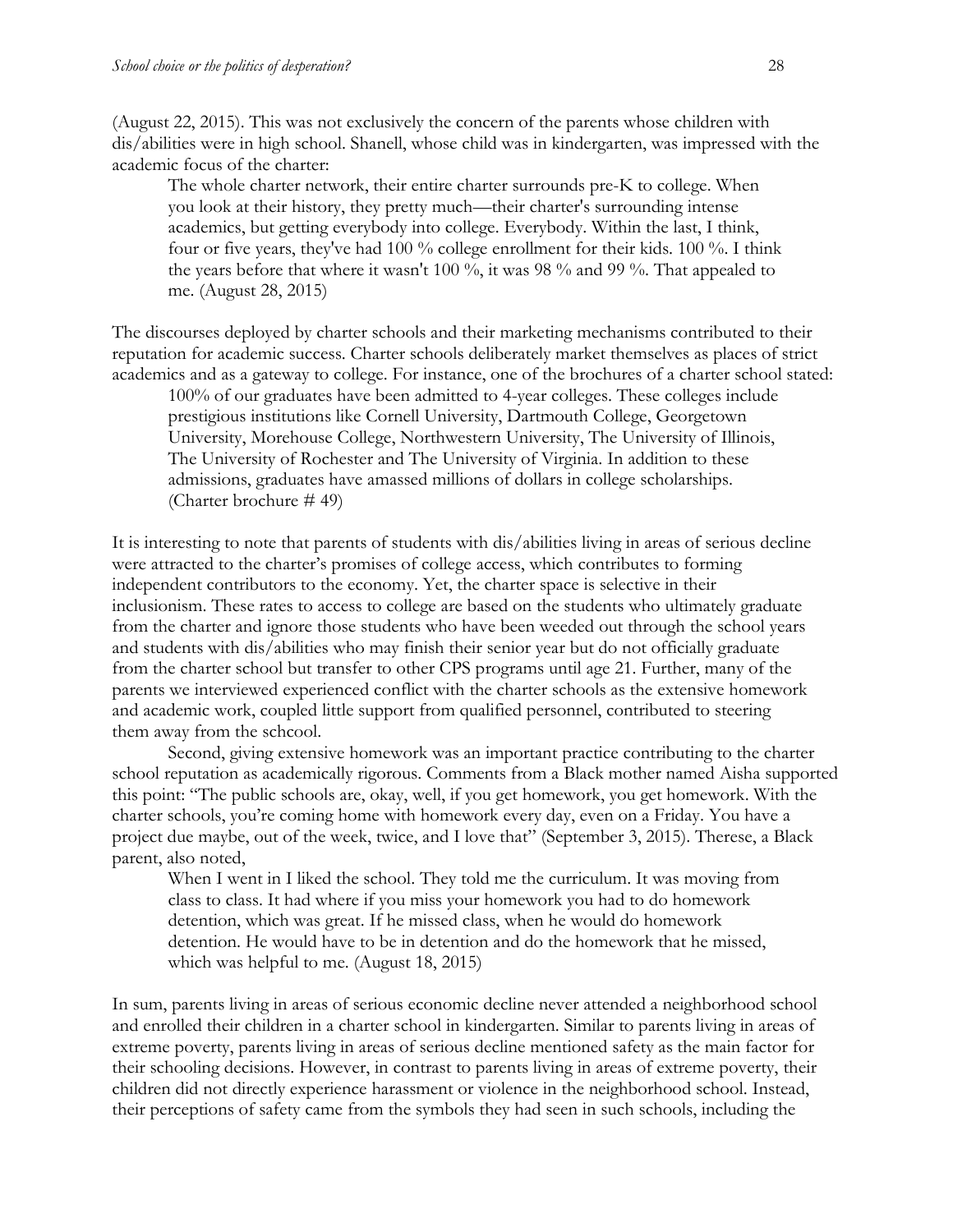parents and children in neighborhood schools and safety measures such as metal detectors and security guards. In addition, parents' perception of safety in the neighborhood was related to the restructuring of urban space, as they mentioned how gentrification and areas of disinvestment that have seen an increase in crime had shaped their schooling decisions. Finally, parents also referred to the academic reputation of both neighborhood and charter schools as a critical factor in their decision-making.

### **Parents Living in Areas of Gentrification**

Concentrated areas of gentrification are located in the near North, South, and West sides of the city, providing its residents easy access to downtown and the lakefront (see Figure 2). Since the 1970s, these areas have experienced large economic gains, though factors and timing affecting the economic growth in each of these communities varied (NVC, 2014). Economic growth in the near south and west side was largely due to the boom of high end construction in the late 1990s and 2000s, while areas in the north of the city developed due to the upgrading that occurred in the 1980s. Residents in these areas are largely White (64%), while Latinx and Black residents account for 14% of the population in these areas. The percentage of children in these areas is 9% (NVC, 2014). Seventy percent of the residents hold a bachelor's degree and 61% work in management occupations (NVC, 2014). Poverty is low at 9% and the percentage of single female-headed households is 8% (NVC, 2014). The average income is \$115,972 and home values vary from the low \$300s to mid- \$400 thousands. Approximately 40% of the children living in these areas attend private schools (NVC, 2014).

When asked a broad question about the area where they live, parents shared stories related to the gentrification of these areas. Jada, a Black parent who lived in a gentrified area in the near South of the city, shared with us,

They built the Walmart over there. They put another market over there. Nothing racial, but we have saw—start to see more Caucasians, Asians, Mexicans this way because I grew up over here, like three blocks down. I grew up three blocks down. When I was a kid, there was no—it was predominantly African-American but as things start changing, the neighborhood start changing, the diversity start changing […]Two days ago, I was in the back. I saw a white man walking' through the alley. I guess he lives up the street down there. We are not going to bother him, we're just looking like, "Okay, they're here; they're human. (September 9, 2015)

Lizbeth, a Latinx parent, expressed similar stories about her neighborhood,

We moved here in 1979, and we couldn't sit outside to play because there were always drive-bys and shootings and gangbangers. Before the viaduct became trendy and became the 606 elevated trail, that was the dividing line for two gangs. These were Kings, and those were something else. I can't remember what it was. This was the dividing line. These guys were always running over there and shooting it up. (September 19, 2015)

Lizbeth is referring to an elevated trail that the city inaugurated in 2013 as a way to supporting the gentrification occurring in a group of neighborhoods located in the Northwest side of the city. Though the trail may have benefited property owners in the area, the large majority of residents (65%) are renters who run the risk of being priced out of the area, as illustrated in the quote from Wendi in a prior section.

Rochelle, a black parent who lived in a gentrified area in the west close to a major University, explained,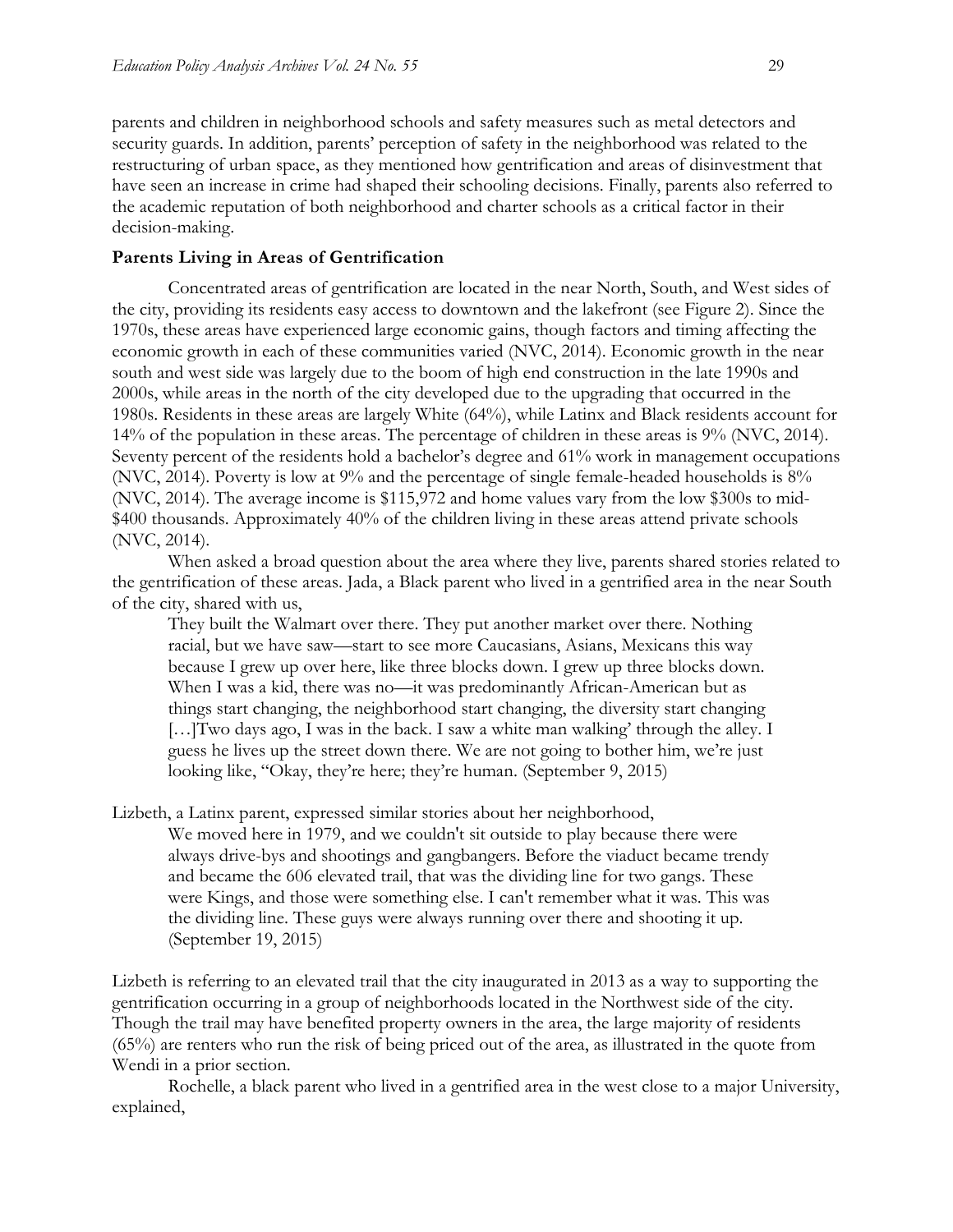I was in the Public Homes right there on Galbert and McKenzie. They're all gone. It's nothing but land there. I see how the neighborhood has evolved. I see whereas the train line didn't stop nowhere through there. It stops now. They have two stops actually, and I'm like, wow, I can—[gasp], they got this here and they got that here? I know it's making it convenient for the doctors and the lawyers (December 15, 2015)

Rochelle's quote, as well as the quotes from other parents living in areas of gentrification, reflects the disposability of and lack of investment in Black and Latinx working class communities. It is not until the neighborhood becomes primed for gentrification that stores are added, old train tracks become elevated trails, and train stops are created. Working class Latino and Black communities are not perceived as worth of investment until their interest converges with those of real estate developers and more affluent families. Bell (1980) called this *interest convergence,* the idea that white mainstream society will support the interests of racial minorities as far as they convergence with their interests. In Chicago, interest convergence gains further complexity as gentrifying families are not only White but also middle class Black and Latinx residents (Stovall, 2013).

Working class Black and Latinx families that can afford to stay in gentrifying areas have the consolation prize in form of school options such as magnet schools and charter schools. Despite these changes in their neighborhoods, two parents living in areas of gentrification initially enrolled their children in magnet schools, while a third parent applied to two magnet academies and ended up at a charter school. The two parents who enrolled their children in magnet schools decided to move to charter schools once their children transitioned to high school. Parents' preference for magnet schools in this area can be attributed to the fact that those areas of gentrification contain the largest number of magnet schools of any other area of the city; 40% of all magnet schools are located in areas of gentrification. In addition, these areas have experienced a significant number of school closings (22%) and have high concentrations of charter schools (17%), but not as high as areas of extreme poverty or serious decline. Safety and academics were the two main factors that parents living in areas of gentrification considered when choosing to send their children to magnet and charter schools.

**Safety.** Despite gentrification, parents living in these areas did not trust the safety of the neighborhood schools. Safety was the main reason for parents' choices to send their children to a magnet or charter school. For instance, Lizbeth described her concerns:

I knew that the neighborhood still wasn't the place for Jesus to go to. Because of the gang problem. I didn't even need to know the school because if there's a gang problem there, then he didn't need to go there. Plus, even though that is his neighborhood school, if they would have found out where he lived, they would have thought he was from a rival gang. The school line doesn't follow your neighborhood line. What it follows is what gang is in that school. If that school is in an opposing gang's neighborhood, then even though it's your school, you can't go there. With his disability it wouldn't have gone well […] I felt like if he went to one of those schools, I don't think he would have been able to survive that. (September 19, 2015)

Lizbeth was concerned about the students attending the neighborhood school and their gang affiliation. She was afraid that her son, who was diagnosed with ADHD, would have been unsafe in neighborhood schools. Ironically, Lizbeth's son experienced bullying in the magnet school in 6<sup>th</sup> grade,

One day, I pull up to pick him up, and I see he's on the ground, and somebody's kicking him. I run up to him and I'm like, "What are you doing?" Jesus is just sitting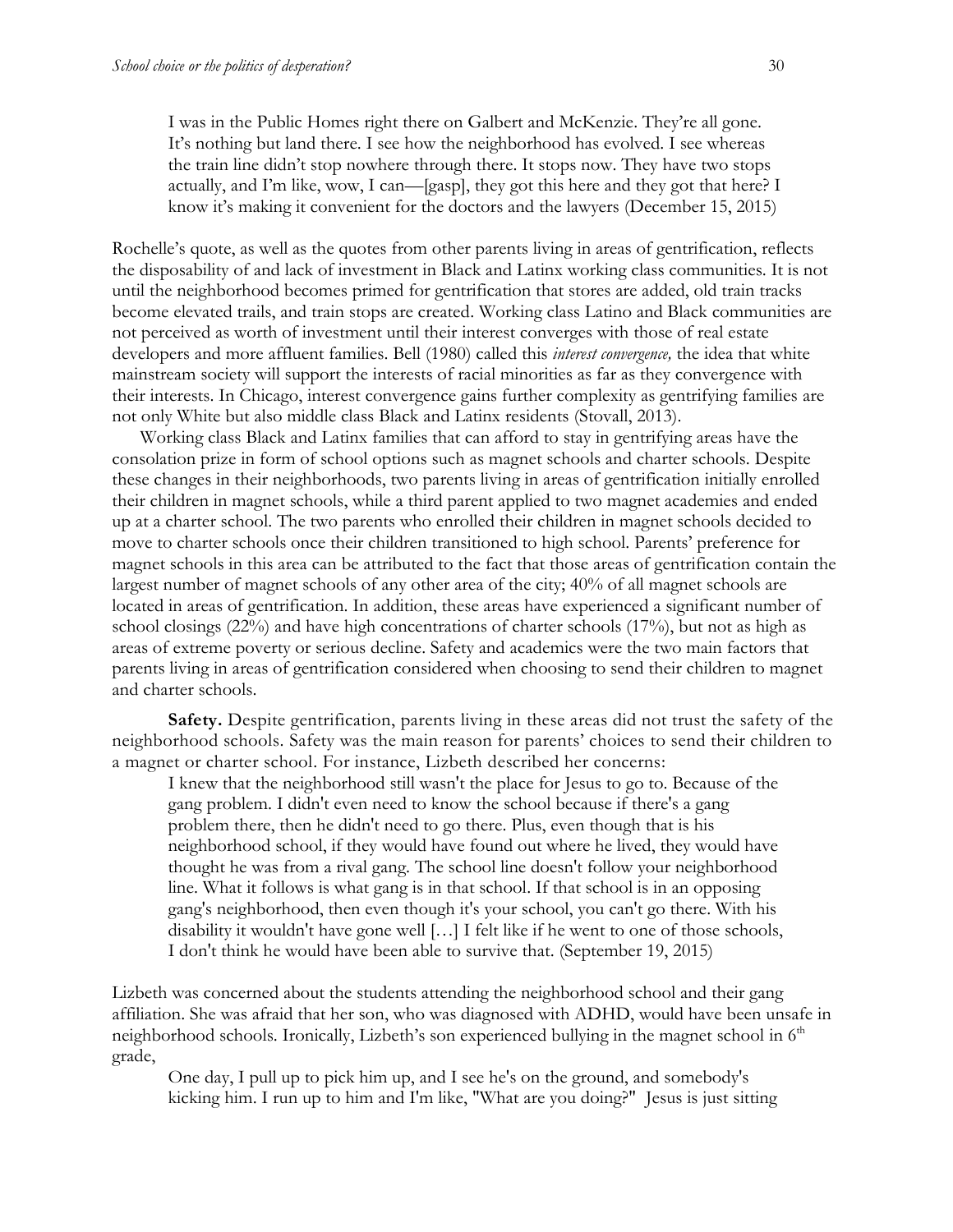there. I pick him up off the floor and I said, "Why are you letting him kick you?" He's like, "Because he said if I let him kick me, he would be my friend." At this point, he's been labeled a dummy at school because they're pulling him out for services, and he goes to the dummy class. He figured that getting beat up was better than not having a friend, and maybe if he had this friend, he wouldn't be the dummy anymore. (September 19, 2015)

It took significant efforts from Lizbeth to force the school to address the issue, and when her son graduated from the magnet school in  $8<sup>th</sup>$  grade she decided to go to a charter high school due to her negative experiences in the magnet school and her serious concerns about gang activity in the local high school. The other school option for Lizbeth would have been a selective enrollment high school, but her son with a dis/ability would not have qualified for such school. Thus, moments of neoliberal creative destruction leaves Black and Latinx students with dis/abilities with shrinking school options. While the disinvestment in neighborhood schools and their history of gang violence made these schools unsafe spaces, the creation of new school options through interest convergence (i.e., magnet schools and selective enrollment) did not offer a viable alternative, leaving parents of students with dis/abilities with the one remaining and unknown option: the charter school.

**Academics**. The level of academics was an important factor for parents living in areas of gentrification. Jada stated,

I believe that if you can find a better education somewhere else outta your neighborhood school, it's always we got to go for the best. Why have mediocre education when you can get some of the best education? I don't believe that he has the better education. I don't believe neighborhood schools are going to teach our children the best. (September 9, 2015)

Charter schools, in contrast, offered the promises of college access, as Jada stated: City Prep—what did I like about City Prep? One hundred percent of their boys go to college. Every boy in that school goes to college. There's no ifs, ands, or buts about it. Every year all their kids get accepted to college (September 9, 2015).

Lizbeth made similar statements,

I will say one of the best things that these charter schools have is a team that helps the children put all their information together and get them out to colleges. Not only that, but when they go off to college—next year, when he goes off to college and he needs help, they can come back to the charter school, and they'll help him fill out that FAFSA all over again. I thought that was awesome. (September 19, 2015)

In sum, despite the changes in their neighborhood due to gentrification, parents' concerns about the neighborhood school were similar to those of parents living in areas of serious decline: safety and academics. However, parents living in areas of gentrification had more magnet options than any other parents in the city, and opted for these schools until their children were transitioned to high school. At this point in time, a selective enrollment high school may not have been an option for their child with a dis/ability. It was then that these parents opted for a charter school.

#### **Parents Living in Middle Class Areas**

Middle class areas showed economic stability from 1970 to 2010 and they clustered in the far north and Southwest sides of Chicago, with some isolated areas in the South side of the City by the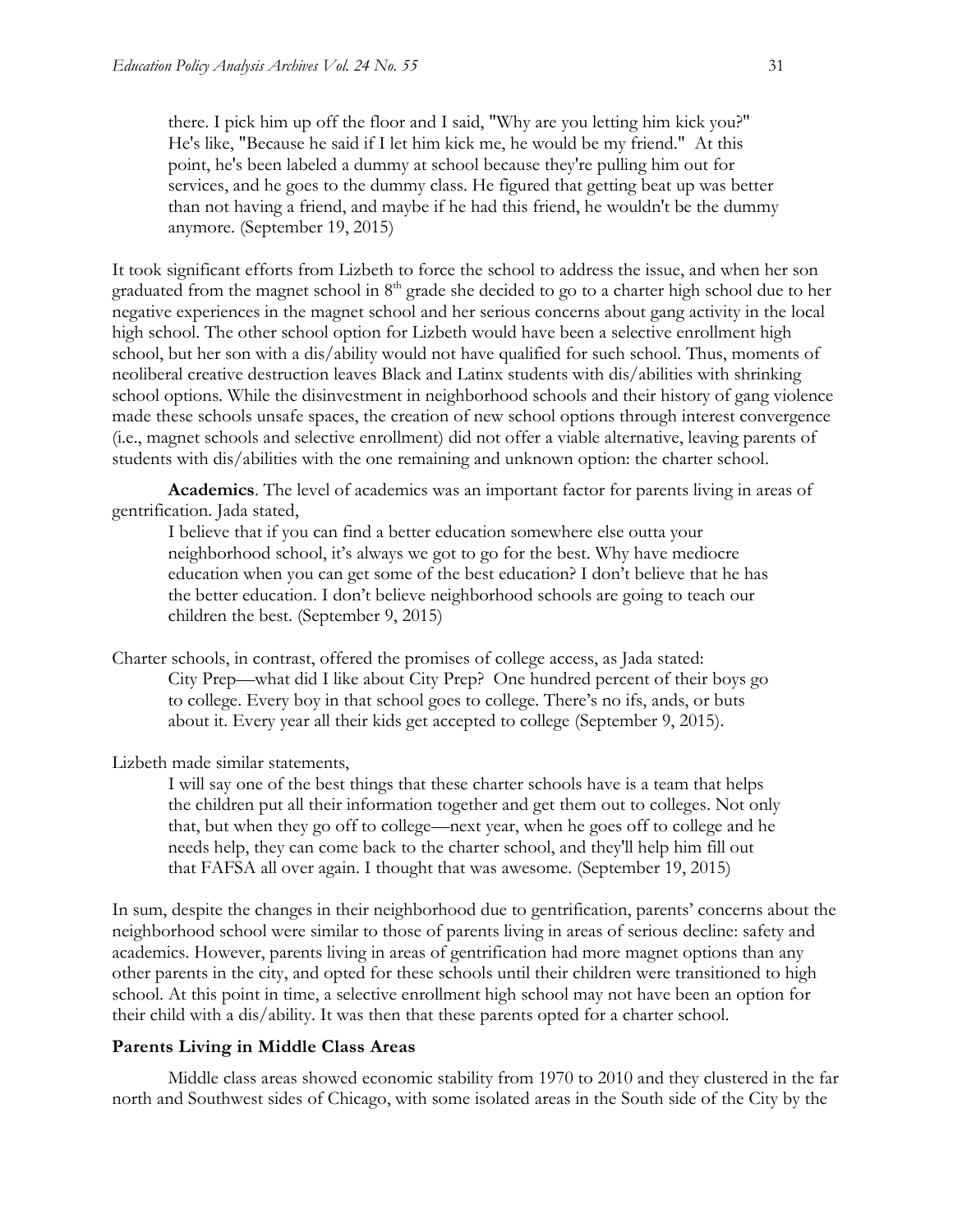University of Chicago. These communities tend to be 50% White, 20% Hispanic, and 24% Black (NVC, 2014). Residents in these areas are more likely to be homeowners that in any other area of the city and their income ranges from low \$50 to high \$80 thousand a year (NVC, 2014). Thirty-one percent of children living in these areas attend private schools. The percentage of the female-headed households is 10% and the poverty rate is 9%. Only 3% of all Chicago school closings took place in middle class areas. These areas contain 4% of all charter campuses, and 14% of all magnet schools.

In our study, Black and Latinx parents living in middle class areas were more likely to enroll their children in a private school than parents in other areas, but then due to cost or lack of special education services in private schools, they moved their child to a charter school. With one exception, the main factor shaping these parents' decision not to attend a neighborhood school was the school district's tendency to segregate students with dis/abilities in separate classrooms.

**Avoiding segregation.** Black and Latinx parents living in middle class areas were concerned about placing their child in a segregated classroom. Rebecca, a Black parent, shared with us her ongoing struggles to place her son with autism in an inclusive setting. Starting in preschool through kindergarten, CPS wanted to send her child to a segregated autism cluster program. Cluster programs are self-contained classrooms located in various neighborhood schools that provide services for students with dis/abilities. The IEP team may decide to place a child in a cluster program in a neighborhood school even if it is not the neighborhood school serving the child's home area. Rebecca described her struggles with her son's teacher:

When he was supposed to go for their kindergarten class, which means he was supposed have a regular teacher then maybe get pulled out for resources or something, the regular teacher didn't want him in class. She just didn't want to deal with it. She thought he just was going to be too difficult, and at that time he didn't have paraprofessional because he was in a special ed class. It was like he would have to be able to handle being in the regular class without any assistance. She had no interest in him going to the class and we tried that year and we started—she had him with a security guard. She wasn't very accepting. (August 25, 2015)

Rebecca's son was placed in a separate classroom due to lack of teacher aides and the teachers' ableist attitudes and beliefs about her son with a dis/ability. Her kindergarten son could not claim goodness as property and was perceived as in need of containment and close control either through a separated classroom or with a security guard in the general education classroom. Understandably, Rebecca tried to take her son out of this situation, but all her attempts met with resistance from the district:

At that point I ended up trying to transfer him to my neighborhood school and they wouldn't accept him because he was a transfer student and blah, blah, blah, blah, blah […] I ended up homeschooling for a year. (August 25, 2015)

When the time came for her son to start first grade, she attended another IEP meeting with the hope that he would be placed in an inclusive setting:

It was time for his placement in first grade. They wanted to put him in an autism concentrated classroom. I didn't agree. He didn't really do anything wrong except for being who he was, and they just felt that they couldn't teach him there. My whole argument on it was the fact that they could. His differences weren't something that could not be accommodated within that classroom, within the school. They said that he needs very specialized care. He needs to be on this autism cluster program. (August 25, 2015)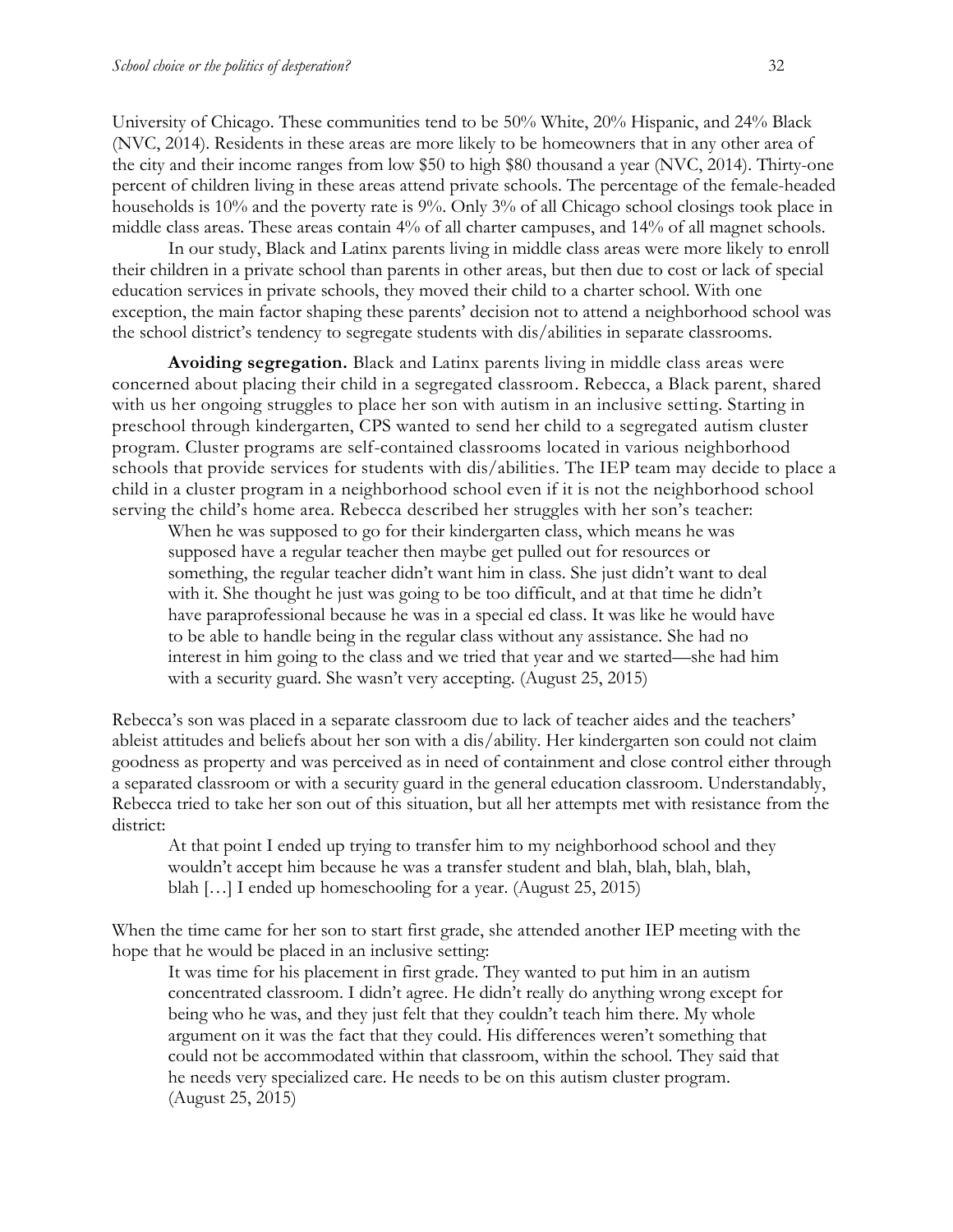After another failed attempt, Rebecca told us: "I was done. I was done with public schools." Rebecca struggled with special education placement throughout her son's educational trajectory. Even once her child was attending the charter school, she experienced segregation and steering away practices—a story examined in a different article (Waitoller, 2017). Sarah, a Black mother of a student identified with ADHD, experienced a similar story:

I noticed my son's dis/ability—well, when it came up and we did the other intervention program, right. Going to the other intervention program, we went to our neighborhood school. That's when we had the first IEP meeting. He must have been, maybe three and a half? When we had that meeting—so it was everybody. Just very, very overwhelming and confusing. That time, when we talked, he was supposed to go to kindergarten there in the regular. After we had finished everything, and I was just waiting to talk to the social worker, she went and saw the principal. Then she came back and says, "Oh, the principal says that he should be in a self-contained special education classroom." For me, that didn't make sense. I was like, "How he does he end up—he has learning—like, speech and behavior. It's mainly speech. How do you put a child with speech with other kids with other multiple dis/abilities in kindergarten?" The most restricting thing, it was not part of what we had discussed inside of the IEP. That's when we decided like, "I can't do that." That's how we ended up in the charter school… I'm so tormented about the neighborhood school that was going to put him in a self-contained special-ed classroom. For me, that was—and we know it's like "the warehousing of kids." (September 30, 2015)

When transition from early intervention services to kindergarten, CPS wanted to place Sarah's son in a segregated classroom. Once she learned in the IEP meeting that her son would be segregated, she decided to move him to a charter school before he started kindergarten

Rebecca's and Sarah's experiences reflect selective inclusionism and its rigidity. In order to become integrable to the general education classroom, their children needed to 'overcome their dis/ability' amid the lack of resources in neighborhood schools, as evidenced in the lack of paraprofessionals or aides for students, and ableist assumptions that position dis/ability as something to be contained and controlled. These assumptions take as normal the exclusionary design of general education classrooms and leave it unchanged, benefitting those deemed integrable. Further, the experiences of Rebecca's and Sarah's experiences reflect the CPS troubled history of segregating students of color with dis/abilities in separate classrooms. Living at the intersections of race and dis/ability, Rebecca's, Sarah's, and their children's experiences were qualitatively different from those of Black and Latinx families of students without dis/ability living in areas of middle class, as these latter ones do not experience segregation in their neighborhood school.

In contrast, charter schools have a reputation for maintaining small student-teacher ratios within the general education classroom. For instance, Sarah commented, "The charter school was good. It was very small classes, very homey". Rebecca also referred to smaller classrooms: "Yeah, it's a charter school because it's a smaller classroom, which was important to me" (August 25). Aisha went straight from a private school to a charter school as her son identified with ADHD transitioned from preschool to kindergarten. When asked why she decided in charter school, she explained,

[T]he classrooms are smaller. In the charter schools, they are smaller. It's 24 kids to a teacher, with the aides in the classroom helping. In the public schools, they don't get that. It's, what, 30, 35 kids to a teacher. If I had put him back in the public school, Elijah would've got lost, and I can't—because what they do with the public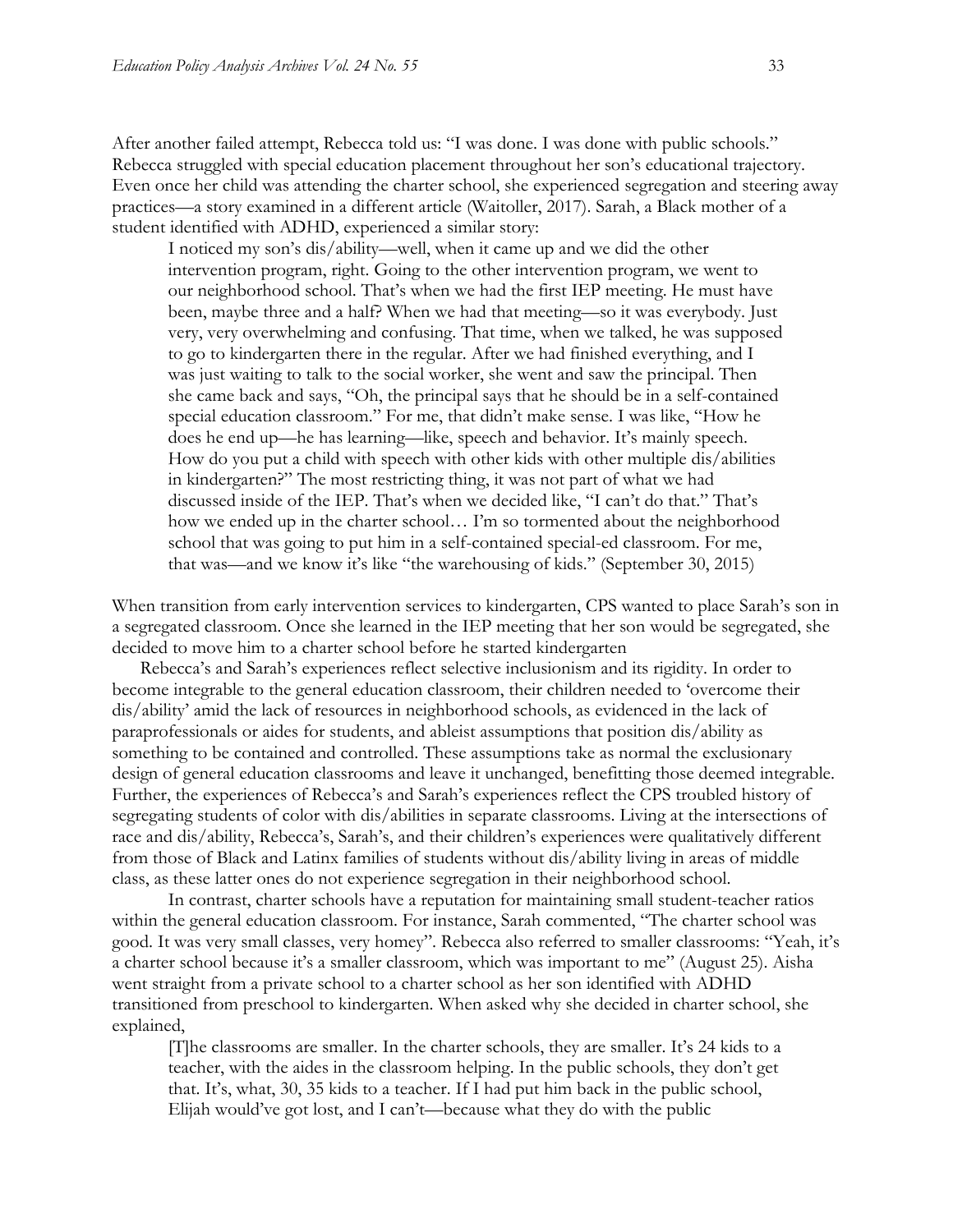schools—and I've witnessed it. I've heard the stories. They don't take them out by the group. He would have just got thrown in a special education class with just kindergartners, first graders, second graders, third graders. With the charter school, he's in a general education, and there's aides in there to aid him, so he's not feeling like, "Oh, okay. I'm just in this room. I'm not learning." That's why I chose a charter school. It is much better. (September 3, 2015)

Similar to Sarah's comments about CPS "warehousing" children with dis/abilities, Aisha refers to CPS's reputation for "throwing" children with dis/abilities in rooms that offer few learning opportunities. This was her main reason to never enroll her child in a neighborhood school. Charter schools offered smaller schools and teacher-student ratios, which meant to parents that their children would have more support to be included in the general education classroom.

## **Discussion**

The purpose of this paper was to examine how Black and Latinx parents decide to enroll their child with a dis/ability in a charter school. We were interested in the relationship between such decisions and the neoliberal restructuring of urban education space. We found that Black and Latinx parents of students with dis/abilities engage in the politics of desperation (Stovall, 2003). That is, amid the historical disinvestment and destabilization of Black and Latinx neighborhoods and neighborhood schools, coupled with the district's history of ableist practices, parents are enticed by the newness and promises of charter schools. Further, how Black and Latinx parents of students with dis/ability engaged with the politics of desperation varied according to the areas of the city in which parents lived (i.e., areas of extreme poverty, serious decline, gentrification, and middle class areas). Thus, the present study contributes to research on school choice defying simplistic models that privilege an individual and rational view of decision-making (e.g., Pedroni, 2007). Our findings indicate that a robust understanding of how parents make school selections needs to account for the intersections of race, dis/ability, and urban spatial restructuring.

Our findings demonstrate how Black and Latinx families of students with dis/abilities engaged with school choice in ways that are qualitatively different from those of their White counterparts as well as those of Black and Latinx families of students without dis/abilities. White parents of students with dis/abilities may experience the austerity measures and the segregationist practices of the district, and their children may be marginalized by the ideological work of smartness and goodness as property (Broderick & Leonardo, 2016). Yet, they tend to be unaffected by the closing of neighborhood schools and the expansion of charter schools as we discussed in the introduction of the paper (see Figures 1 and 2). They possess whiteness as property and enjoy the benefits of living in city areas that benefit from uneven geographical development. Black and Latinx parents of students with dis/abilities were doubly impacted by such spatial restructuring that protected whiteness as property. For instance, they were affected in particular ways by the historical disinvestment experienced in their neighborhoods and the related safety issues; according to their parents, having a dis/ability makes them more vulnerable to bullying.

Further, the legal and historical aspects of race and dis/ability worked together and separately to marginalize Black and Latinx families of students with dis/abilities (Annamma et al., 2013). On the one hand, education policy in Chicago and its relationship with the neoliberal restructuring of urban space is grounded in Chicago's racialized history (Lipman, 2003). Moments of creative destruction (Theodore & Brenner, 2002) result in polices that both (a) systematically disinvest in, pathologize, and prescribe surveillance and punishment for Black and Latinx youth and (b) expand the development of charter schools and their reputation of high academic achievement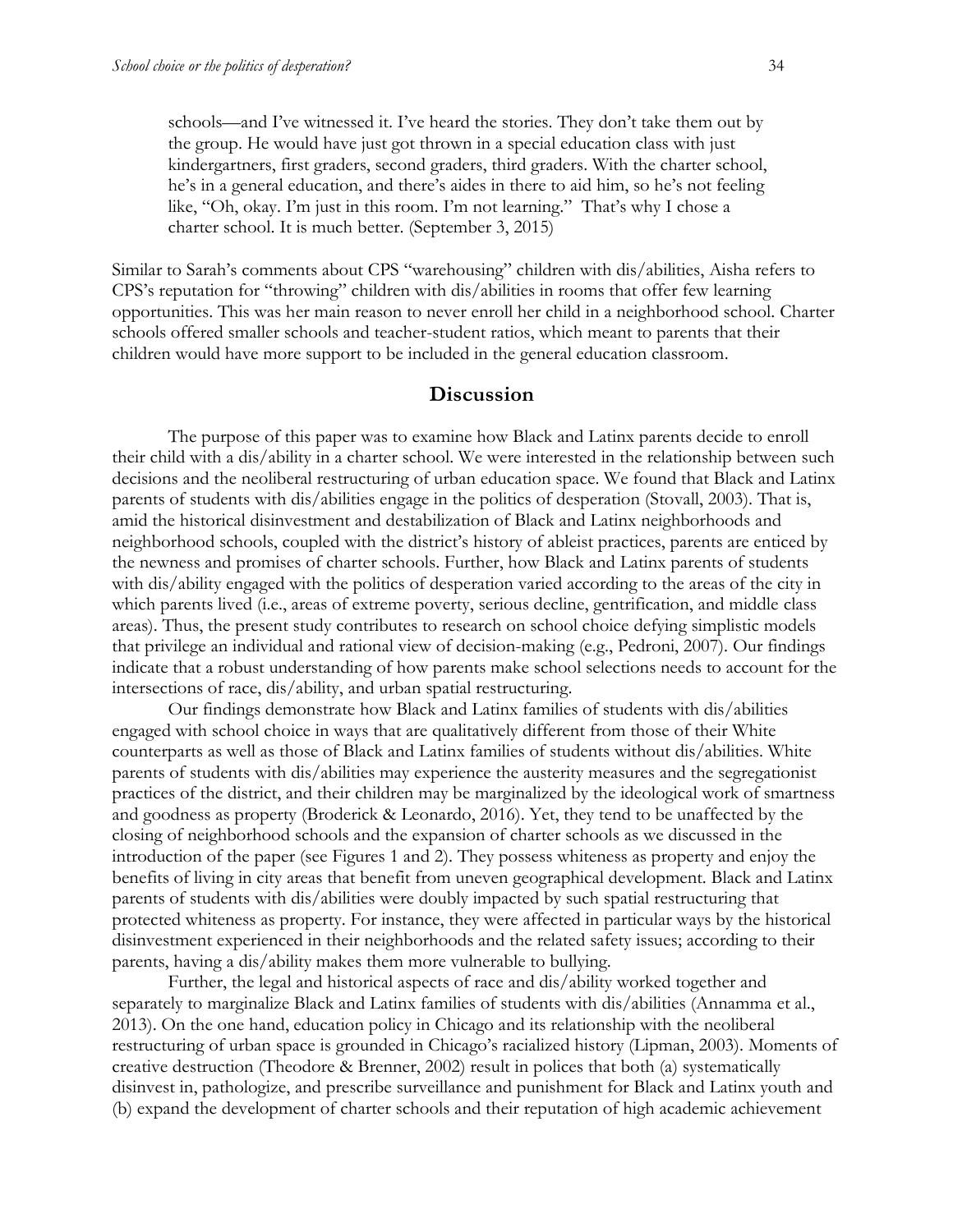and zero tolerance measures (Lipman, 2003). These legally sanctioned efforts to discipline Black and Latinx youth serve to make the city feel "safe" again, creating areas of gentrification that attract middle class professionals, most of whom are White, and thus contributing to the maintenance of whiteness. On the other hand, the legal provision of the least restrictive environment that does not guarantee inclusion in the general education classroom along with legally sanctioned budget cuts to special education result in poor services that leave Black and Latinx parents of students with dis/abilities with few school options. The legal histories of race and dis/ability work together to push Black and Latinx parents of students with dis/abilities to engage with the politics of desperation.

Urban space restructuring adds another layer of complexity to the intersecting forms of exclusion experienced by Black and Latinx students with dis/abilities. Socially produced space is a driving force in shaping Black and Latinx parents' engagement with the politics of desperation. Black and Latinx parents of students with dis/abilities experienced the politics of desperation in qualitatively different ways according the areas of the city where they lived. For instance, the uneven geographical development (Harvey, 2006) and the moments of creative destruction (Theodore & Brenner, 2002) documented in the city of Chicago (Lipman, 2011; NVC, 2014) shaped parents' school selections starting in kindergarten. When entering kindergarten, Black and Latinx parents of students with dis/abilities living in areas of extreme poverty were much more likely to enroll their children in a neighborhood school, parents living in areas of serious decline tended to enroll their children in charter schools, and parents living in areas of gentrification were more likely to enroll their children in magnet schools. The distribution of school actions (e.g., closing a school, opening charter and magnet schools) across areas of the city may have affected students' trajectories, as areas of gentrification tend to contain greater proportions of magnet schools and selective enrollment high schools, while areas of serious decline and extreme poverty contain larger proportions of charter schools. Another possible explanation is that parents living in areas of serious decline, gentrification, and middle class areas (not in extreme poverty) may have the knowledge and time to research other schools in their area (Lubineski & Weitzel, 2010), and in the case of middle class parents, they may also have the economic means to enroll their children in private schools.

In addition, uneven geographical development shaped the factors considered by Black and Latinx parents of students with dis/abilities when choosing a charter school. With the exception of parents living in middle class areas, safety was the single most important factor contributing to parents' school decisions, even more important than special education services. Indeed, though many parents asked the charter school if they could serve their children with dis/abilities, they did not have firsthand knowledge about the special education services in the school, but they did know about charter school's reputation for strict disciplinary policies and academic achievement.

How Black and Latinx parents of students with dis/abilities constructed their knowledge about safety in neighborhood schools varied across areas of the city. Parents living in middle class areas did not mention safety as a factor for enrolling in charter schools. This can be explained by the fact that these communities were able to maintain their economic status over time. Black and Latinx families living in areas of extreme poverty or serious decline are more vulnerable to the backlash of the uneven geographical development taking place in urban centers. Urban development strategies such as gentrification, the abandonment of certain areas, and the demolition of public housing have an effect in how parents experienced safety in their neighborhoods, particularly those parents living in areas of extreme poverty and serious decline. As gentrification and the demolition of public housing relocated Black families to areas further south and west of the city center, perceptions of neighborhood and school safety changed for parents living in those areas. For parents who could stay in areas of gentrification, the demographic changes they saw in their neighborhoods did not eclipse their earlier experiences in the neighborhood and their perceptions of neighborhood schools.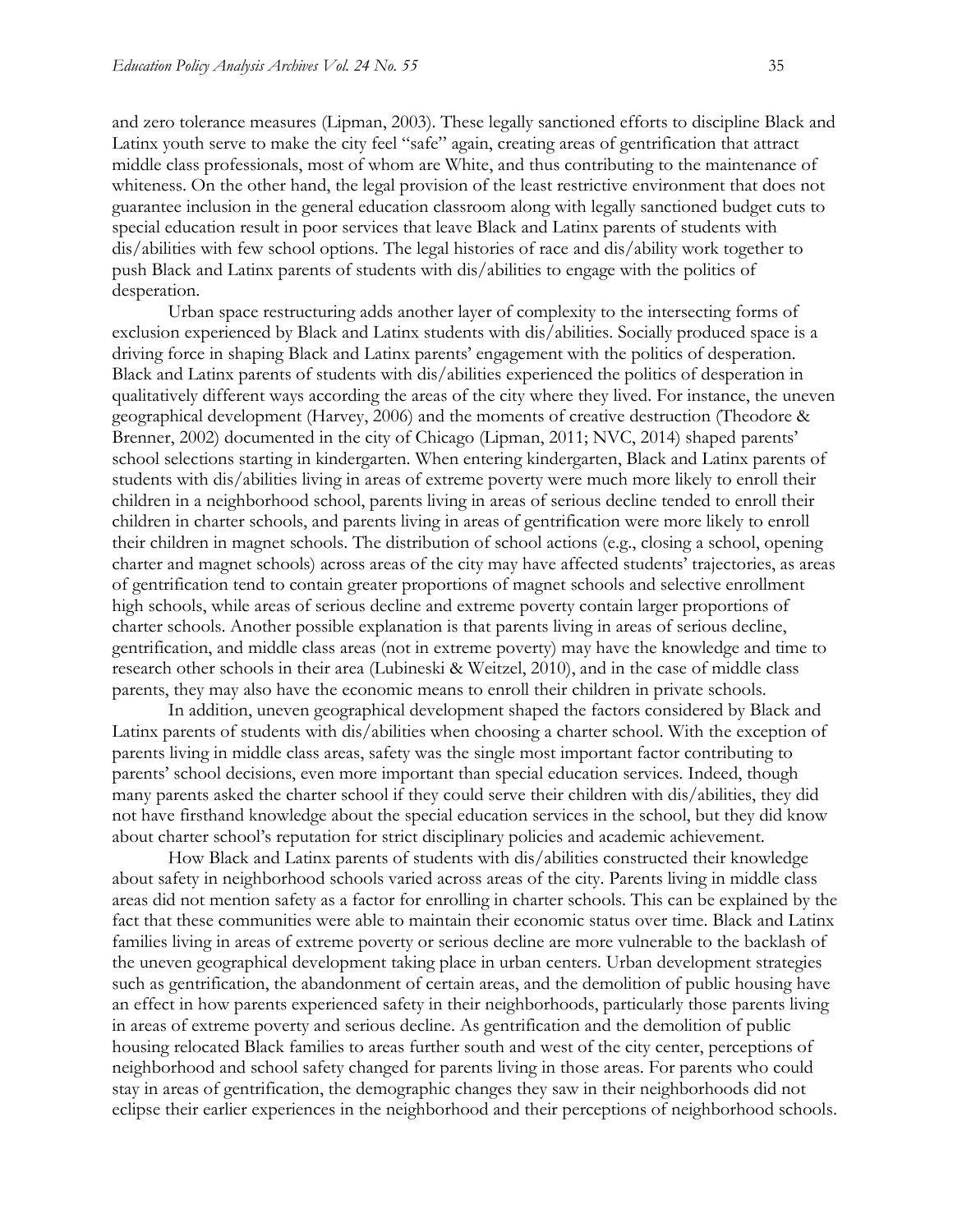While Black and Latinx parents of students with dis/abilities living in areas of extreme poverty had experienced firsthand violence in neighborhood schools, parents living in areas of serious decline and gentrification build their understanding of safety through their experiences of gang violence in their neighborhoods and the symbols and discursive practices attached to neighborhood schools. Safety took particular significance for our participants, as they were concerned that their children with dis/abilities were more vulnerable to experiencing violence in schools ill equipped to meet their children's' needs. This knowledge construction of unsafety is also related to the historical pathologization of schools serving low income students of color through low-test-score stigmatization and the transformation of such schools into prison-like spaces containing metal detectors and security guards. It is this kind of pathologization that is then transferred to the families attending such schools, as parents living in areas of serious decline and gentrification referred to the environment created by the parents and students attending the neighborhood school as a reason to enroll their children in a charter schools. Further, it is this kind of pathologization that justifies the closing of such schools and the "renewal" of those areas through gentrification efforts.

Black and Latinx parents of students with dis/ability living in areas of extreme poverty experienced selective inclusionism. They experienced firsthand an under resourced special education system as well as turnaround schools that produced inconsistencies that affected the services received by their children. Due to austerity measures and school destabilization (Lipman, 2003), students with dis/abilities are required to thrive in exclusionary spaces informed by the ideological work of whiteness, smartness, and goodness with little support. Thus, the poor and scarce services for students with dis/abilities, the destabilization and disinvestment in neighborhood schools, and experiencing violence left Black and Latinx parents of students with dis/abilities with limited options.

Black and Latinx parents living in middle class areas were the only ones concerned with segregation issues. This interesting finding deserves further research. A possible explanation is that this effort to have their children included in general education classroom is a social class strategy (Ball, 2003). Black and Latinx parents living in middle class areas wanted their children to have an equal opportunity to learn in the general education classroom and consequently to have an education that would prepare their children for the market economy. Yet, they experienced school spaces that, informed by selective inclusionism, did not deem their children integrable to the general education classroom. Similar to Rollock, Gillborn, Vincent, and Ball (2015), we found that racist and ableist processes that serve to oppress poor and working class Black and Latinx families also operate to oppress Black and Latinx middle class families of students with dis/abilities— even when the latter families leverage their economic and social capital (e.g., access and funding to attend a private school). As we discussed in the introduction of the paper, CPS has long history of segregating students with dis/abilities. These segregation practices were influenced by a lack of resources for including students with dis/abilities (e.g., teacher aides, training) and by deficit views of dis/abilities. The experiences of Black and Latinx families of students with dis/abilities living in middle class areas with these segregation practices pushed these families into the charter sector.

Charter schools presented several promises to Black and  $\text{Latin}(\hat{a})$  parents of students with dis/abilities. The major force of gravity towards a charter school was its reputation for small teacherstudent ratio. This signaled to parents the promise of a more individualized attention and instruction as well as inclusion in the general education classroom. Further, charter schools promised a safe space and the so coveted access to college; they offered the promise of overcoming dis/ability and being deemed as integrable to the market economy.

Yet, as Mitchell (2015, p. II) warns us, "any openings neoliberalism creates for acceptance of formerly excluded populations come at a cost." Indeed, all parents we interviewed continued to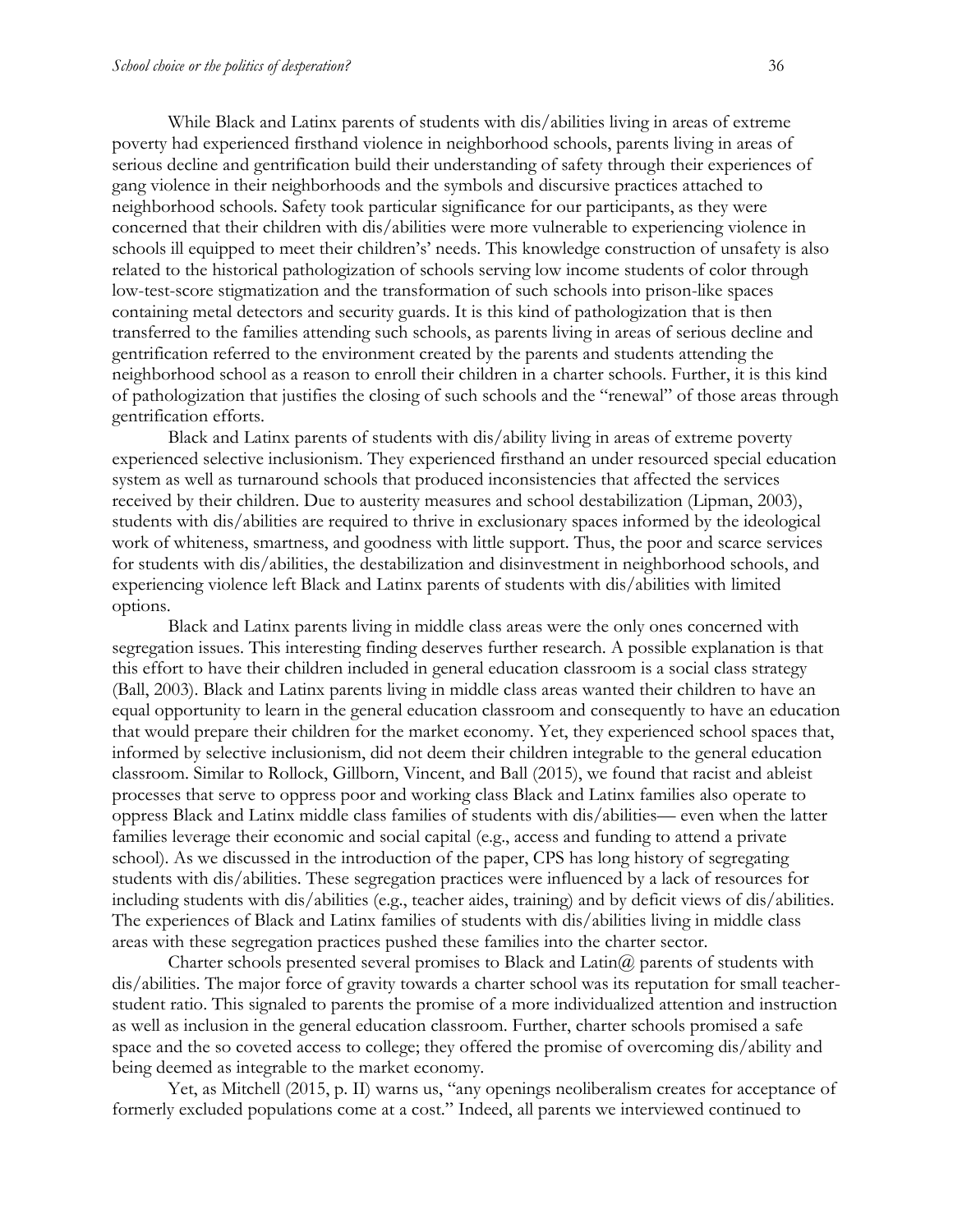experience different forms of exclusion in the charter school, an aspect of our study that we examine in depth in a future publication (Waitoller, 2017a). For now, it is worth noting that these forms of exclusion generated a *typology of ironies* (Waitoller, 2017b)*.* The children of parents who were attracted to the charter school due to the rigorous disciplinary and academic practices, eventually experienced exclusion due to these same inflexible practices. These practices did not account for or adapt to the unique characteristics of students with dis/abilities. Many of these children were repeatedly suspended, some were expelled, while others developed anxiety issues as a result of the pressure to conform to such rigid and normalizing standards of behavior and academic achievement. Parents who were attracted to charter schools due to their promises of small student-teacher ratios, which signaled the opportunity for inclusion and more individualized attention, experienced exclusion due the lack of qualified personnel and capacity to serve the unique needs of their children. Rebecca, for instance, was repeatedly advised by charter school administration to move her son to a more segregated environment in a neighborhood school and had to take the charter school to court until her child was allowed to stay. Angela was asked to stay for part of the day to help her daughter in the classroom since the charter school did not have teacher aides. She was also asked to take her daughter home after lunchtime. In the end, the vast majority of parents we interviewed found themselves engaging again with the politics of desperation as the promises of charter schools vanished and they needed to rethink their schooling options once more.

In conclusion, positioning Black and Latinx parents of students with dis/abilities as empowered individuals and rational consumers dehistoricizes and decontextualizes their agency (Pedroni, 2005). It ignores that such agency operates within inequitable material and discursive relations of race, class, and ability that inhabit neighborhoods and schools (Pedroni, 2005). Under these circumstances, any examination of parents of color engaging with school choice needs to account for the historical conditions in which these parents have experienced public schools in urban centers (Pedroni, 2005). In the case of Black and Latinx parents of students with dis/abilities, this examination needs to focus on how the restructuring of the urban space and the intersecting ideological work of whiteness, smartness, and goodness have created normative school spaces that push parents to engage with the politics of desperation rather than with school choice.

### **Acknowledgements**

This research was funded by the Institute for Research on Race and Public Policy at the University of Illinois at Chicago. We are grateful to Pauline Lipman, David Stovall, and Michael Thomas for their invaluable feedback at different stages of the research project. We are also grateful to EPAA anonymous reviewers who contributed to the quality of our paper. We acknowledge the work of Chris Poulos in creating the maps presented in this article. Finally, we are particularly grateful to the Black and Latinx parents of students with dis/abilities in our study who shared their stories with us.

### **References**

- Annamma, S. A., Connor, D. J., & Ferri, B. A. (2013). Dis/ability critical race studies (DisCrit): Theorizing at the intersections of race and dis/ability. *Race, Ethnicity & Education, 16*(1), 1-31.
- Apple, M. W. (2001). *Educating the "right" way: Markets, standards, god, and inequality*. New York: RoutledgeFalmer.
- Ball, S. J. (1997). Policy sociology and critical social research: A personal review of recent education policy and policy research. *British Educational Research Journal, 23*(3), 257-274. https://doi.org/10.2307/1502044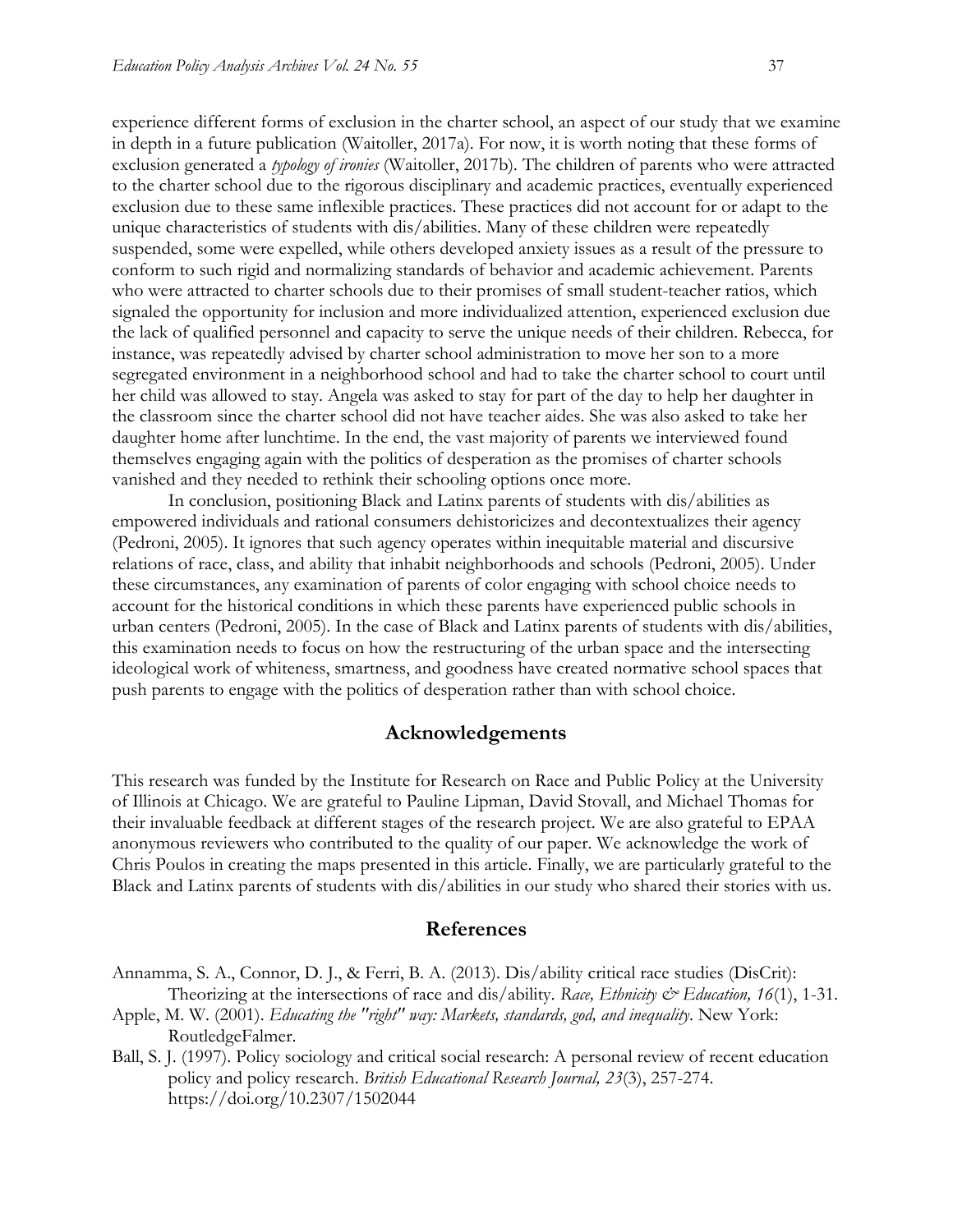- Ball, S. J. (2006). *Education policy and social class: The selected works of Stephen J. Ball*. London: Routledge.
- Bell, C. (2009). Geography in parental choice. *American Journal of Education, 115*(4), 493-521.
- Bell, D. (1980). *Brown v. Board of Education* and the interest convergence dilemma. *Harvard Law Review*, *93*, 518–533.
- Blanchett, W. J., Klingner, J. K., & Harry, B. (2009). The intersection of race, culture, language, and disability: Implications for urban education. *Urban Education, 44*(4), 389-409.
- Boutot, A. E., & Myles, B. S. (2016). *Autism spectrum disorders: Foundations, characteristics, and effective strategies*. New York: Pearson.
- Brenner, N., & Theodore, N. (2002). Cities and the geographies of "actually existing neoliberalism." *Antipode, 34*(3), 349-379. https://doi.org/10.1111/1467-8330.00246
- Broderick, A. A., & Leonardo, Z. (2016). What a good boy: The deployment and distribution of "goodness" as ideological property of school. In D. J. Connor, B. A. Ferri & S. Annamma (Eds.), *DisCrit: Disabiity Studies and Critical Race Theory in Education* (pp. 55-67). New York: Teachers College Record.
- Buras, K. L. (2011). Race, charter schools, and conscious capitalism: On the spatial politics of whiteness as property (and the unconscionable assault on black New Orleans). *Harvard Educational Review, 81*(2), 296-331.
- Caref, C., Hainds, S., Hilgendorf, K., Jankov, P., & Russell, K. (2012). *The black and white of education in Chicago's public schools*. Retrieved from http://www.ctunet.com/questcenter/research/black-andwhite-of-chicago-education.pdf
- Charmaz, K. (2008). *Constructing grounded theory*. Thousand Oaks, CA: Sage.
- Chicago Public Schools. (2016a). *Limited English proficiency, special ed, low income, IEP, Schoolyear 2016- 2017* (Data file)*.* Retrieved from <http://cps.edu/SchoolData/Pages/SchoolData.aspx>
- Chicago Public Schools. (2016b). Chicago Board of Education Monthly Meeting December 7, 2016 [Video File]. Retrieved from https://www.youtube.com/watch?v=a18CuuJ8\_Xc
- Chicago Teachers Union Research Department (2015). *Special Education Services in Crisis at CPS.* Chicago, IL: Chicago Teachers Union. Retrieved from http://www.ctunet.com/blog/newctu-report-special-education-crisis-chicago-public-schools
- Chubb, J.E. & Moe, T.M. (1990). *Politics, Markets, and America's Schools*. Washington: The Brookings Institution.
- Connor, D. J., Ferri, B. A., & Annamma, S. A. (2016). *DisCrit: Disability studies and critical race theory in education*. New York, NY: Teachers College Press.
- Davis, D.-A. (2007). Narrating the mute: Racializing and racism in a neoliberal moment. *Souls* 9(4), 346–360.
- de la Torre, M., Gordon, M. F., Moore, P., & Cowhy, J. (2015). *School closings in Chicago: Understanding families' choices and constraints for new school enrollment*. Chicago: University of Chicago Consortium on Chicago School Research.
- Dumas, M. J. (2013). 'Waiting for Superman' to save black people: Racial representation and the official antiracism of neoliberal school reform. *Discourse: Studies in the cultural politics of education, 34*(4), 531-547.
- Education: Donald J. Trump's Vision. (2016). Retrieved from [www.donaldjtrump.com/policies/education](http://www.donaldjtrump.com/policies/education)
- Estes, M. B. (2006). Choice for all? Charter schools and students with special needs. *The Journal of Special Education, 37*(4), 257-267.
- Estevan, R. D. (2009). *Renaissance 2010 and Students with Disabilities.* Chicago, IL: Access Living Center for Service, Advocacy and Social Change for people with Disabilities.
- Estevan, R. D. (2016). *Chicago Public Schools budget review FY 2017.* Chicago, IL: Access Living Center for Service, Advocacy and Social Change for people with Disabilities.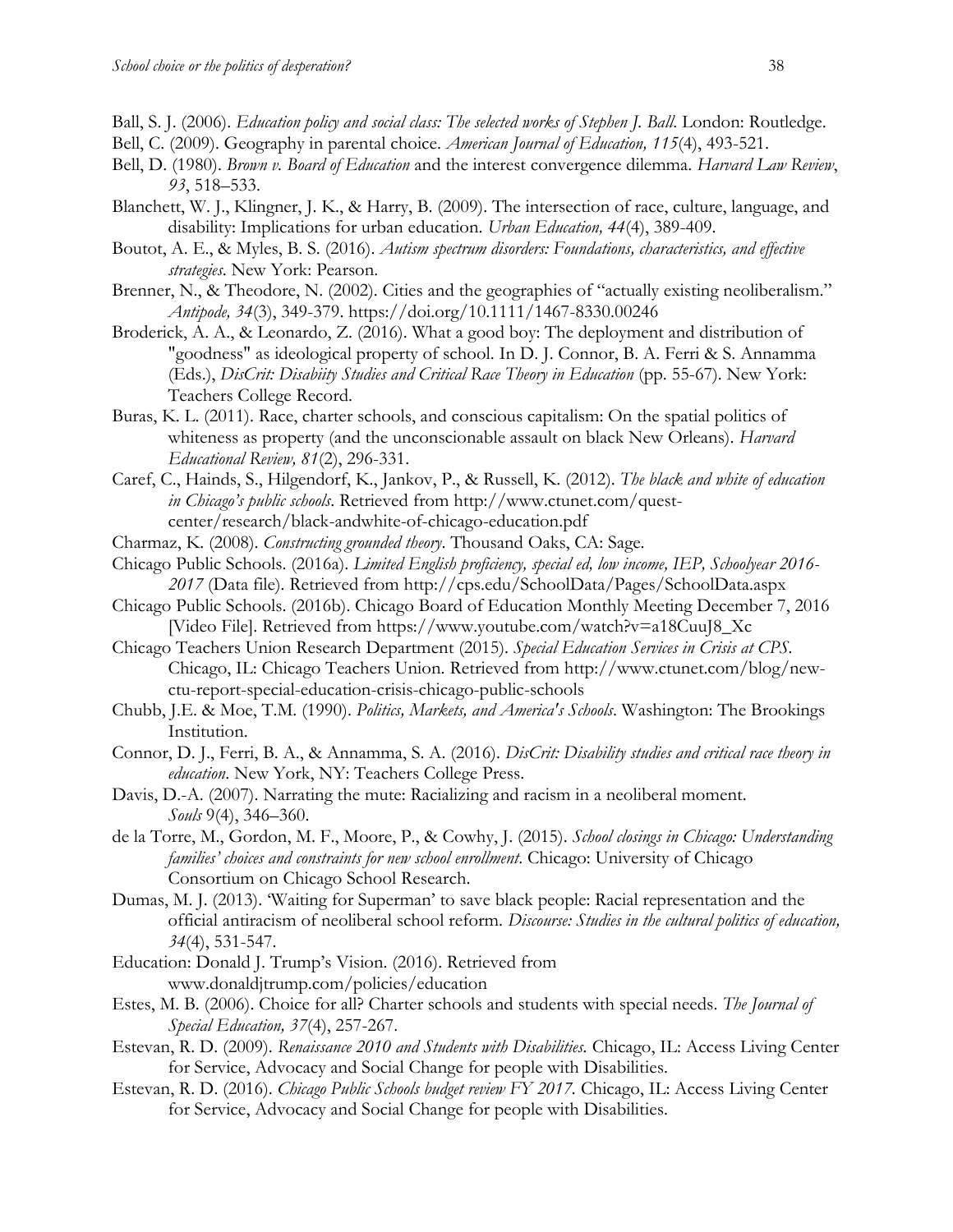- Fabricant, M., & Fine, M. (2012). *Charter schools and the corporate makeover of public education: What's at stake?* New York: Teachers College Press.
- Ferguson, A. (2001). *Bad boys: Public schools in the making of Black masculinity*. Ann Arbor, MI: University of Michigan Press.
- Fleming, J., Greenlee, A., Gutstein, E., Lipman, P., & Smith, J. (2009, February). *Examining CPS' plan to close, consolidate, turn-around 2 schools.* Data and Democracy Project: Investing in Neighborhoods (Research Paper Series, Paper No. 2). Chicago, IL: Collaborative for Equity and Justice in Education and Nathalie P. Voorhees Center for Neighborhood and Community Improvement, University of Illinois-Chicago.
- Garcia, D. R. (2008). Academic and racial segregation in charter schools: Do parents sort students into specialized charter schools?. *Education and Urban Society*, *40*(5), 590-612.
- Garcy, A. M. (2011). High expense: Disability severity and charter school attendance in Arizona. *Education Policy Analysis Archives, 19*(6), 1-26.
- Goodley, D. (2014). *Dis/ability Studies: Theorizing disableism and ableism*. London: Routledge.
- Government Accountability Office. (2012). *Charter Schools: Additional Federal Attention Needed to Help Protect Access for Students with Disabilities.* (GAO-12-543). Washington DC. Retrieved from [http://www.gao.gov/products/GAO-12-543.](http://www.gao.gov/products/GAO-12-543)
- Greenlee, A., Hudspeth, N., Lipman, P., Smith, D.A., & Smith, J. (2008). *Examining CPS' plan to close, consolidate, turn around 18 schools.* Data and Democracy Project: Investing in Neighborhoods (Research Paper Series, Paper No. 1). Chicago, IL: Collaborative for Equity and Justice in Education and Nathalie P. Voorhees Center for Neighborhood and Community Improvement, University of Illinois at Chicago. Retrieved from
- Gwynne, J., & de la Torre, M. (2009). *When schools close: Effects on displaced students in Chicago Public Schools.* Consortium on Chicago School Research, University of Chicago.
- Harris, C. (1993). Whiteness as property. *Harvard Law Review, 106*(8), 1707-1791. https://doi.org/10.2307/1341787
- Harry, B., & Klingner, J. K. (2006). Why are so many minorities in special education? Understanding race and disability in schools. New York: Teachers College Press.
- Harvey, D. (2005). *A brief history of neoliberalism*. Oxford: Oxford University Press.
- Harvey, D. (2006). *Spaces of global capitalism: Towards a theory of uneven geographical development*. New York: Verso.
- Harvey, D. (2008). *Social justice and the city* (2nd ed.). Athens, GA: The University of Georgia Press.Hatt, B. (2012). Smartness as a Cultural Practice in Schools. *American Educational Research Journal, 49*(3), 438-460.
- Lincoln, Y. S., & Guba, E. G. (1985). *Naturalistic inquiry*. Newbury Park, CA: Sage Publications.
- Lange, C. M., & Lehr, C. A. (2000). Charter schools and students with disabilities: Parent perceptions of reasons for transfer and satisfaction with services. *Remedial and Special Education, 21*, 141–151.
- Lipman, P. (2003). Chicago school policy: Regulating Black and Latino youth in the global city. *Race, Ethnicity & Education, 6*(4), 331-355.
- Lipman, P. (2011). *The new political economy of urban education: Neoliberalism, race, and the right to the city*. New York: Routledge.
- Lipsitz, G. (2007). The racialization of space and the spatialization of race. *Landscape Journal, 26*(1), 10-23.
- Losen, D. J., Keith, M. A., Hodson, C. L., & Martinez, T. E. (2016). Charter schools, civil rights and school discipline: A comprehensive review. *Civil Rights Project-Proyecto Derechos Civiles.*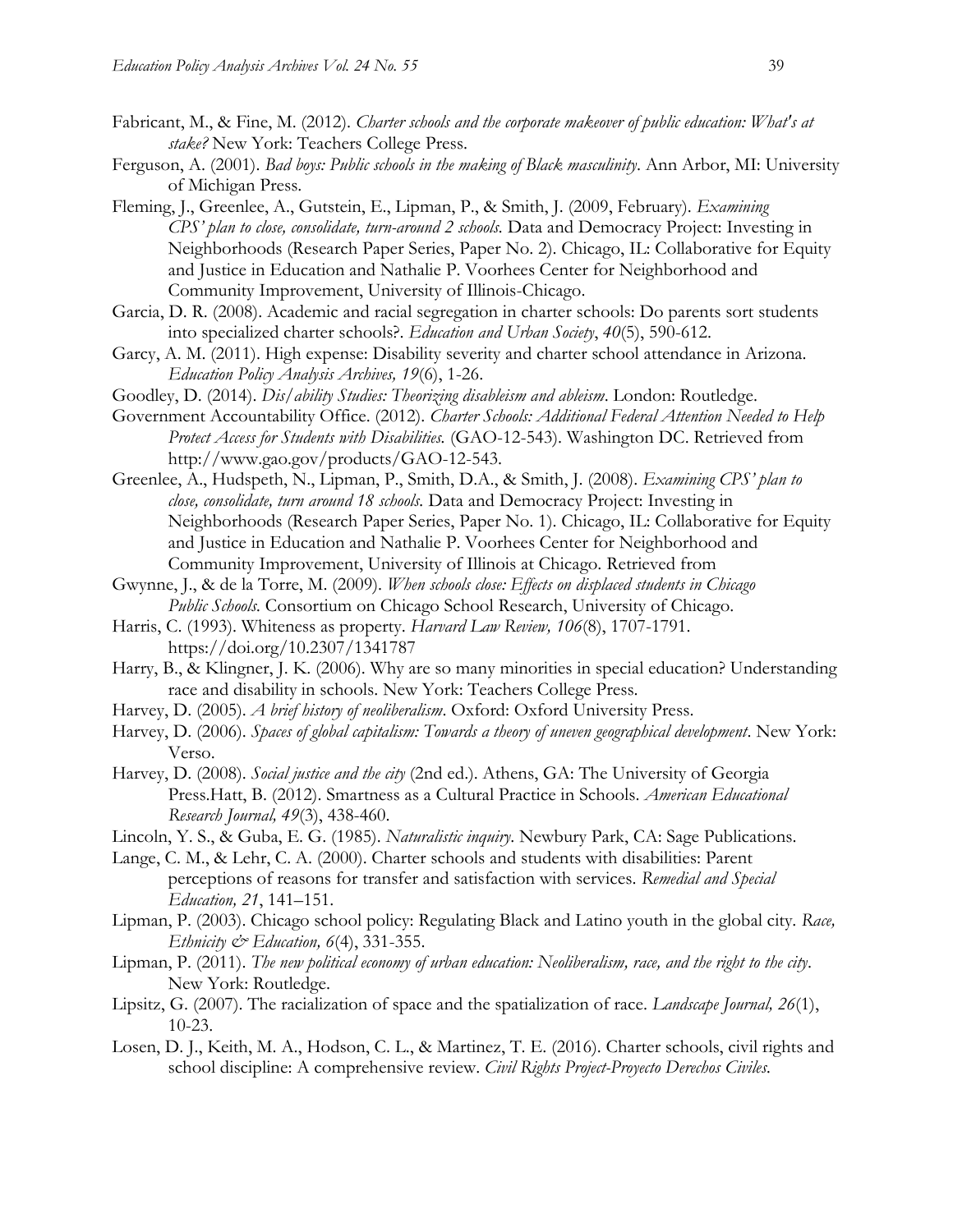- Lubienski, C. A., & Weitzel, P. C. (2010). Information use and epidemics in charter school policy. In C. A. Lubienski & P. C. Weitzel (Eds.), *The charter school experiment: Expectations, evidence, and implications* (pp. 197-218). Cambridge, MA: Harvard Education Press.
- Manno, Finn & Vanourek (1999). Charter schools: Serving disadvantaged youth. *Education and Urban Society, 31*(4), 429-445.
- Mitchell, D. (2015). *The biopolitics of disability: Neoliberalism ablenationalism, and peripheral embodiment*. Ann Arbor, Michigan: The University of Michigan Press.
- Nathalie P. Voorhees Center for Neighborhood and Community Improvement at the University of Illinois at Chicago. (2014). *The socioeconomic change of Chicago's community areas (1970-2014).* Retrieved from [http://www.voorheescenter.com/#!gentrification-index/ccmx.](http://www.voorheescenter.com/#!gentrification-index/ccmx)
- National Center for Education Statistics. (2014). *The Condition of Education 2014*. Washington, DC. Retrieved from [http://nces.ed.gov/pubsearch/pubsinfo.asp?pubid=2014083.](http://nces.ed.gov/pubsearch/pubsinfo.asp?pubid=2014083)
- Omi, M., & Winant, H. (2015). Racial formation in the United States (3rd ed.). New York: Routledge.
- Ong-Dean, C. (2009). *Distinguishing disability: Parents, privilege, and special education*. Chicago, IL: University of Chicago Press.
- Payls, T. (2008). Purposive sampling. In L. M. Given (Ed.), *The Sage encyclopedia of qualitative methods*  (pp. 697-698). Los Angeles: Sage.
- Pedroni, T. (2005). Market movements and the dispossessed: Race, identity, and subaltern agency among Black women voucher advocates. *The Urban Review*, *37*(2), 83-106.
- Pedroni, T. (2007). Market movements: African American involvement in school voucher reform. New York: Routledge
- Rhim, L. M., Gumz, J., & Henderson, K. (2015). *Key trends in special education in charter schools: A secondary analysis of the civil rights data collection 2011–2012.* National Center for Special Education in Charter Schools. Retrieved from [http://static1.squarespace.com/static/52feb326e4b069fc72abb0c8/t/564109d3e4b027fb79](http://static1.squarespace.com/static/52feb326e4b069fc72abb0c8/t/564109d3e4b027fb791d1964/1447102931798/crdc_full.pdf) [1d1964/1447102931798/crdc\\_full.pdf](http://static1.squarespace.com/static/52feb326e4b069fc72abb0c8/t/564109d3e4b027fb791d1964/1447102931798/crdc_full.pdf)
- Rhim, L. M., & McLaughlin, M. (2007). Students with disabilities in charter schools: What we now know. *Focus on Exceptional Children, 39*(5), 1-12.
- Rowe, E. E., & Lubienski, C. (2016). Shopping for schools or shopping for peers: Public schools and catchment area segregation. *Journal of Education Policy,* 1-17. https.//doi.org/10.1080/02680939.2016.1263363
- Sassen, S. (2005). The global city: Introducing a concept. *The Brown Journal of World Affairs, 11*(2), 27- 43.
- Setren, E. (2015). *Special education and English language learner students in Boston charter schools: Impact and classification*. Cambridge, MA: School Effectiveness & Inequality Initiative at Massachusetts Institute of Technology. Retrieved from https://seii.mit.edu/research/study/specialeducation-and-english-language-learner-students-in-boston-charter-schools-impact-andclassification/
- Shildrick, M. (2012). *Dangerous discourses of disability, subjectivity and sexuality*. New York: Palgrave McMillan.
- Skiba, R. J., Artiles, A. J., Kozleski, E. B., Losen, D. J., & Harry, E. G. (2016). Risks and consequences of oversimplifying educational inequities: A response to Morgan et al. (2015). *Educational Researcher*, *45*(3), 221-225.
- Smith, J. J., & Stovall, D. (2008). 'Coming home' to new homes and new schools: Critical race theory and the new politics of containment. *Journal of Education Policy, 23*(2), 135-152. https://doi.org/10.1080/02680930701853062
- Soja, E. W. (1989). *Postmodern geographies: The reassertion of space in critical social theory*. New York: Verso.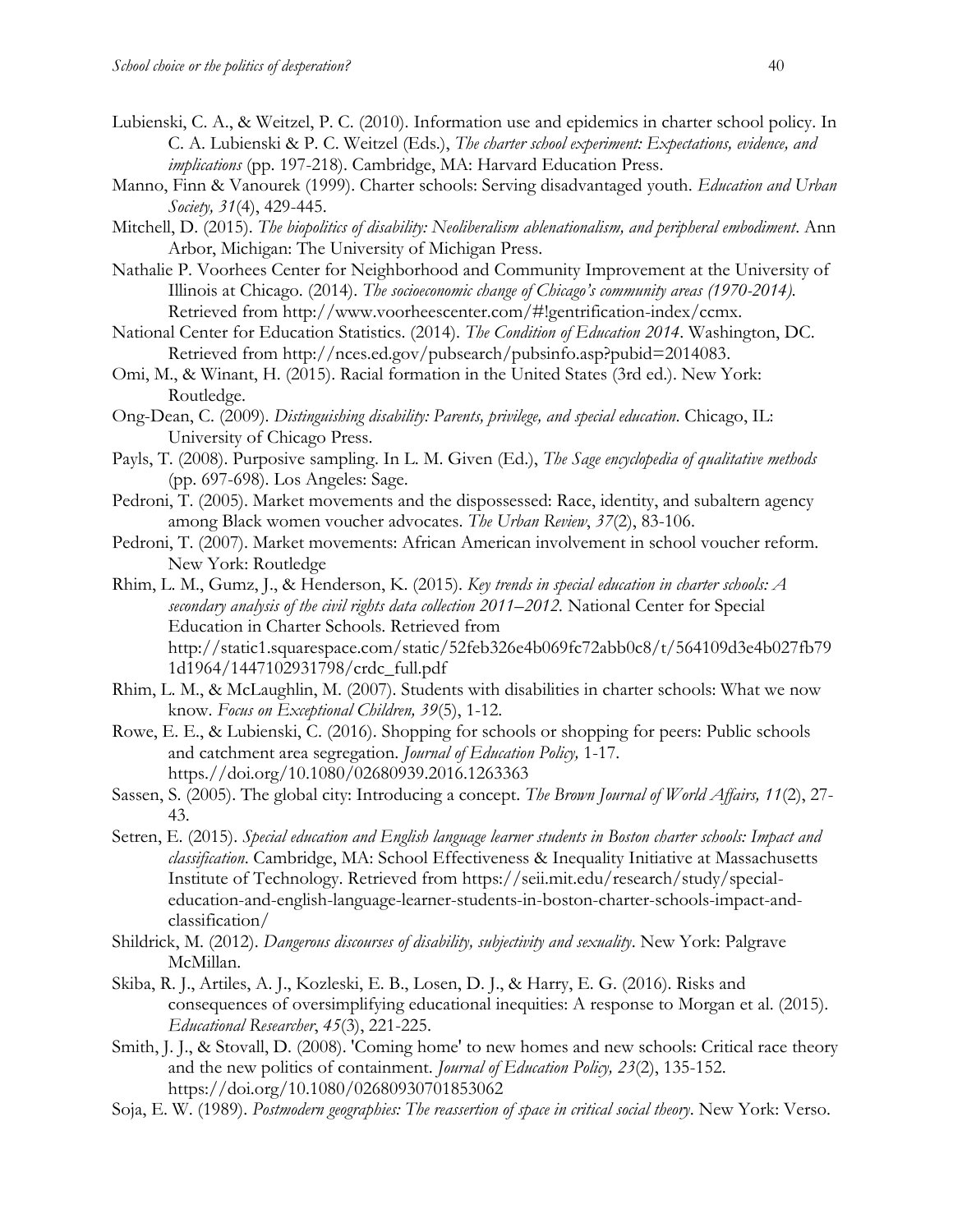- Soja, E. W. (1996). *Thirdspace: Journeys to Los Angeles and other real-and-imagined places*. Oxford: Basil Blackwell.
- Soja, E. W. (2010). *Seeking spatial justice*. Minneapolis: University of Minnesota Press.
- Stovall, D. (2013). Against the politics of desperation: Educational justice, critical race theory, and Chicago school reform. *Critical Studies in Education, 54*(1), 33-43. https://doi.org/10.1080/17508487.2013.739192
- Strauss, A. L., & Corbin, J. (1990). *Basics of qualitative research: Grounded Theory procedures and techniques*. Newbury Park, CA: Sage.
- Varenne, H., & McDermott, R. (1998). *Successful failure: The school America builds*. Boulder, CO: Westview Press.
- Waitoller, F. R. (in press). Why are we not more inclusive? An analysis of neoliberal selective inclusionism. In C. Boyle., S. Mavropoulou., J. Anderson, & A. Page (Eds.), *Inclusive Education: Global Issues & Controversies*. Rotterdam: Sense Publishers.
- Waitoller. F. R. (2017a). Neoliberal selective inclusionism: Understanding steering away practices in charter schools. *Manuscript in preparation.*
- Waitoller. F. R. (2017b, April). The irony of rigor: Steering away Black and Latinx students with dis/abilities from charter schools. American Educational Research Association Annual Meeting, San Antonio.
- Waitoller, F. R., Maggin, D. M., & Trzaska, A. (2017). A longitudinal comparison of enrollment patterns of students receiving special education in urban neighborhood and charter schools. *Journal of Disability Policy Studies, 28*(1), 3-13.
- Weber, R. (2015). *From boom to bubble: How finance built the new Chicago*. Chicago: University of Chicago Press.
- Weber, R., Farmer, S., & Donaghue, M. (2016). *Why these schools: Explaining closures in Chicago, 2000- 2013.* Chicago, IL: Great Cities Institute, University of Illinois at Chicago. Retrieved from [https://greatcities.uic.edu/2017/01/10/why-these-schools-explaining-school-closures-in](https://greatcities.uic.edu/2017/01/10/why-these-schools-explaining-school-closures-in-)chicago-2000-2013/
- Welner, K., & Howe, K. (2005). Steering toward separation: The policy and legal implications of "counseling" special education students away from choice schools. In J. Scott (Ed.), *School choice and student diversity: What the evidence says* (pp. 93-111). New York: Teachers College Press.
- Wilkens, C. P. (2011). Students with disabilities in urban Massachusetts charter schools. *Teachers College Record,* ID Number: 16389*.* Retrieved from <http://www.tcrecord.org/Content.asp?ContentId=16389>
- Winters, M. A. (2015). Understanding the gap in special education enrollments between charter and traditional public schools: Evidence from Denver, Colorado. *Educational Researcher, 44*(4), 228-236.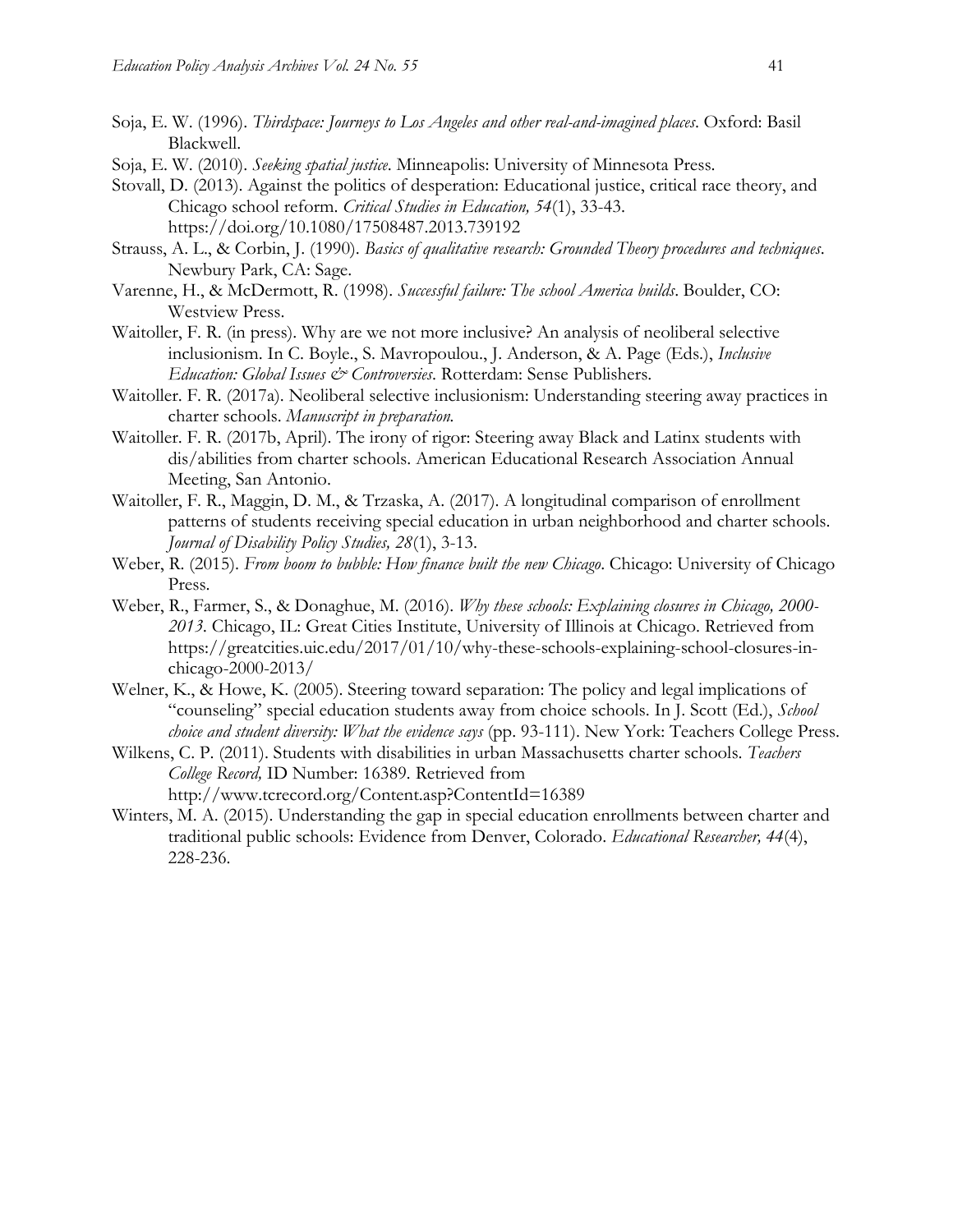# **About the Authors**

## **Federico R. Waitoller**

University of Illinois at Chicago [fwaitoll@uic.edu](mailto:fwaitoll@uic.edu)

Dr. Waitoller is an assistant professor in the department of special education at the University of Illinois at Chicago. His research focuses on urban inclusive education. In particular, he examines how neoliberal informed polices, such as top-down accountability, portfolio district models, and school choice converge with inclusive education efforts, and how these initiatives affect Black and Latinx students with dis/abilities. His research also examines teacher learning efforts and pedagogies for inclusive education.

# **Gia Super**

University of Illinois at Chicago [gsuper2@uic.edu](mailto:gsuper2@uic.edu)

Gia Super is a doctoral student in the department of Educational Policy Studies at the University of Illinois at Chicago. Her research interests include students with dis/abilities, bilingual education, and teacher preparation in the context of neoliberal education reform. She is a former teacher in the Chicago Public Schools and a parent of a child with a dis/ability navigating special education in the district.

# **About the Guest Editors**

### **Federico R. Waitoller**

University of Illinois at Chicago [fwaitoll@uic.edu](mailto:fwaitoll@uic.edu)

Dr. Waitoller is an assistant professor in the department of special education at the University of Illinois at Chicago. His research focuses on urban inclusive education. In particular, he examines how neoliberal informed polices, such as top-down accountability, portfolio district models, and school choice converge with inclusive education efforts, and how these initiatives affect Black and Latinx students with dis/abilities. His research also examines teacher learning efforts and pedagogies for inclusive education.

# **Rhoda Rae Gutierrez**

University of Illinois at Chicago

[rrgutier@uic.edu](mailto:rrgutier@uic.edu)

Rhoda Rae Gutierrez is a doctoral candidate in Educational Policy Studies at the University of Illinois at Chicago. Her research interests include neoliberal education policy, cultural politics of race, and social justice. She is a researcher with the Collaborative for Equity and Justice in Education and a parent activist.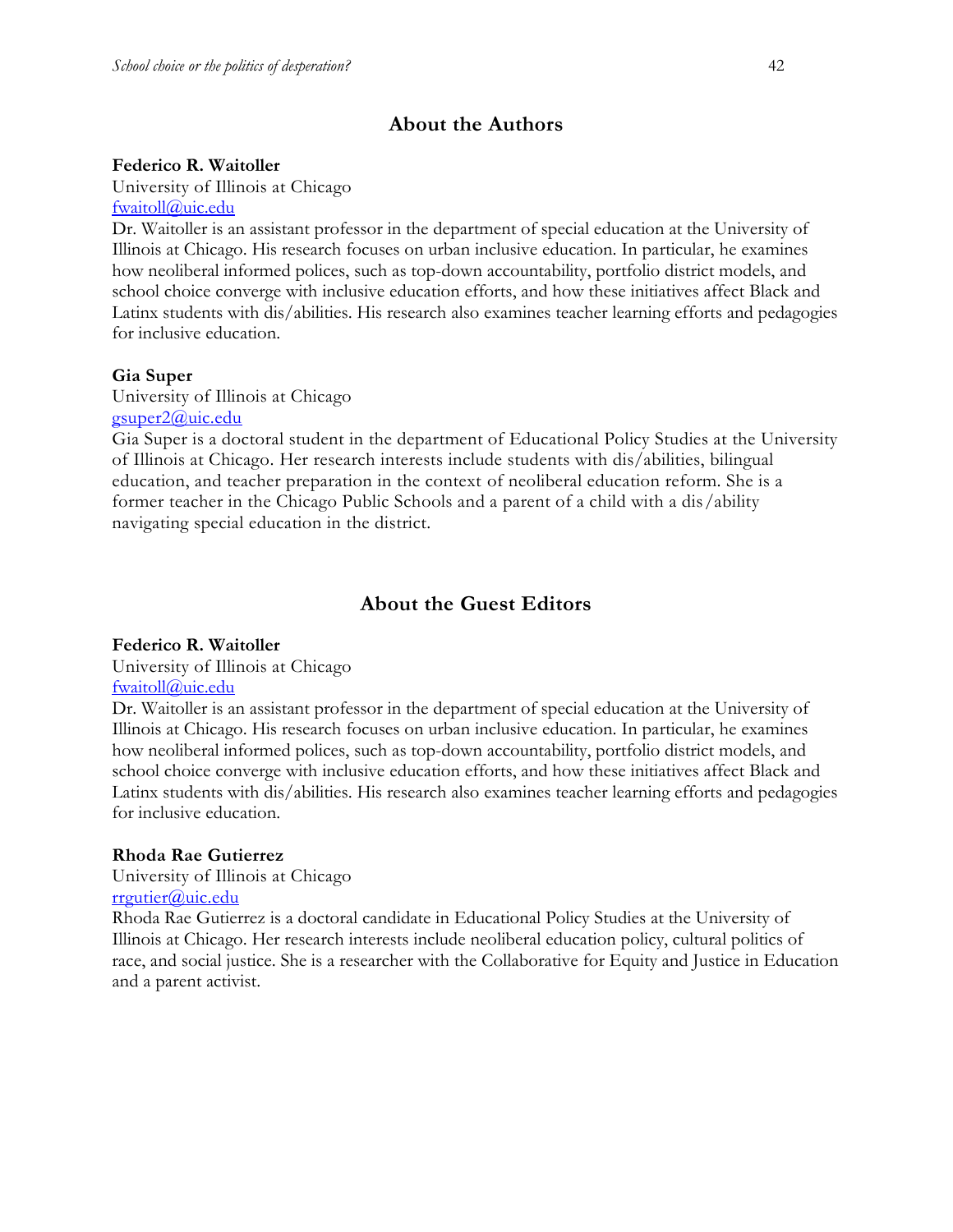(တ



SOME RIGHTS RESERVED Readers are free to copy, display, and distribute this article, as long as the work is attributed to the author(s) and **Education Policy Analysis Archives,** it is distributed for noncommercial purposes only, and no alteration or transformation is made in the work. More details of this Creative Commons license are available at

http://creativecommons.org/licenses/by-nc-sa/3.0/. All other uses must be approved by the author(s) or **EPAA**. **EPAA** is published by the Mary Lou Fulton Institute and Graduate School of Education at Arizona State University Articles are indexed in CIRC (Clasificación Integrada de Revistas Científicas, Spain), DIALNET (Spain), [Directory of Open Access](http://www.doaj.org/) Journals, EBSCO Education Research Complete, ERIC, Education Full Text (H.W. Wilson), QUALIS A1 (Brazil), SCImago Journal Rank; SCOPUS, SOCOLAR (China).

Please send errata notes to Audrey Amrein-Beardsley at [Audrey.beardsley@asu.edu](mailto:Audrey.beardsley@asu.edu)

**Join EPAA's Facebook community** at<https://www.facebook.com/EPAAAAPE> and **Twitter feed** @epaa\_aape.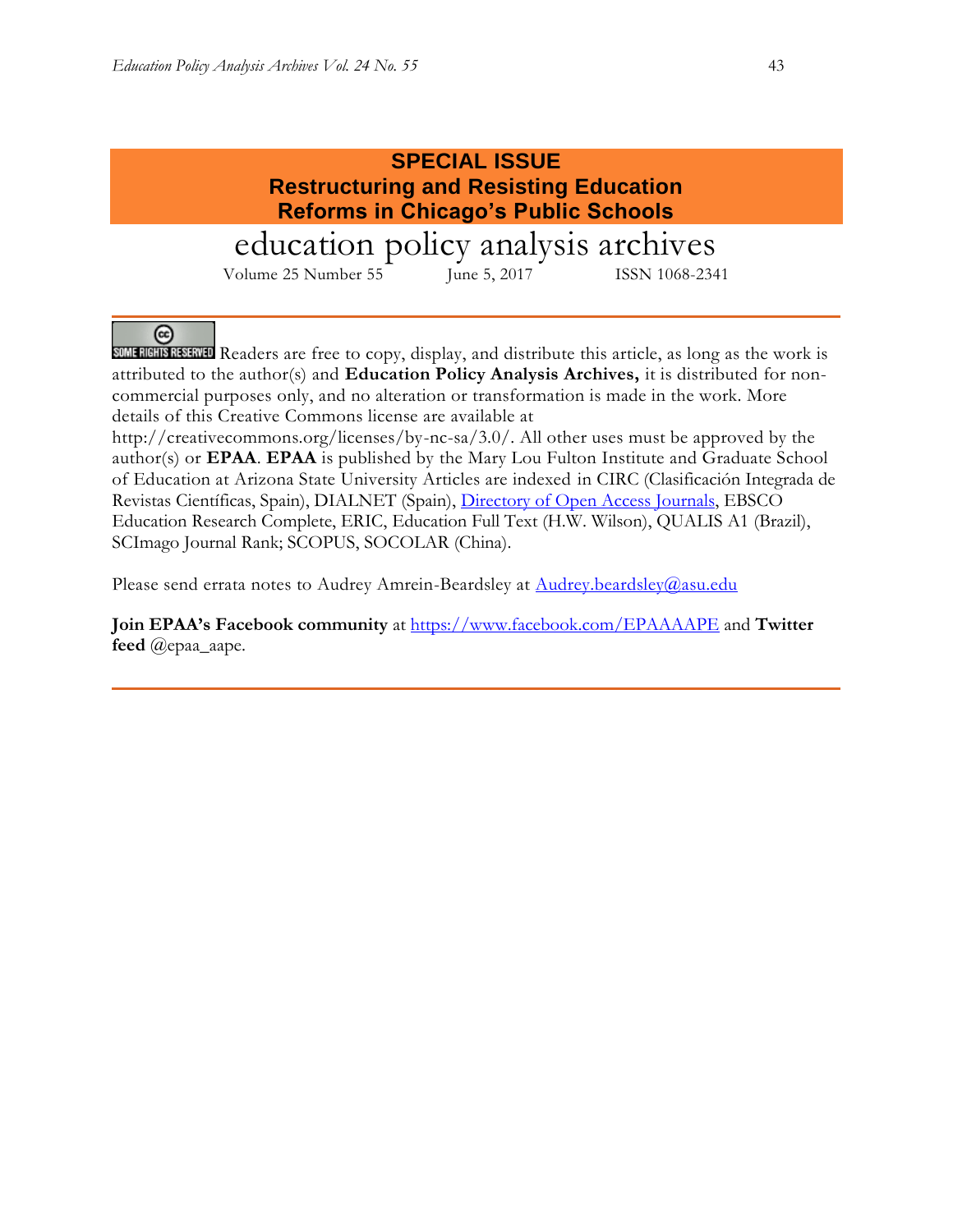# education policy analysis archives editorial board

Lead Editor: **Audrey Amrein-Beardsley** (Arizona State University) Editor Consultor: **Gustavo E. Fischman** (Arizona State University) Associate Editors: **David Carlson**, **Margarita Jimenez-Silva, Eugene Judson**, **Mirka Koro-Ljungberg, Scott Marley, Jeanne M. Powers, Iveta Silova, Maria Teresa Tatto** (Arizona State University)

**Cristina Alfaro** San Diego State University

**Gary Anderson** New York University

**Michael W. Apple** University of Wisconsin, Madison **Jeff Bale** OISE, University of Toronto, Canada **Aaron Bevanot** SUNY Albany **Kimberly Kappler Hewitt** University

**David C. Berliner** Arizona State University

**Casey Cobb** University of Connecticut

**Arnold Danzig** San Jose State University

**Linda Darling-Hammond**  Stanford University

**Elizabeth H. DeBray** University of Georgia

**Chad d'Entremont** Rennie Center for Education Research & Policy

**John Diamond** University of Wisconsin, Madison

**Matthew Di Carlo** Albert Shanker Institute

**Michael J. Dumas** University of California, Berkeley

**Kathy Escamilla** University of Colorado, Boulder

**Melissa Lynn Freeman** Adams State College

**Rachael Gabriel** University of Connecticut

**Amy Garrett Dikkers** University of North Carolina, Wilmington

**Gene V Glass** Arizona State University

**Ronald Glass** University of California, Santa Cruz

**Jacob P. K. Gross** University of Louisville

**Julian Vasquez Heilig** California State University, Sacramento

of North Carolina Greensboro

**Aimee Howley** Ohio University **Noah Sobe** Loyola University

**Henry Braun** Boston College **Steve Klees** University of Maryland **Nelly P. Stromquist** University of

**Jaekyung Lee S**UNY Buffalo

**Jessica Nina Lester** Indiana University

**Amanda E. Lewis** University of Illinois, Chicago

**Chad R. Lochmiller**  Indiana University

**Christopher Lubienski**  Indiana University

**Sarah Lubienski** University of Illinois, Urbana-Champaign

**William J. Mathis** University of Colorado, Boulder

**Michele S. Moses** University of Colorado, Boulder

**Julianne Moss** Deakin University, Australia

**Sharon Nichols** University of Texas, San Antonio

**Eric Parsons** University of Missouri-Columbia

**Susan L. Robertson** Bristol University, UK

**Gloria M. Rodriguez** University of California, Davis **R. Anthony Rolle** University of Houston

**A. G. Rud** Washington State University

**Eric M. Haas** WestEd **Patricia Sánchez** University of University of Texas, San Antonio **Janelle Scott** University of California, Berkeley **Jack Schneider** College of the Holy

Cross

Maryland

**Benjamin Superfine** University of Illinois, Chicago

**Sherman Dorn** Arizona State University

**Adai Tefera** Virginia Commonwealth University

**Tina Trujillo** University of California, Berkeley

**Federico R. Waitoller** University of Illinois, Chicago

**Larisa Warhol** University of Connecticut

**John Weathers** University of Colorado, Colorado Springs

**Kevin Welner** University of Colorado, Boulder

**Terrence G. Wiley** Center for Applied Linguistics

**John Willinsky**  Stanford University

**Jennifer R. Wolgemuth** University of South Florida

**Kyo Yamashiro** Claremont Graduate University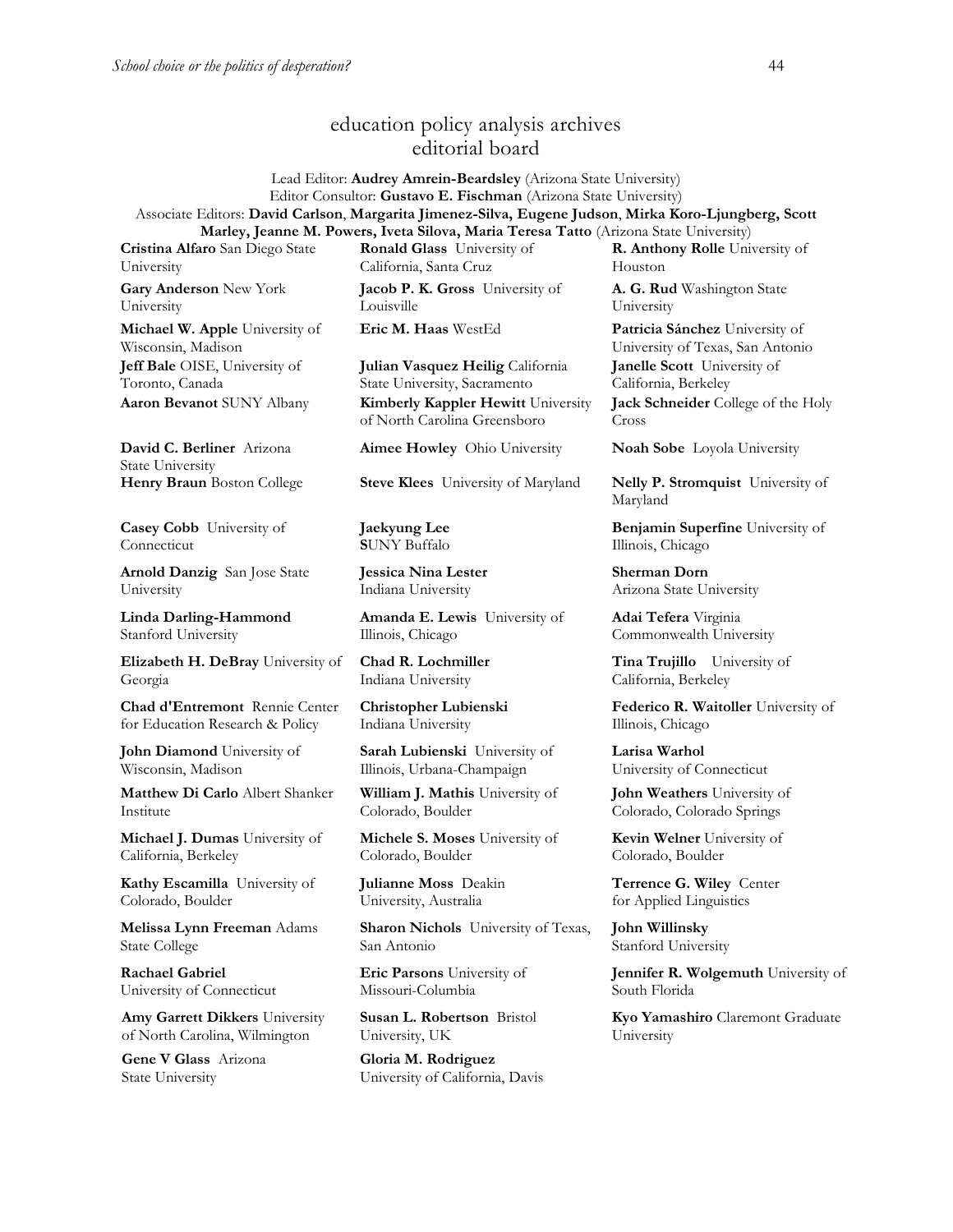# archivos analíticos de políticas educativas consejo editorial

Editor Consultor: **Gustavo E. Fischman** (Arizona State University) Editores Asociados: **Armando Alcántara Santuario** (Universidad Nacional Autónoma de México), **Jason Beech** (Universidad de San Andrés), **Angelica Buendia** (Metropolitan Autonomous University, México), **Ezequiel Gomez Caride** (Pontificia Universidad Católica Argentina), **Antonio Luzon** (Universidad de Granada), **José Luis Ramírez** (Universidad de Sonora, Mexico)

**Claudio Almonacid** Universidad Metropolitana de Ciencias de la Educación, Chile **Miguel Ángel Arias Ortega**  Universidad Autónoma de la Ciudad de México **Xavier Besalú Costa**  Universitat de Girona, España

**[Xavier Bonal](javascript:openRTWindow() Sarro** Universidad Autónoma de Barcelona, España

**[Antonio Bolívar](javascript:openRTWindow() Boitia** Universidad de Granada, España

**[José Joaquín Brunner](javascript:openRTWindow()** Universidad Diego Portales, Chile

#### **[Damián Canales Sánchez](javascript:openRTWindow()**

Instituto Nacional para la Evaluación de la Educación, México

#### **Gabriela de la Cruz Flores** Universidad Nacional Autónoma de

México

#### **[Marco Antonio Delgado Fuentes](javascript:openRTWindow()** Universidad Iberoamericana, México **[Inés Dussel](javascript:openRTWindow()**, DIE-CINVESTAV, México

**[Pedro Flores Crespo](javascript:openRTWindow()** Universidad Iberoamericana, México

**Ana María García de Fanelli**  Centro de Estudios de Estado y Sociedad (CEDES) CONICET, Argentina

**Juan Carlos González Faraco**  Universidad de Huelva, España

**María Clemente Linuesa**  Universidad de Salamanca, España

**Jaume Martínez Bonafé** Universitat de València, España

**Alejandro Márquez Jiménez**  Instituto de Investigaciones sobre la Universidad y la Educación, UNAM, México

**María Guadalupe Olivier Tellez**, Universidad Pedagógica Nacional, México **[Miguel Pereyra](javascript:openRTWindow()** Universidad de Granada, España

**[Mónica Pini](javascript:openRTWindow()** Universidad Nacional de San Martín, Argentina

**Omar Orlando Pulido Chaves** Instituto para la Investigación Educativa y el Desarrollo Pedagógico (IDEP) **[José Luis Ramírez](javascript:openRTWindow() Romero** Universidad Autónoma de Sonora,

México **[Paula Razquin](javascript:openRTWindow()** Universidad de San Andrés, Argentina

**José Ignacio Rivas Flores** Universidad de Málaga, España **[Miriam Rodríguez Vargas](javascript:openRTWindow()** Universidad Autónoma de Tamaulipas, México **José Gregorio Rodríguez**  Universidad Nacional de Colombia, Colombia **[Mario Rueda Beltrán](javascript:openRTWindow()** Instituto de Investigaciones sobre la Universidad y la Educación, UNAM, México **José Luis San Fabián Maroto**  Universidad de Oviedo, España

**[Jurjo Torres Santomé](javascript:openRTWindow()**, Universidad de la Coruña, España

**[Yengny Marisol Silva Laya](javascript:openRTWindow()** Universidad Iberoamericana, México **Juan Carlos Tedesco** Universidad Nacional de San Martín, Argentina

#### **Ernesto Treviño Ronzón**

Universidad Veracruzana, México

**[Ernesto Treviño](javascript:openRTWindow() Villarreal**

Universidad Diego Portales Santiago, Chile **[Antoni Verger Planells](javascript:openRTWindow()** Universidad Autónoma de Barcelona, España **[Catalina Wainerman](javascript:openRTWindow()** Universidad de San Andrés, Argentina **Juan Carlos Yáñez Velazco**

Universidad de Colima, México